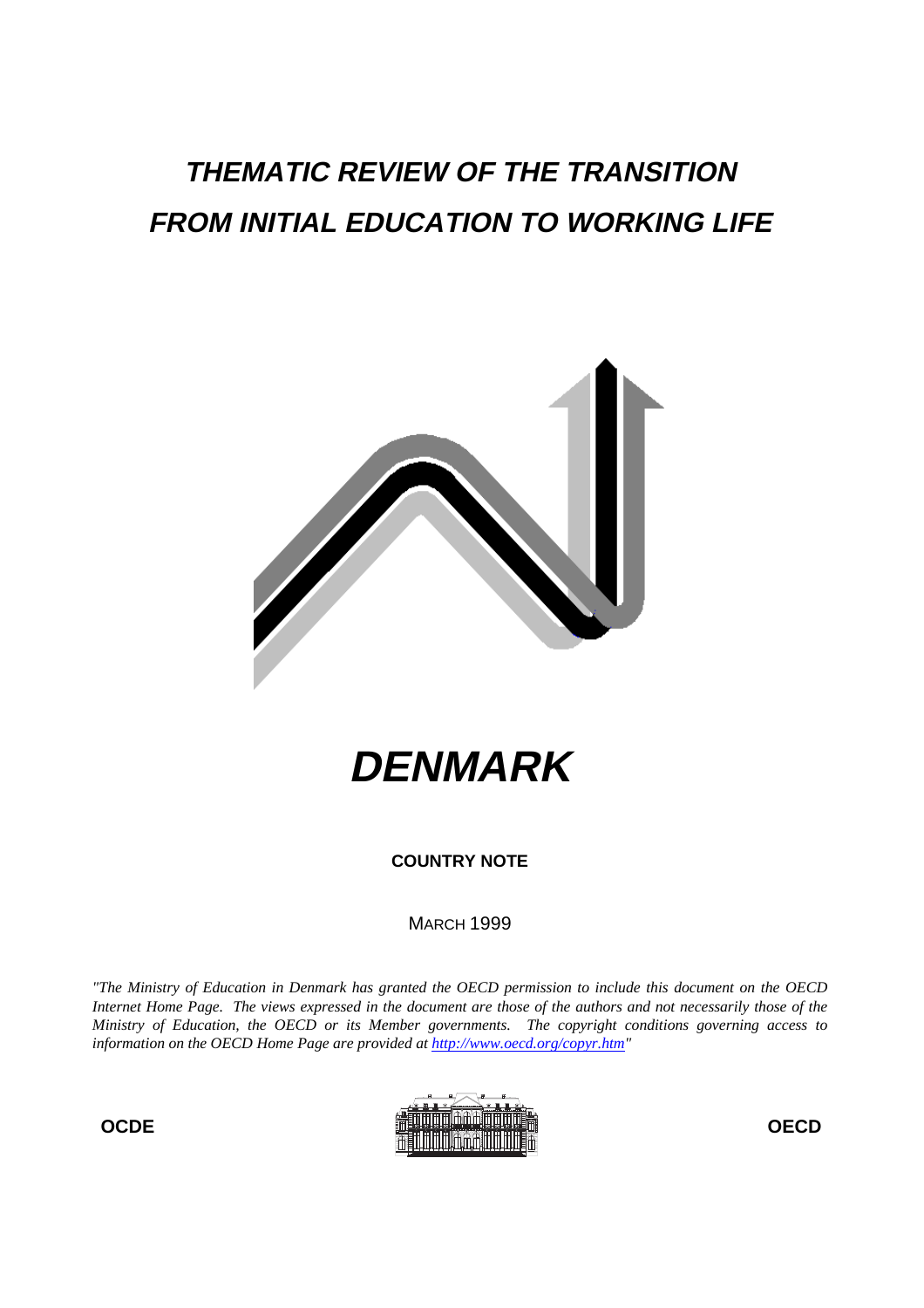## THEMATIC REVIEW OF THE TRANSITION FROM INITIAL EDUCATION TO WORKING LIFE

# **COUNTRY NOTE: DENMARK**

*Will the best be good enough?*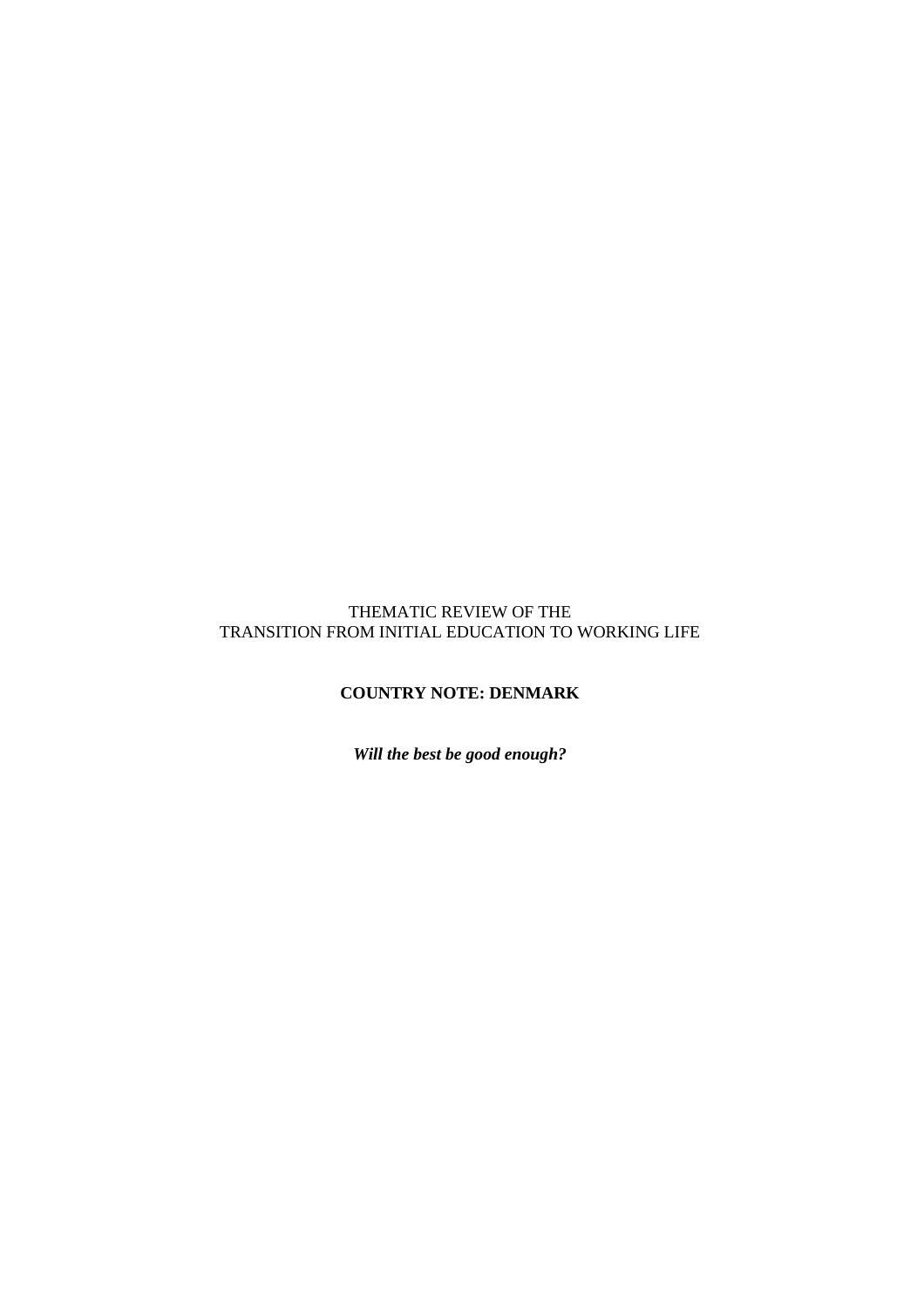## **TABLE OF CONTENTS**

| 2.2 From the farm to the class room: The Danes use a skills strategy to power their nation to the front |  |
|---------------------------------------------------------------------------------------------------------|--|
|                                                                                                         |  |
|                                                                                                         |  |
|                                                                                                         |  |
|                                                                                                         |  |
|                                                                                                         |  |
|                                                                                                         |  |
|                                                                                                         |  |
|                                                                                                         |  |
|                                                                                                         |  |
|                                                                                                         |  |
|                                                                                                         |  |
| 4. DO YOUNG DANES TAKE TOO LONG TO MAKE THE TRANSITION FROM EDUCATION                                   |  |
| 5. WHAT OTHER OECD COUNTRIES CAN LEARN FROM THE DANES: SOME ISSUES AND                                  |  |
| 5.1 How the right kind of involvement of the social partners in the qualification system and the        |  |
| institutional structure can produce a very high quality vocational education system 30                  |  |
| 5.2 Tackling the problem of parity of esteem: Some big steps in the right direction33                   |  |
| 5.3 Investing in young people for the new economy : A look at future trade-offs in the advanced         |  |
|                                                                                                         |  |
|                                                                                                         |  |
|                                                                                                         |  |
|                                                                                                         |  |
|                                                                                                         |  |
|                                                                                                         |  |
|                                                                                                         |  |
|                                                                                                         |  |
| 6.1 Increasing the efficiency of the system for the transition from initial education to working life46 |  |
|                                                                                                         |  |
|                                                                                                         |  |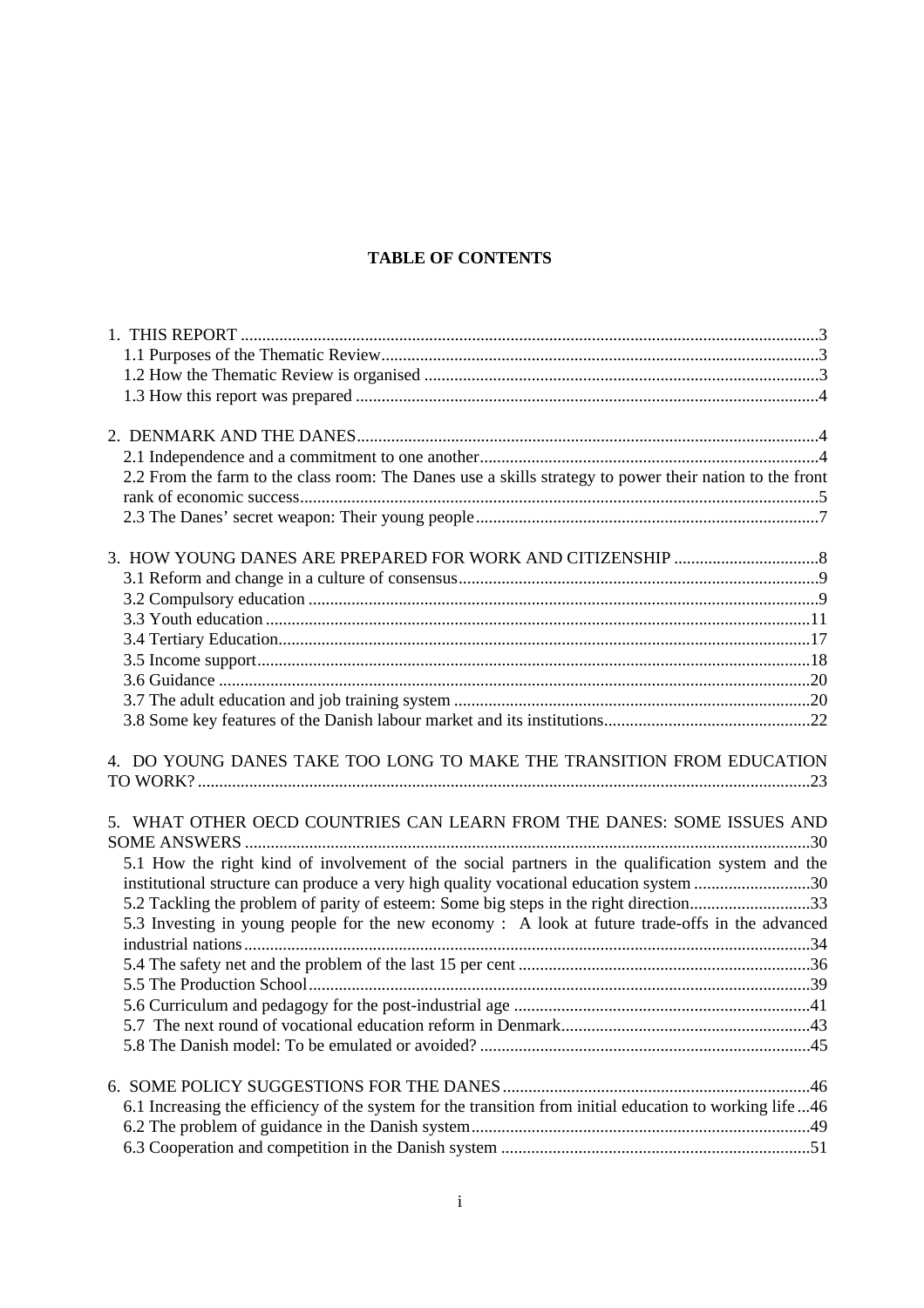| APPENDIX 3: SOME INDICATORS OF WAYS IN WHICH THE TRANSITION HAS CHANGED |  |
|-------------------------------------------------------------------------|--|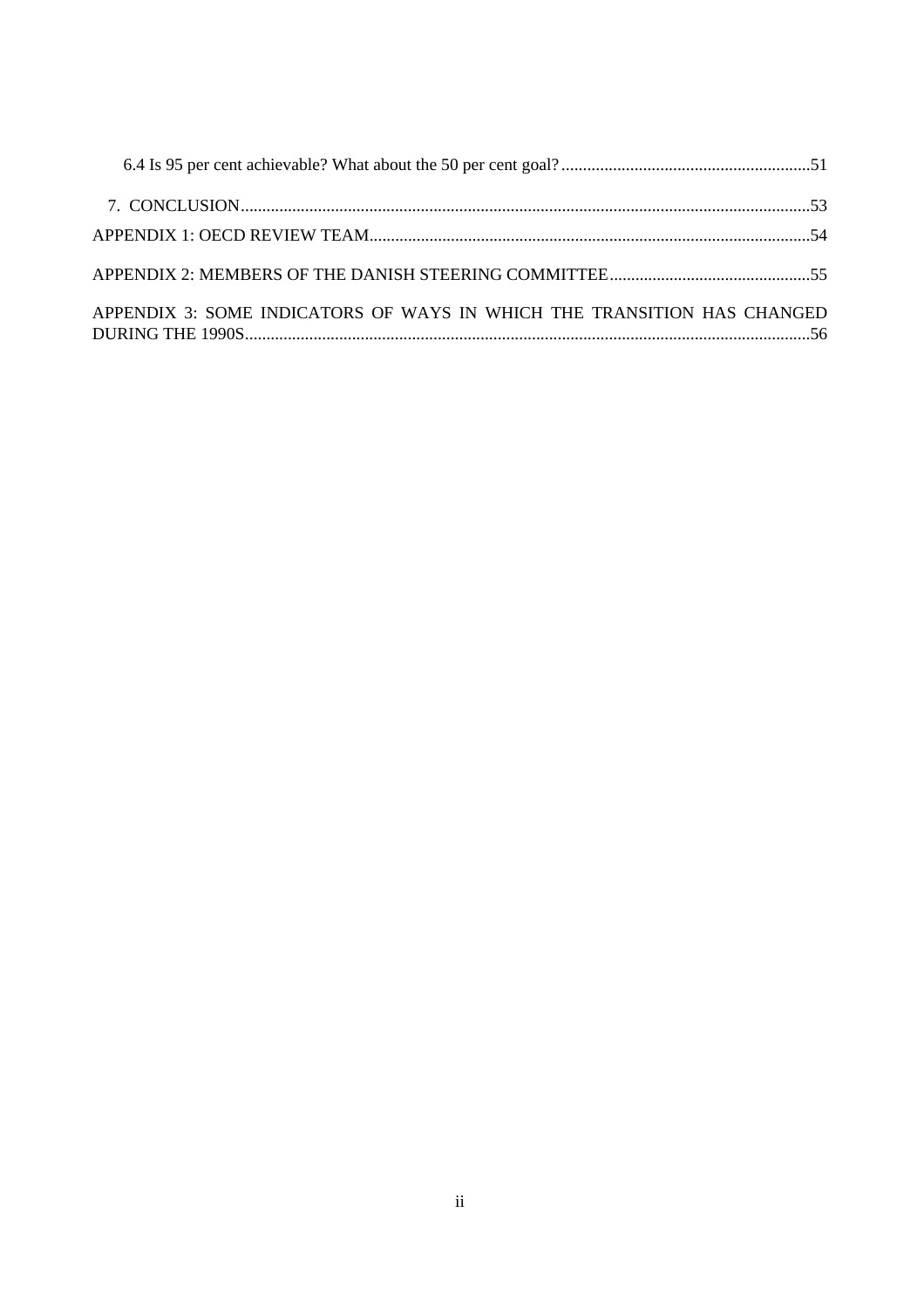## **1. THIS REPORT**

## *1.1 Purposes of the Thematic Review*

All over the developed world, the attention of policy makers concerned with education, training, the labour market and economic development is focusing on the transition from initial education to full-time employment. It is at this crucial juncture that some people are left at the fringes of society, unable to join the mainstream because they lack the most basic skills required to do so. Others get on the ladder, but lack the knowledge, skills or perhaps the connections needed to go beyond the bottom rungs of that ladder. Some are well trained, but so narrowly that they are easy prey for the increasingly rapid shifts in technology and competitiveness that can easily leave occupations and whole industries high and dry as those occupations and industries leave for other nations. Nations can train too many for occupations that will not exist and too few for occupations critical for economic growth. They can leave many behind, creating heavy drains on the treasury for permanent social support of non-contributing individuals, and producing growing numbers of people who will struggle forever to get by. Or they can find a way to make sure that everyone is earning their way and feeling productive and competent. Nations that succeed in doing so will not only have the satisfaction of knowing that they have contributed greatly to the happiness and satisfaction of their citizens, but will also be in the best possible condition to win in the ceaseless global economic competition that lies ahead. In all these ways, a great deal is at stake for whole nations with respect to the way their education, labour market and social institutions do -- or do not -- work together to prepare young people to enter the work force.

So it should surprise no one that, when the OECD Education Committee created the *Thematic Review of the Transition from Initial Education to Working Life* in November 1996, the review commanded a high priority.

## *1.2 How the Thematic Review is organised*

In the past, most education country reviews were done for and about a particular country to help guide the development of national education policy. This thematic review has been organised on different principles, however. First, it is directed at more than education and training alone, focusing as well on the labour market system, and, to the extent needed, the way the social services system works to support young people as they make the transition. Thus the object of attention here is not the institution but the individual. Second, the purpose is not simply to assist a nation in improving its policies by providing another perspective on those policies. It is also to draw the attention of the other OECD Members to policies of particular nations that the examiners believed to be interesting, innovative or exemplary. We have written this Country Note with these two purposes in mind. Third, for the same purpose, the review is designed to look across the country reviews to identify common elements that lead to general conclusions as to the most effective policies.

Six countries participated in the first round of the review: Australia, Austria, Canada, the Czech Republic, Norway and Portugal. This report on Denmark was prepared as part of the second round. The other nations participating in this round are Finland, Hungary, Japan, Sweden, Switzerland, the United Kingdom and the United States. When the second round of reviews has been completed, the OECD will produce a document that synthesises the country notes, analyses the separate findings, and, on the basis of that analysis, identifies those policies most likely to produce the best outcomes. That document will be presented to the OECD's Education Committee at its Autumn 1999 meeting. Country Notes are released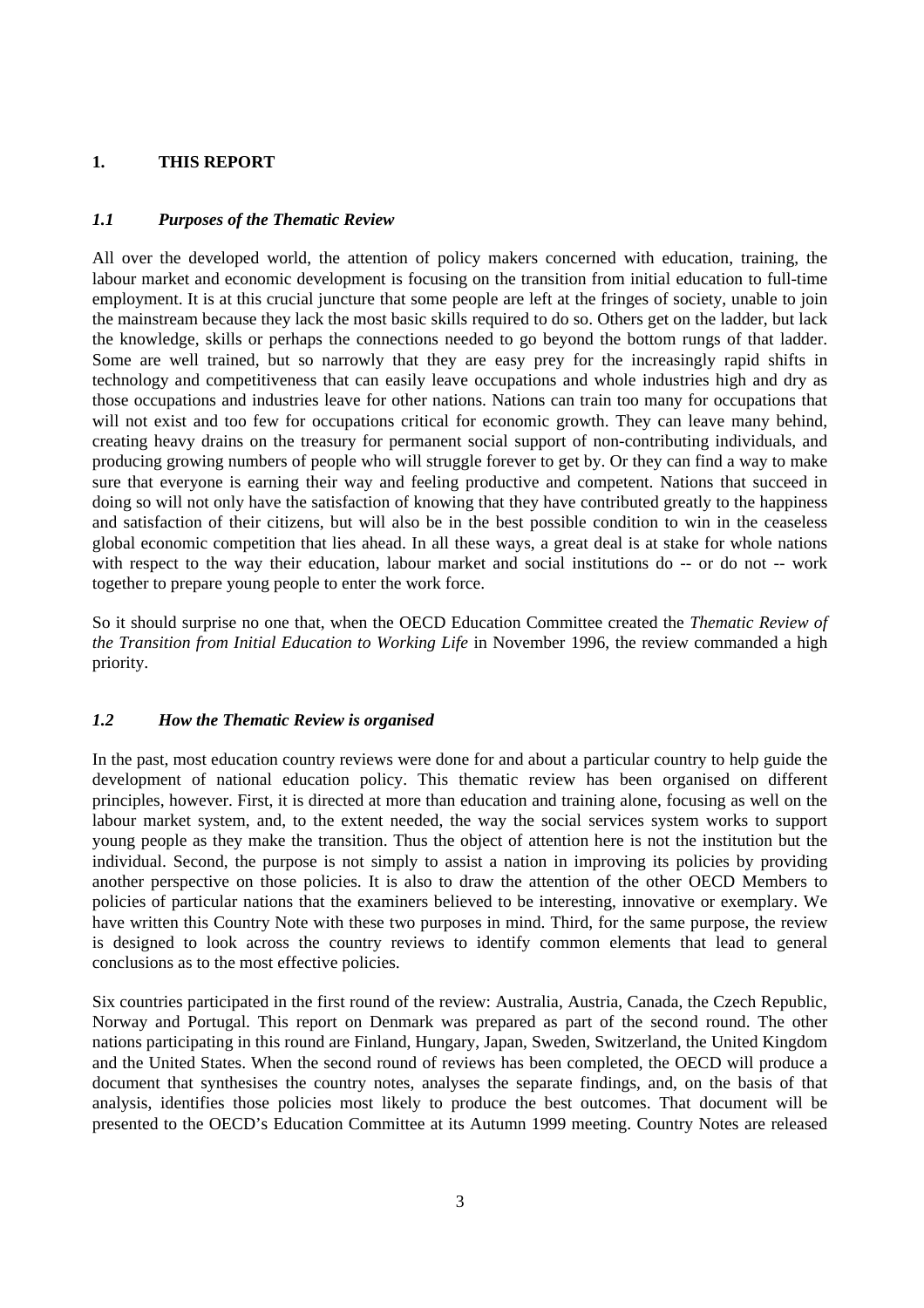on the authority of the participating countries, and are available from the nation involved and from the OECD.

## *1.3 How this report was prepared*

Prior to the review, the Ministry of Education in Denmark produced an extensive Background Report on Denmark's system for supporting the transition from initial education to working life. This Report was made available to a group of four examiners, appointed by OECD in consultation with the Ministry, along with other materials describing various aspects of the education, training and labour market systems in Denmark. The identity and backgrounds of the examiners are described in Appendix 1 of this Country Note. At the end of August and beginning of September 1998, the examiners spent ten days in Denmark conducting their review. We are deeply indebted to the staff of the Ministry of Education for the high quality of the Background Report, the thinking that went into the design of the agenda for the visit, and the hospitality that marked every stage of the review. In ten days, we saw almost every corner of this seabound nation, and visited at least one example of every major institutional and programmatic component of this very complex system. Our hosts kept the talk with policy makers in Copenhagen to a minimum, letting the people at every level of the system in the field speak for themselves.

We met with the Minister of Education, the State Secretary of Education, key civil servants in the Education Ministry, and representatives of the Ministries of Labour and Finance. We visited a wide range of institutions serving young people: a Gymnasium, a technical college, a commercial college, a college for the training of social work and health assistants, an institution designed to counsel youth who have fallen through the cracks and another whose job is to get them back on track when they have been found, and a university. We visited an adult education centre, a counselling and guidance centre and a firm employing apprentices. We talked with the Danish teachers' unions, the staff at Denmark's largest teacher training institution and with national representatives of Denmark's labour organisations and private employers. Perhaps our most rewarding talks were those we had with Danish young people, at almost every turn in our examination. We are indebted to all these people, who were so gracious with their time and so generous in their hospitality.

This report is based on our observations and the conversations we had with people in every walk of Danish life, on the Background Report, and on a range of documents both provided to us in Denmark and available separately to members of the team. What is written here is the responsibility of the examiners alone. While we are very grateful for all the help we have received from all the Danes just mentioned, they cannot be blamed for whatever shortcomings are to be found here.

## **2. DENMARK AND THE DANES**

## *2.1 Independence and a commitment to one another*

Denmark is open land and the sea. A little over five million people inhabit the Jutland peninsula and 97 out of a total of 483 Danish islands. Beaches enclose low-lying farmland. Danes are fond of saying that all you have to do to see the whole country is get up on a chair.

From their Viking forbears the Danes have inherited a marked independence and preference for a democratic, non-autocratic style of decision-making. From their history as a nation of villages of farmers, they have inherited a preference for making decisions, not by majority vote, but by consensus. It is hard to fight political battles to the death with someone you must interact with every day. Better to compromise and work it out.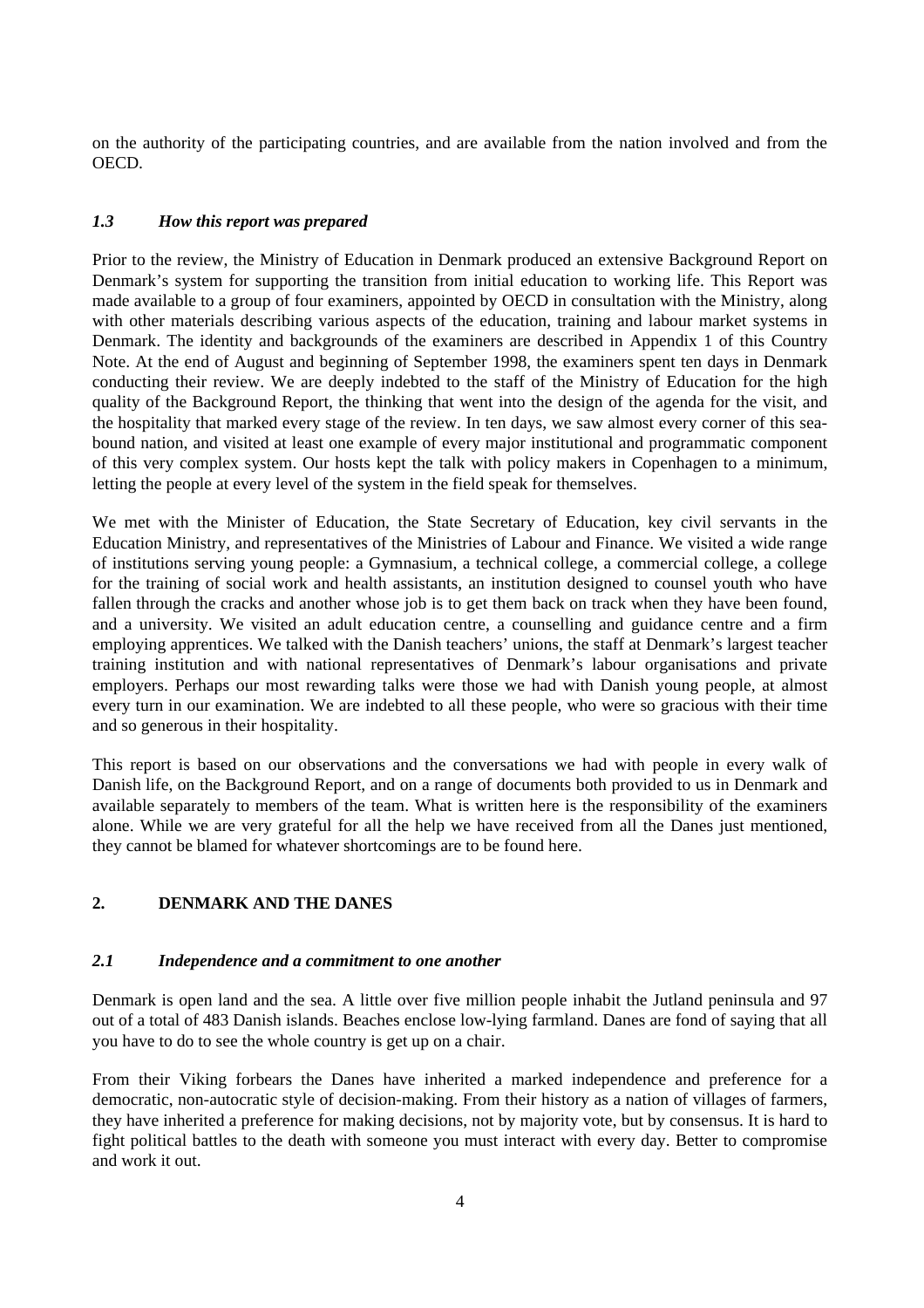The war with Prussia at the end of the 19th century reinforced as well a certain sense of being in the shadow of a much more powerful neighbour. The natural response was to huddle together, each drawing support from the larger community of Danes, in an each-for-all and all-for-each grand joining together of the Danish nation. This further strengthened the tendency to consensus decision-making and the inclination to see the advantage that would accrue if all were to combine their resources to invest in the capacity of each member of the Danish society.

And so it is that one can travel the length and breadth of this country of five million people and find everywhere people who are at one and the same time highly independent and at the same time utterly committed to a larger sense of community, of interdependence. If there is a contradiction here, it sits easily on the Danish people. These deeply Danish characteristics inform the nature of their politics and their governing institutions, the way they look at government, and their attitudes toward education, training and the labour market.

## *2.2 From the farm to the class room: The Danes use a skills strategy to power their nation to the front rank of economic success*

As matters stand today, the Danes have one of the most successful economies on earth. Few among the OECD nations produce more per capita. To accomplish this, the Danes had to transform themselves from a nation of farmers after World War II into a modern high technology, post-industrial nation today. Until the 1960s, Danish agricultural products accounted for the majority of its exports. Today it is less than 40%(even though agriculture employs less than five percent of the work force). Upwards of 80% of Danish industrial production is now exported. The value of Danish foreign trade is now, on a per capita basis, among the highest in the world. A great deal of this production is high technology goods manufactured to very high quality standards, much of it parts made for final products produced by other nations. But a growing share is also taken by the export of services.

What is perhaps most germane to the topic of this report is the fact that this all points in one direction: the whole Danish people now depend to a large extent on the export of high value added goods and services. These are just the kind of goods and services that can only be produced by a highly educated and trained work force, people who are broadly knowledgeable and deeply skilled, people who can take leadership at every level of the economic system and respond quickly to changing circumstances as they arise.

The Danish economy has been growing strongly since 1995, stimulated by falling long-term interest rates and a lower effective exchange rate. Growth rates over the last five years have outstripped even the widely admired U. S. economy. The inflation rate has been held to below 2.2% for the last four years. Unemployment dropped from 12% in 1994 to 7.7% in 1997 and is projected to fall to 6.0% in 1999, a 50% drop in just six years. Private investment, disposable incomes and consumption have all been growing rapidly in recent years. This is an impressive economic record, and it is important in understanding the background to many of Denmark's approaches to young people's transitions.

Talk to any Dane, from the taxi driver to the cabinet minister and you will hear the same story: "We have nothing -- no ore to mine, no forests to fell, only enough oil to meet our own domestic needs, no waterfalls to send through generators. There is little on the ground or underneath its surface that will sustain us. We have only our people -- their skills, their knowledge, their creativity. That is our national asset and we have no choice but to invest in it." This article of faith is undebated and undebatable in Danish society. So it is hardly surprising that Denmark is among the leaders in the entire community of nations in the OECD in the proportion of Gross Domestic Product that it invests in education. Compared to other OECD countries class sizes are small, support staff are plentiful, and student allowances are generous (Table 1).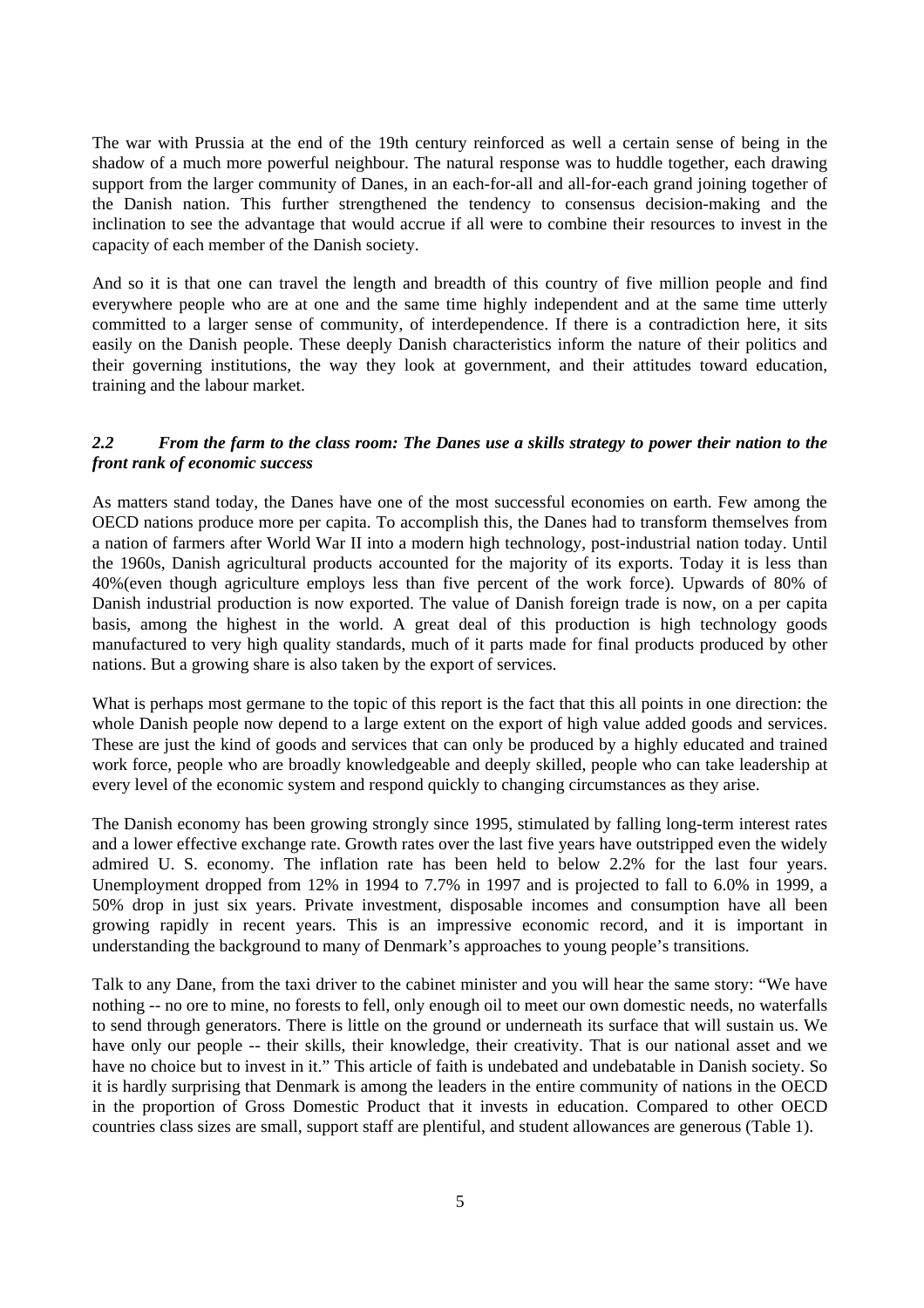|                                                                                     | <b>Denmark</b> | <b>OECD Country</b><br>Average | Denmark as %<br>of OECD<br>Average |
|-------------------------------------------------------------------------------------|----------------|--------------------------------|------------------------------------|
| As a per cent of $GDP1$ :                                                           |                |                                |                                    |
| . Direct public expenditure for<br>educational institutions                         | 6.5            | 4.9                            | 133                                |
| . Total educational expenditure <sup>2</sup> plus<br>public subsidies to households | 8.5            | 5.9                            | 144                                |
| . Financial aid to students $3$                                                     | 1.39           | 0.33                           | 421                                |
| As a per cent of public expenditure<br>on tertiary education:                       |                |                                |                                    |
| . Direct expenditure on institutions                                                | 67             | 81                             | 83                                 |
| . Scholarships and grants                                                           | 28             | 13                             | 215                                |
| . Student loans                                                                     | 5              | 5                              | 100                                |
| As a per cent of the employed<br>population <sup>1</sup> :                          |                |                                |                                    |
| . Teachers                                                                          | 4.3            | 3.9                            | 110                                |
| . Teaching support staff                                                            | 2.8            | 1.7                            | 165                                |
| Ratio of students to teaching staff:                                                |                |                                |                                    |
| . Early childhood                                                                   | 13.1           | 17.6                           | 74                                 |
| . Primary                                                                           | 11.2           | 18.3                           | 61                                 |
| Secondary                                                                           | 12.3           | 14.6                           | 84                                 |
| . Tertiary                                                                          | 11.2           | 15.7                           | 71                                 |

#### **Table 1 Selected indicators of resources used by education, 1996**

*Notes*: 1. 1995.

2. From public, private and international sources

3. Excluding aid not attributable to household payments to educational institutions for educational services

*Sources*: OECD (1997), *Education at a Glance: OECD Indicators*, Paris and OECD (1998), *Education at a Glance*: *OECD Indicators*, Paris.

Education seems almost to have attained the status of a national religion in Denmark, and almost all of it is free or nearly so (Table 2 has some relevant data on participation rates). It is easy for young people who have started one route through the education and training system to change their mind and start again or to add another qualification to the ones they already have. This is particularly evident at the upper secondary level, with about one in five of all young people going on from their first upper secondary programme to graduate from a second<sup>1</sup>. In comparison, at the tertiary level limits are placed upon the availability of student grants to make this form of "double dipping" more difficult. Those young Danes who enter tertiary education take longer to get there than is the norm in other OECD countries, and once there they tend to stay until a later age<sup>2</sup>. Danes take full advantage of this wealth of opportunities to add to their knowledge and skill, stopping along the way to take a job or to indulge in the other national pastime - travel. As a result many Danes worry that young people are taking too long to make the transition from education to work, and that the system for supporting their transition makes this possible because of an over capacity of places<sup>3</sup>.

The Danes practically invented lifelong education when N.F.S. Grundtvig, the great Danish nineteenth century educational theorist, advocated the Folk High School -- what he called a "school for life," a school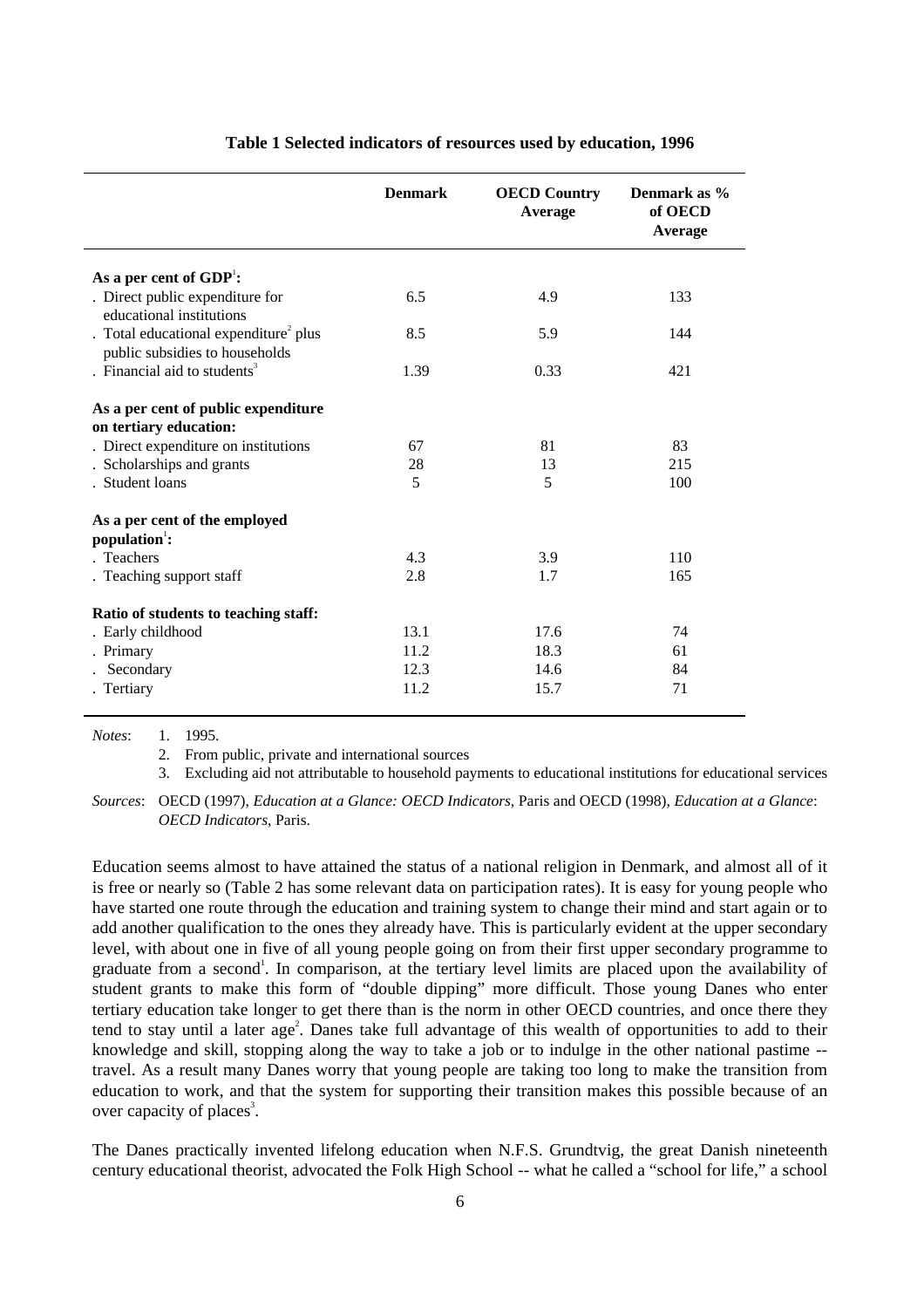that adults could use to develop every aspect of their social, cultural and cognitive skills. This tradition continues in adult education today, which is designed in such a way that anyone, anywhere, who wants to complete an interrupted education or go on to further education can do so, at no cost or little cost to themselves.

Whether the time and treasure that the Danes devote to education is a problem or an asset is an issue to which we will return later. The point we want to make here is that education is a way of life among the Danes, a rarely questioned, deeply held value.

It is hard to prove that this passion for education and training is intimately connected to the Danes' economic success, though the circumstantial evidence for that proposition is, we think, very strong<sup>4</sup>. But it is clear that the Danes do not invest in education solely, or even primarily, because they believe it will lead to economic success. Nothing so instrumental is at work here. They invest in education in large part because they believe it will liberate the human spirit, because they know that their form of democracy requires it -- and because it will pay off.

Neither these beliefs nor the values on which they are founded are unique to the Danes. The people of this small country share a common heritage with the other Scandinavian countries and some of what we have said by way of describing the attitudes and values of the Danes could be said of nations as far away as Japan. But, as we see it, the particular character of the Danish experience lies in the subtleties of degree, not of kind, and in the way that these characteristics have been combined in a particular culture. Understanding that experience is important, both as a means of explaining how the Danish system came to take the particular shape it now has, and also in order to make an estimate of how well Danish institutions, programmes and policies would "travel" to another country.

## *2.3 The Danes' secret weapon: Their young people*

All nations talk about their youth as a vital resource. The Danes are among the countries that behave as if they mean it. They leave no stone unturned in the effort to make sure that everyone is integrated into adult society with dignity. But it is not just a matter of making sure that all youth participate successfully at some level in the economy and society as adults. In Denmark, the time between birth and the beginning of full time participation in the labor market seems to be viewed by the society as a time to be fully savored, like sipping a good wine, in no great hurry.

We were fortunate to meet many Danish young people. And we found them very appealing. Independent and self-confident, they were not afraid to tell us what they thought. No one seemed to be waiting to be asked, but no one seemed brash, either. They spoke when they had something to say. It was typically considered, thoughtful and often original. One had the sense that, faced with an unusual situation, the Danish youth would not be flustered, would take charge and figure it out in a rather level headed way. They seemed entirely willing to be held responsible for their own actions, capable of taking initiative, but also comfortable as a member of a team. Perhaps the sample that we met was atypical. But we suspect not.

These are qualities that many employers, particularly those using state of the art methods of work organisation, are increasingly seeking. But, in addition to these "key skills", employers want recruits who are broadly and deeply educated, so that they can learn quickly and bring a lot of knowledge and a wide range of skills to their work. That means getting new employees who have really mastered the core subjects in the curriculum and can apply what they have learned in those subjects to the work at hand. Which seems to describe the Danish students that we met rather well, both those who were headed for tertiary education and future crafts people and clerks and technicians in vocational programmes. We found ourselves talking with young people who, typically, had the above qualities and who in addition had studied Danish, English and one other language, arithmetic, fractions, algebra, differentiation, statistics,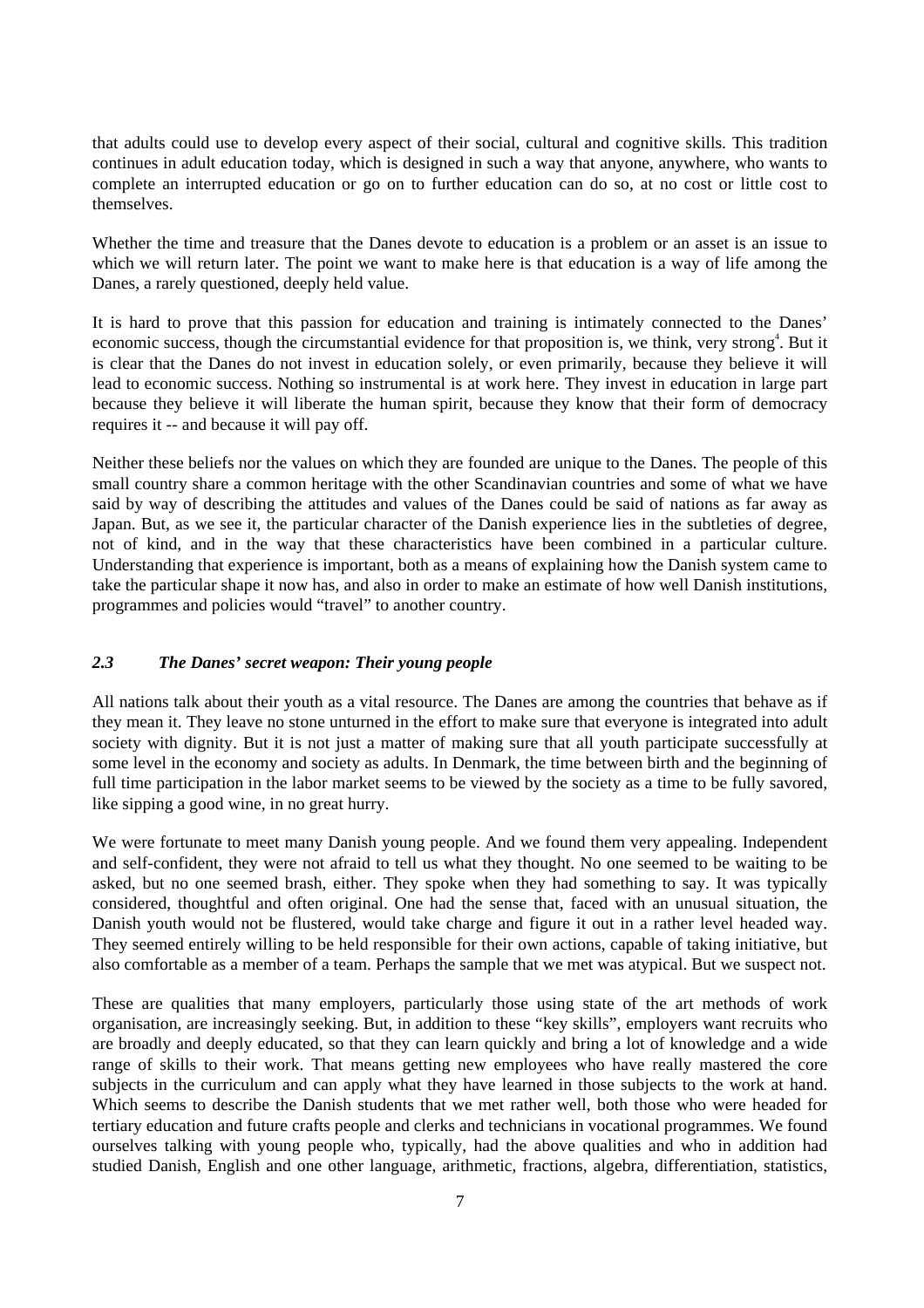probability, physics, biology and chemistry. All of our conversations with them were in English and very few had any difficulty in making themselves understood in this language. A third of the Danish adult population has no qualification beyond lower secondary school. But today over 80% of the Danish youth cohort either gets a recognised vocational qualification<sup>5</sup> or earns the right to go on to tertiary education.

Put it all together, and it seems that the Danes have in their young people a future work force that is well qualified to meet the challenges ahead. These conclusions might appear impressionistic. But it is clear on a number of objective counts that the transition from education to work is smoother and easier for young Danes than it is for young people in many other OECD Member countries. Consider these indicators:

- − In a group of 14 European countries for which data was available in 1995, around half of all unemployed 15-24 year olds were looking for their first job. In Denmark it was less than one in eight, the lowest proportion of the 14 countries. In other words young Danes are far less likely to move directly from education into unemployment than are young people in many other European countries.
- In the same group of countries 40% of those young people who were unemployed had been looking for work for 12 months or more. In Denmark it was under ten per cent, again the lowest proportion of the 14 countries. In other words when young Danes do become unemployed, the experience is normally far briefer than it is in many other European countries<sup>6</sup>.
- In 1996, 74% of Denmark's 20-24 year-olds had a job. This was substantially above the OECD average of 61%, and was the second highest in the OECD, exceeded only by Switzerland<sup>7</sup>.
- − For Danes under the age of 20 unemployment has virtually ceased to exist. In January 1996 only two per cent of 15-19 year old Danes were looking for work. Among those under the age of 18 the proportion looking for a job fell significantly below one per cent<sup>8</sup>.

It is also very clear that the ways in which young Danes make the transition from education to work have changed significantly during the 1990s. There are four charts in Appendix 3 that summarise these changes. In brief:

- − The age at which young Danes make the transition from education to work has risen. At the end of the 1980s it was 21. By 1996 it had risen to  $24^\circ$ .
- − More students are now combining work and education. For example, around 70% of 20 yearold students had a job in 1989. By 1996 this had risen to over 80%.
- − Youth unemployment has fallen, roughly halving for those under the age of 22 between 1989 and 1996.
- The number of young people who take time out of the system has risen. In 1989 about eight per cent of 20 year olds were not studying, did not have a job, were not looking for one, and were not on pensions or benefits. By 1996 this had risen to 14%.

## **3. HOW YOUNG DANES ARE PREPARED FOR WORK AND CITIZENSHIP**

Here we describe in simplified terms the key institutional arrangements that support young Danes as they move from education to the workforce. The description encompasses the basic structure of the Danish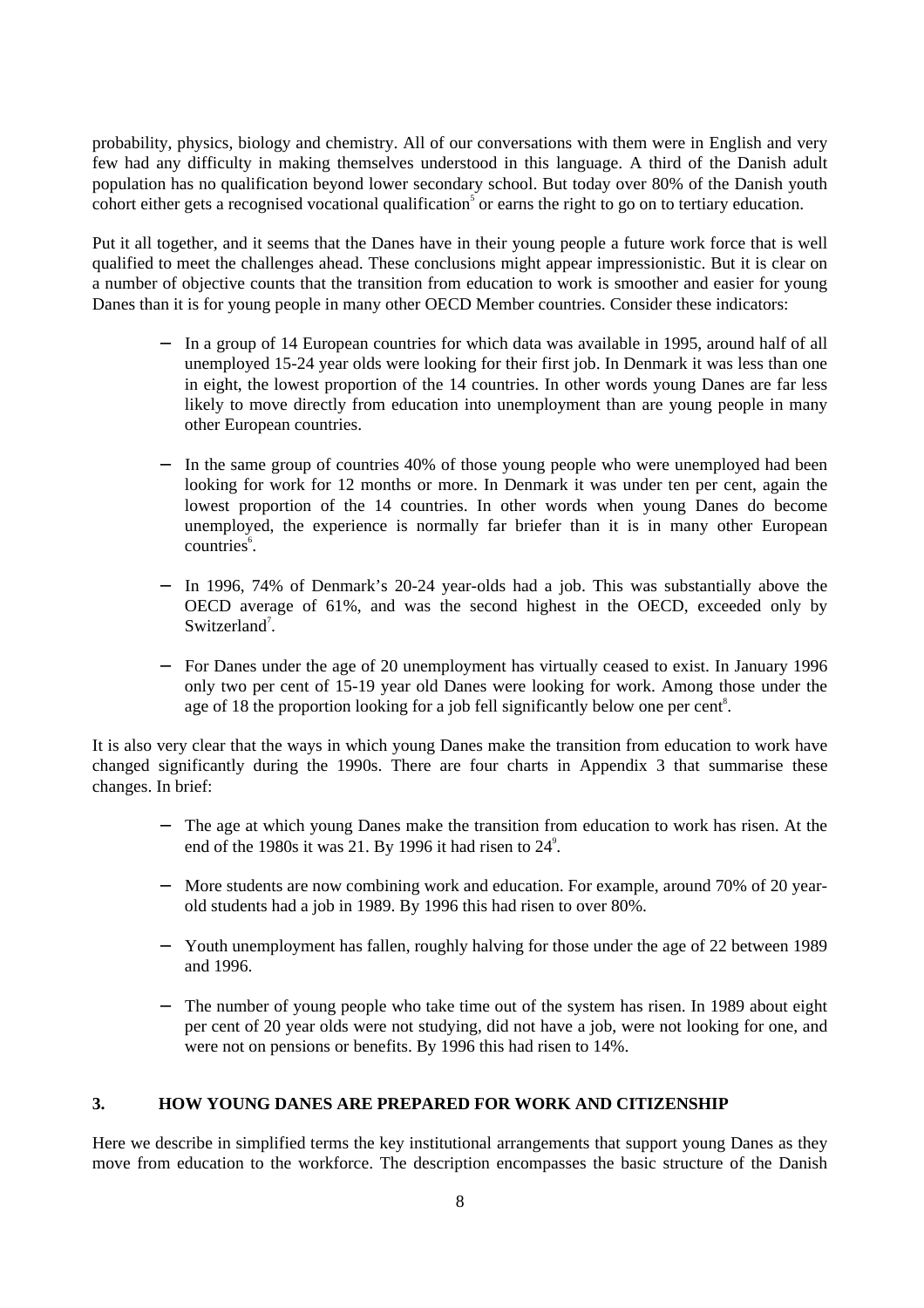education and training system and some key features of the Danish labour market. This picture is greatly oversimplified -- for example the part of the Ministry of Education that is responsible for vocational education is responsible by itself for over 200 separate programmes. The Danish education, training and labour market system can appear bewildering in its complexity. As this report unfolds, we will try to give the reader a feel for the complexity of the system. For the moment, it is sufficient to warn the reader that what we have done is try to provide some clarity on the major structural features of the system, at the expense of making it appear much simpler in design than it actually is.

## *3.1 Reform and change in a culture of consensus*

Understanding the pathways that young Danes take to work requires some understanding of how Danes make education policy. As a result we begin this section by characterising the Danish approach to the improvement of their system, an approach that explains aspects of the system that might otherwise be puzzling and which also explains why certain kinds of reforms fit with the Danish temperament and others do not. The culture of consensus is powerful in the making of Danish education policy and in the Danish approach to innovation and change in education. As a result it is much more likely that an old programme will remain and another will be added than that the new will displace the old. The programmes and institutions that are the living evidence of policies are a bit like the contents of many people's clothes closets. Little is thrown away. The same spirit of consensus militates against policies that depend for their effectiveness upon unbridled competition among institutions for students. It is not the Danish way. The Danish inclination is to give everyone, irrespective of who they are and where they live, equal access to education, to encourage a certain degree of competition, but also to expect institutions to collaborate with one another whenever it makes sense to do so, especially at the regional level. We noted above that the Danes are unusually independent. This stance is grounded in great respect for the individual. So the Danes find it hard to embrace any policy that sharply constrains personal choice. Their impulse, in fact, is always to widen the range of personal choice.

## *3.2 Compulsory education*

An understanding of the particular nature of compulsory education in Denmark is important in understanding both how young Danes are prepared for work and how Denmark tries to lay the foundations for lifelong learning at an early age. Whilst schooling is not compulsory until the age of seven and kindergarten is not considered to be part of the Danish education system, the participation of three yearolds in early childhood education and care is some 50% higher than the OECD average (Table 2), and nearly all children attend one year of pre-school classes before starting primary school. This reflects the high rates at which Danish women participate in employment, and it influences the wide availability of jobs for young Danes in areas such as child care and early childhood education.

#### *Primary and lower secondary education: The Folkeskole*

Compulsory education in Denmark takes place in the municipal Folkeskole<sup>10</sup> and lasts nine years. Students can choose to stay in the Folkeskole for an optional tenth year before starting upper secondary education, and around 60% of students decide to do just that. Most students attend the same Folkeskole for the whole nine years, staying with the same class of students that they entered the Folkeskole with for all or much of that time. Each class has its own class teacher, who stays with the class for at least six years and often longer. If the period is less than nine years, another class teacher takes over and stays with the class until the end of compulsory education. Classes are mixed ability through the whole Folkeskole experience. It is against the law for the compulsory schools to screen their students for admission or to separate them for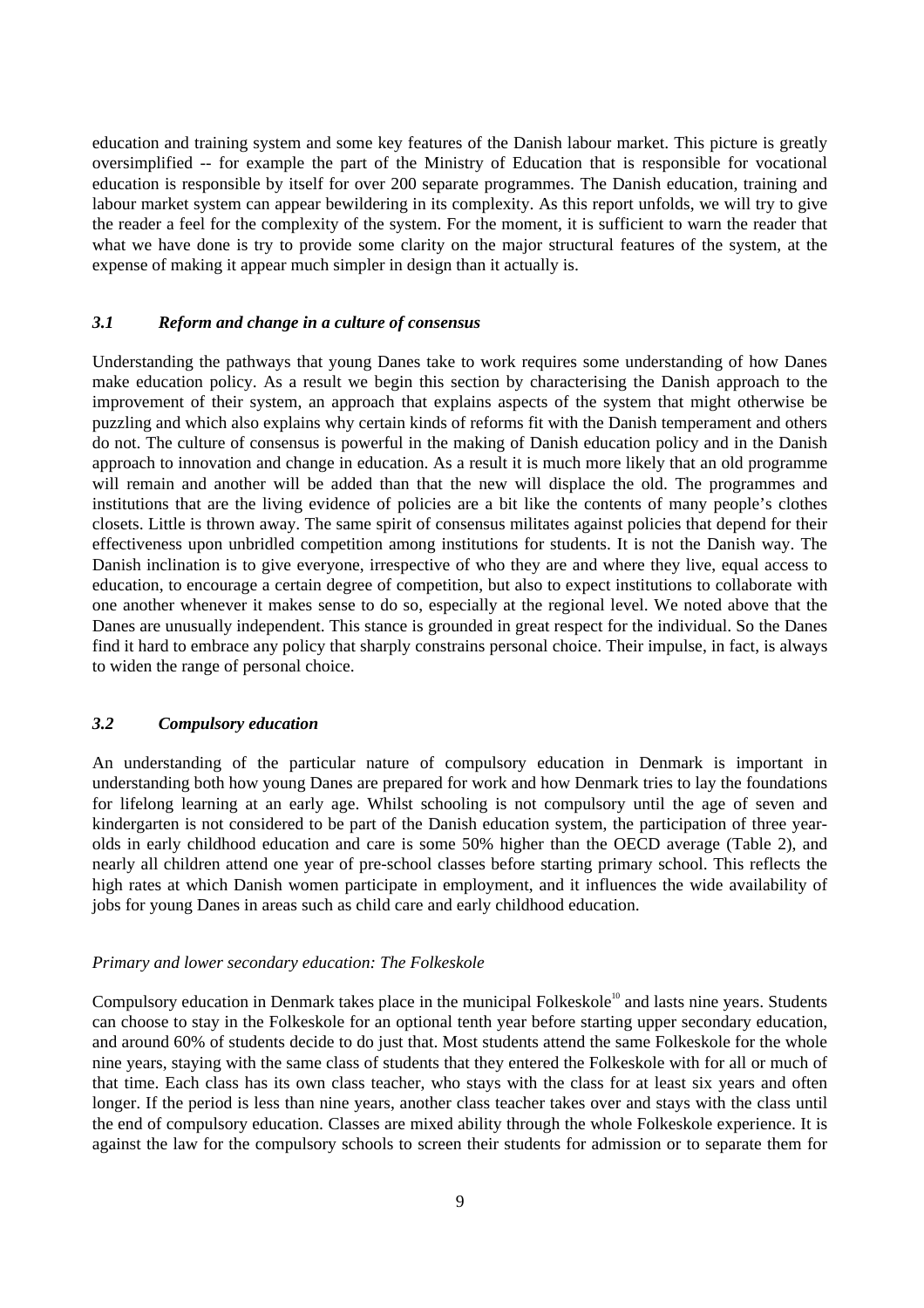instructional purposes based on their ability. Older students are expected to help younger ones. A strong emphasis is placed upon the development of co-operative behaviour and team skills in the Folkeskole.

The following subjects are compulsory in the Folkeskole: Danish, English, Christian studies, social studies, history, physical education and sport, music, art, textile design, wood/metalwork, home economics, mathematics, science, geography, biology, and physics/chemistry. In addition, all schools must offer German and may offer French. The curriculum, according to regulations issued by the Ministry of Education, must provide not only for the study of the required subjects, but also for student projects, designed to make sure that the students can apply what they know from several disciplines in a coherent way to real-life problems.

|     |                                                    | <b>Participation Rates</b> |                                          |                                    |  |
|-----|----------------------------------------------------|----------------------------|------------------------------------------|------------------------------------|--|
| Age | <b>Sector</b>                                      | <b>Denmark</b>             | <b>OECD</b><br><b>Country</b><br>Average | Denmark as<br>% of OECD<br>Average |  |
| 3   | Early childhood education and<br>care <sup>1</sup> | 60                         | 40                                       | 150                                |  |
| 18  | Secondary education                                | 74                         | 51                                       | 145                                |  |
|     | Tertiary education                                 | $\overline{0}$             | 17                                       |                                    |  |
|     | Total                                              | 74                         | 68                                       | 109                                |  |
| 22  | Secondary education                                | 13                         | 7                                        | 186                                |  |
|     | Tertiary education                                 | 24                         | 22                                       | 109                                |  |
|     | Total                                              | 37                         | 29                                       | 128                                |  |
| 26  | Secondary education                                | 3                          | 3                                        | 100                                |  |
|     | Tertiary education                                 | 17                         | 9                                        | 189                                |  |
|     | Total                                              | 20                         | 12                                       | 167                                |  |
| 29  | Secondary education                                | $\overline{2}$             | $\overline{2}$                           | 100                                |  |
|     | Tertiary education                                 | 8                          | 5                                        | 160                                |  |
|     | Total                                              | 10                         | $\overline{7}$                           | 143                                |  |

#### **Table 2 Selected indicators of educational participation, 1996**

*Note*: Concentrated in early childhood care rather than early childhood education

*Source*: OECD education data base

Apart from the national curriculum framework, the primary means of regulating the Folkeskole are national examinations starting in the eighth year, constructed by the Ministry. At the end of the ninth year, the students leaving the Folkeskole may sit for written and oral examinations in Danish, mathematics, English, German (or French) and physics/chemistry (this is the Leaving Examination or LE). At the end of the tenth year they may sit for the Advanced Leaving Examination (ALE) in the same topics or take the LE for a second time, to improve their scores from the previous year. Students are not required to take any examinations, but virtually all do so, because, as one student explained to us: "The employers and later schools all require them, and so you must take them if you expect to amount to anything."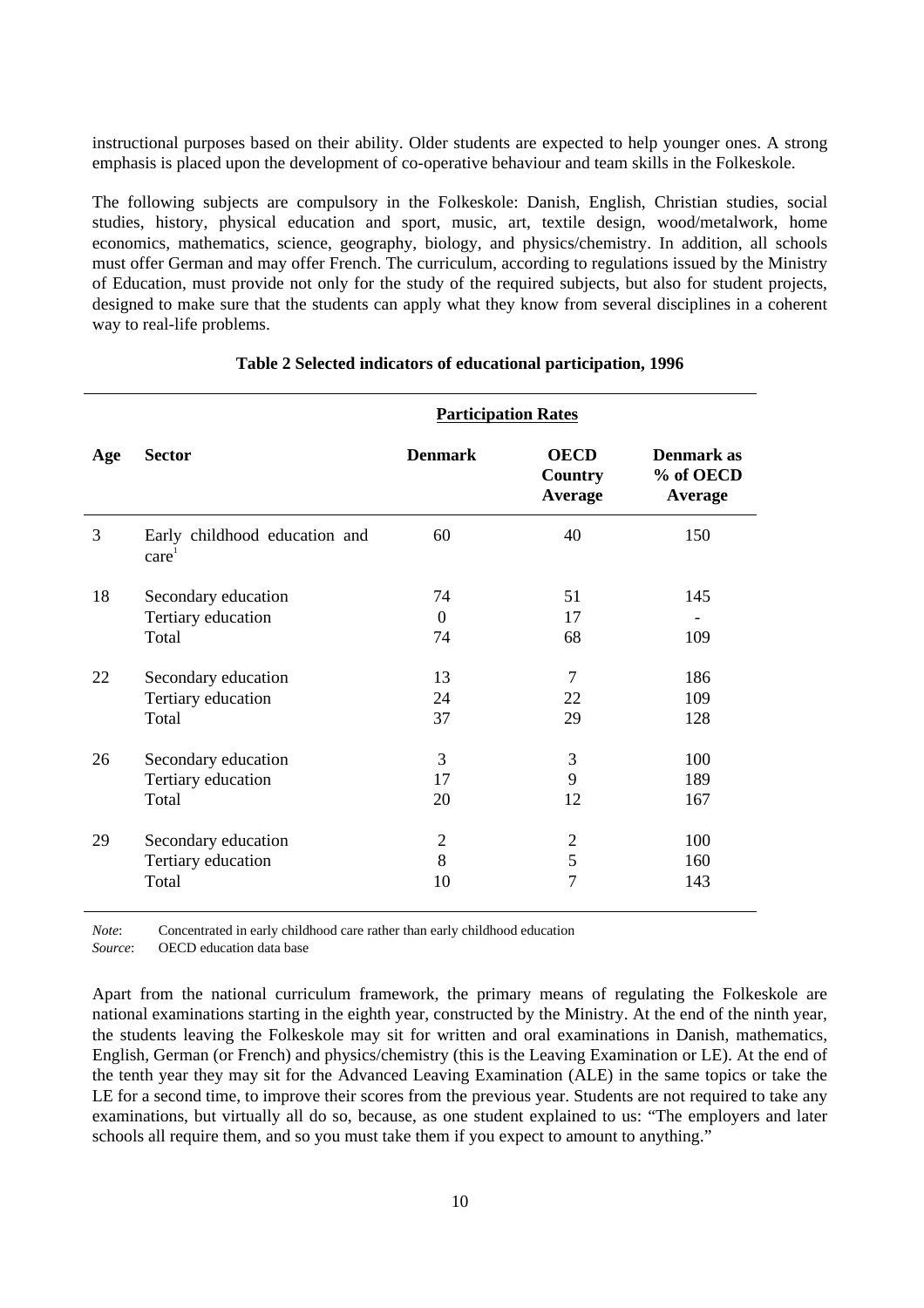When students leave the Folkeskole they are given a school leaving certificate that contains information about the educational activities they have participated in, the grades received on the leaving exams that were taken and the most recent proficiency marks given in all courses, including those in which the exams were taken.

Every Folkeskole has at least one guidance counsellor, who is also a regular classroom teacher. That person's job is to provide counselling assistance to the students who need it as well as to help the other classroom teachers to develop the specialised skill and knowledge needed to advise their students. One week in the eighth year and another in the ninth are set aside for students to visit workplaces and uppersecondary and vocational institutions in order to decide what education they wish to pursue following the ninth year. Each municipality is free to organise the use of this time in any way they wish. The school is also free to use other time in the school year for this purpose, and to invite representatives of employers and educational institutions to the school to talk with the students.

There has been a virtual explosion of interest in attending the optional tenth year among Danish students recently. Little used when first introduced in the mid 1970s as a boarding school option, it is now highly popular. Some students attend to improve their examination scores, some to take more time to decide what to do next, some because they are aiming at a semi-professional education, which has the ALE exam as an entrance requirement, some because they want to participate in a short form of the general upper secondary school (HF) after leaving the Folkeskole, and an unknown number because they want to stay with their friends, are not in a hurry to go on, and expect to enjoy themselves in their tenth year. Many municipalities were reported to be constructing separate facilities for the tenth year, as a matter of community pride, that specialise in sports or in some other way offer considerable inducements to students to extend their Folkeskole education.

Despite its growing popularity and considerable cost, both in money and in delayed entrance to upper secondary education, evidence that the optional tenth year adds any significant educational value for the students who participate in it is limited. This is an issue which we will return to later.

## *3.3 Youth education*

#### *Youth Education: An Introduction*

Following the Folkeskole, 95% of young Danes go on to what is called "youth education", each of whose constituent programmes lasts for between one and a half and four years but most commonly for three<sup>11</sup>. Youth education consists of a wide variety of courses offered by a variety of institutions, which in turn are controlled by a variety of bodies. All of this adds to the complexity of the Danish education system. Table 3 attempts to provide an overview of the various programmes, institutions and controlling authorities associated with the education and training choices that face young Danes at the end of compulsory schooling. These options can sometimes be described in terms of an examination that is being prepared for. At other times it makes most sense to describe the options in terms of a course or programme that is being taken. And at other time it makes most sense to describe the options in terms of an institution that is being attended. This is an inevitable outcome of the complexity of the Danish system, a complexity that is as evident to Danish young people as it was to the examiners. It is important to point out a key feature of the ways in which youth education programmes and institutions overlap in Denmark: there are few major programme offerings of Danish education or training that are offered by only one kind of institution. This fact is a further major contributor to the cost and complexity of the Danish education system, but also to its flexibility, and is a tribute to the commitment of the Danes to making sure that individuals can always go back to complete an incomplete education, and then go on.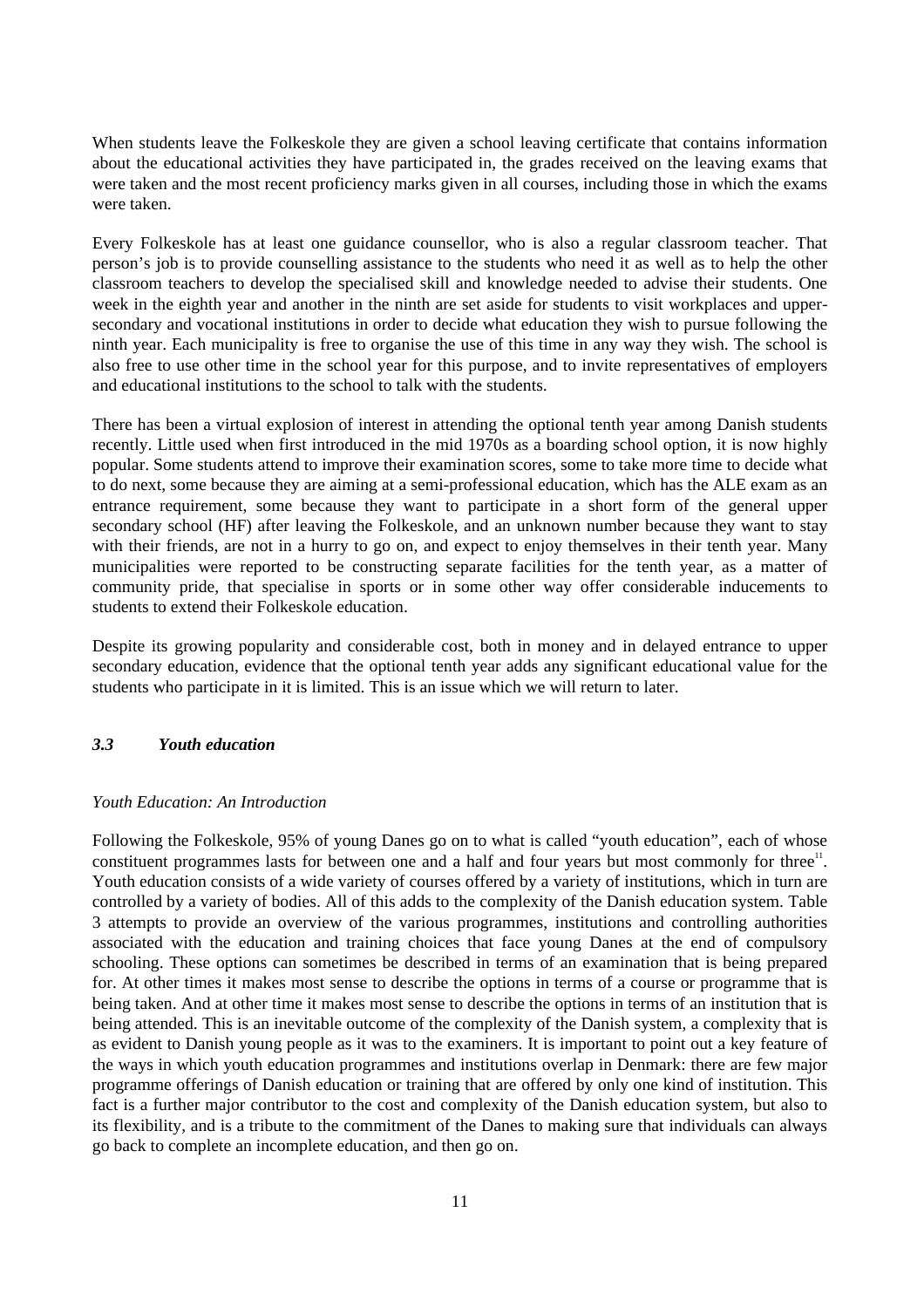| Option                                           | <b>Where Offered</b>                                  | <b>Authority Controlling the</b><br><b>Offering Institution</b> |  |  |  |
|--------------------------------------------------|-------------------------------------------------------|-----------------------------------------------------------------|--|--|--|
| PRIMARY AND LOWER SECONDARY EDUCATION            |                                                       |                                                                 |  |  |  |
| Optional tenth year                              | Folkeskole                                            | Municipality                                                    |  |  |  |
| <b>YOUTH EDUCATION</b>                           |                                                       |                                                                 |  |  |  |
| <b>General Education</b>                         |                                                       |                                                                 |  |  |  |
| Studentereksamen                                 | Gymnasium                                             | County                                                          |  |  |  |
| HF                                               | Gymnasium <sup>1</sup>                                | County                                                          |  |  |  |
| <b>HHX</b>                                       | <b>Commercial College</b>                             | Ministry of Education                                           |  |  |  |
| <b>HTX</b>                                       | <b>Technical College</b>                              | Ministry of Education                                           |  |  |  |
| <b>Vocational Education</b>                      |                                                       |                                                                 |  |  |  |
| Vocational education <sup>2</sup>                | Commercial College; Technical<br>College <sup>3</sup> | Ministry of Education                                           |  |  |  |
| Agricultural education                           | Agricultural schools                                  | Ministry of Education                                           |  |  |  |
| Social and health education                      | Social and health service schools                     | County                                                          |  |  |  |
| Home economics education                         | Home economics schools                                | Self governing <sup>4</sup>                                     |  |  |  |
| Maritime education                               | Maritime schools                                      | Ministry of Industry and                                        |  |  |  |
|                                                  |                                                       | Commerce                                                        |  |  |  |
| Postal or railway training                       | Postal or railway schools                             | <b>Relevant Ministries</b>                                      |  |  |  |
| <b>Individual or Alternative Youth Education</b> |                                                       |                                                                 |  |  |  |
| <b>EGU</b>                                       | Various sites                                         | Municipality                                                    |  |  |  |
| <b>FUU</b>                                       | Various sites                                         | Municipality <sup>5</sup>                                       |  |  |  |
| <b>Production Schools</b>                        | <b>Production Schools</b>                             | Ministry of Education <sup>6</sup>                              |  |  |  |

## **Table 3 The principal education and training choices that face a young Dane at the end of compulsory education**

*Notes*:

1. But also in colleges of education, in a small number of independent HF institutions, and in adult education centres (VUC).

2. Contains some 90 separate programmes with enrolments ranging from 1 to over 10,000.

3. But also in the AMU or Labour Market Training Centres, controlled by the Ministry of Labour, for those 20 and older.

4. But financed by the Ministry of Education.

5. But can also be organised by other actors such as Production Schools.

6. The schools are established by the municipalities as self governing foundations with independent boards but are financed by the State.

Despite the complexity, the main dimensions of the system are fairly straightforward. Youth education has three principal branches: general upper secondary education; vocational education; and individual programmes.

*General upper secondary education* is offered either: in the Gymnasium, where it most commonly leads to the Upper Secondary School Leaving Examination or Studentereksamen; in commercial colleges where it leads to the Higher Commercial Examination or HHX; or in technical colleges where it leads to the Higher Technical Examination or HTX. General upper secondary education also includes a programme that leads to the Higher Preparatory Examination or HF, also provided in the regular Gymnasium. The HF programme was originally designed to provide a preparation for tertiary study for adults, but currently both youth and adults enrol in it. The HHX and HTX programmes are "vocationally oriented", but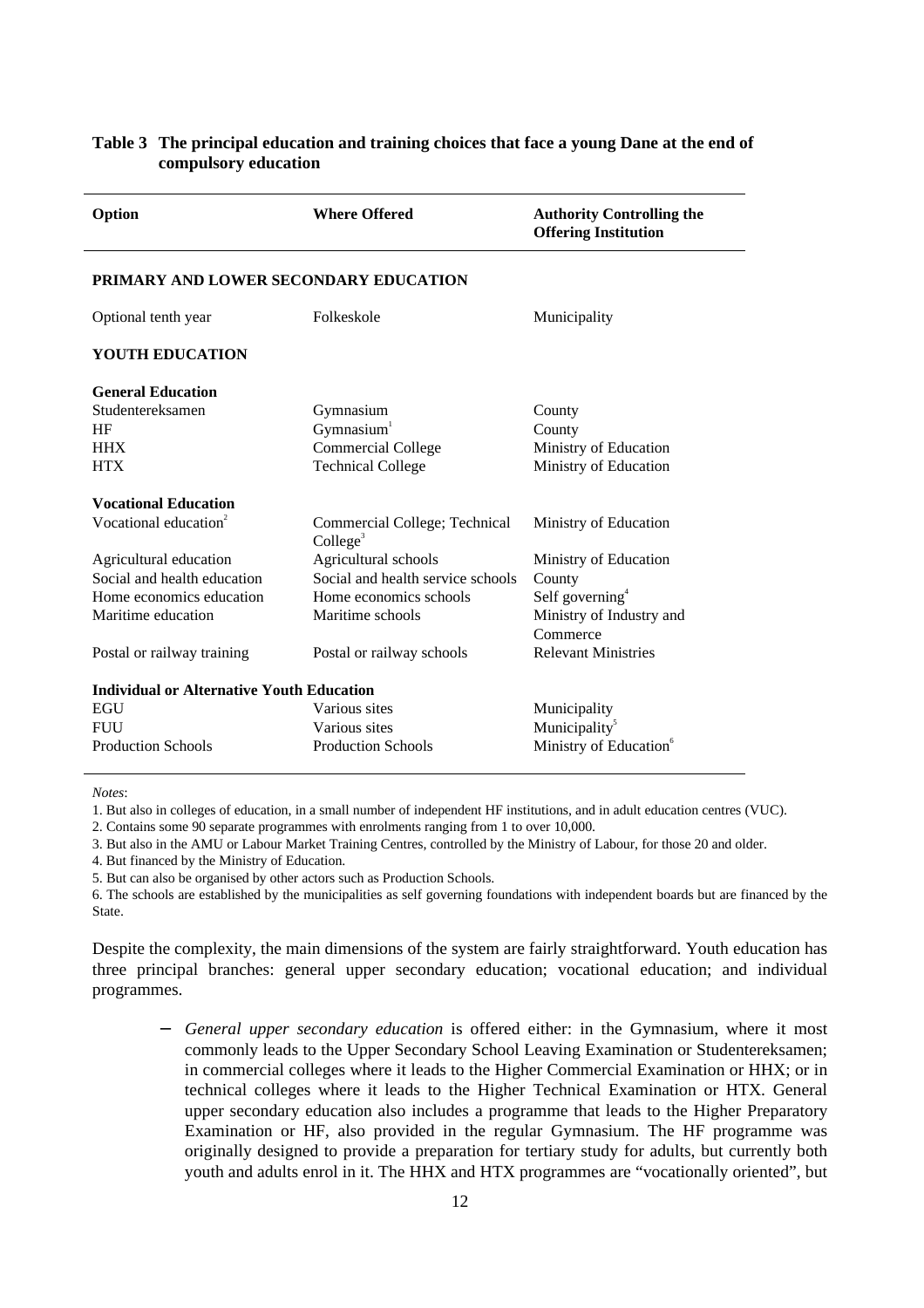do not confer a recognised vocational qualification. The Studentereksamen, the HF, the HHX and the HTX, while set by different people and intended for somewhat different purposes, are all regarded as set to the same standard by Denmark's universities, and all therefore constitute valid pathways to university admission.

- *Vocational education* is mostly offered through a combination of either the commercial or technical colleges on the one hand and employers' work sites on the other. In most cases it takes the form of a dual, sandwich or apprenticeship programme that concentrates upon a particular occupational area.
- *Individual programmes* are offered in a wide variety of institutions and settings, and are designed to provide a flexible range of options to those young people who, for reasons of either motivation, interest or capacity, find it difficult to fit into the principal options provided by the system.



**Figure 1 Student destinations following lower secondary school**

*Source*: Danish Background Report. Data refers to 1996.

About 60% of the students leaving Folkeskole and entering youth education today choose the general Gymnasium or the commercial or technical college programmes that lead to the HHX and HTX examinations. The great majority of the rest enter the dual system vocational programme. The individual programmes can be entered directly from the Folkeskole, but in many cases are entered only after one of the other available options has been attempted. Thus they serve as a form of educational safety net, preventing young people from having to drop out of the system completely.

#### *The Gymnasium*

The Gymnasium has its origins in the cathedral and monastery schools established in the early Middle Ages. In 1871, Denmark's developing technological needs led to the division of the Gymnasium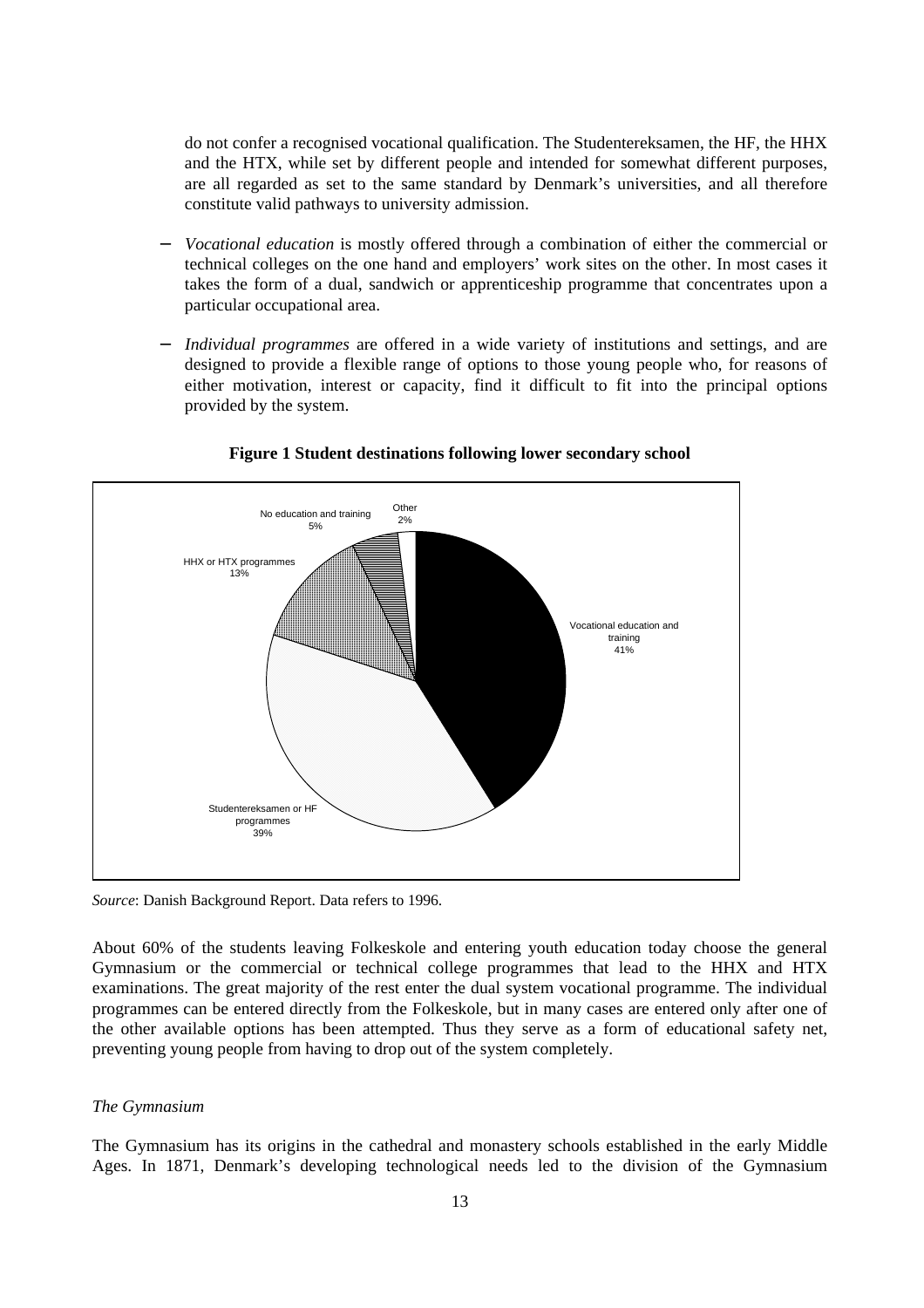programme into two lines, the languages line and the mathematics and science line. This division defines the basic nature of the Gymnasium programme to this day. The languages taught by the modern Gymnasium are English, German and French, in addition, of course, to Danish. About 60% of Gymnasium students elect to take the mathematics-science line.

The required courses in the mathematics-science line include religious education, classical civilisation, Danish, English, another language (German, French, Spanish or Russian), history, geography, biology, physics, chemistry, mathematics, music, figurative art, and physical education. Less than 20% of the entire curriculum is set aside for elective courses. Students choosing the languages line must take all of the same subjects, but take more language courses and fewer mathematics and science courses. Students may elect to take many courses at either the advanced or the regular level. The basic legislation establishing the modern Gymnasium makes it clear that the primary mission of the institution is to prepare students for the tertiary education system $12$ .

Not all who wish to go to the Gymnasium from Folkeskole can do so. Admission depends on the scores one achieves on one's school leaving examinations and the recommendations of the faculty of the Folkeskole. The programme takes three years to complete and ends with another set of examinations (the Studentereksamen), which serve both as leaving examinations and tertiary level entrance examinations. The students must take at least ten separate examinations in order to pass the Studentereksamen. (A small number of Gymnasium students take a two year programme leading to the HF exam instead of the three year programme).

## *The Commercial Colleges and Technical Colleges*

The commercial colleges and technical colleges span several parts of the system. Taking into account the several programmes that they offer, they account for 60% or more of youth education students. They are large, typically occupying multi-building campuses. In addition to the HHX, HTX and apprenticeship programmes they also offer short cycle courses at the tertiary level. As a consequence novices work alongside master craftsmen, both of them students, in the same workshops. Upper secondary students share facilities with tertiary students. The whole enterprise is tightly linked with industry, with consultative bodies representing the social partners involved in all levels of the operation. This form of organisation results in a vocational education system that is very responsive to and fully supported by industry. It opens possibilities, although often these are not realised, for students to move both horizontally and vertically through the system, and offers the potential for students to develop a wider view of the possible futures among which they can choose.

The commercial and technical colleges are self-governing institutions chartered by and responsible to the Ministry of Education. They are funded on a "taximeter" system, meaning that their funding depends on the numbers of students they can attract to their programmes. Different programmes are funded at different rates, depending on the established average cost of running those programmes.

*Vocational education* for the most part consists of a dual system of course work taken in a commercial college or technical college, and work as an apprentice in a workplace, leading to a journeyman's examination and certificate in one of almost 90 trades and occupations. Typically, young people preparing for the journeyman's exams are expected to get an apprenticeship in a firm, but those who cannot find such a place are offered a "virtual" apprenticeship by the college they attend, so that no one is denied the right to study for the journeyman's exams because they were unable to find an apprenticeship in a firm.

The apprenticeship system has its origins in the medieval guilds, in which experienced craftspeople assumed responsibility for the training of their successors, and where the primary form of training was the practice of the craft under the supervision of experienced craftspeople. The guilds laid down the training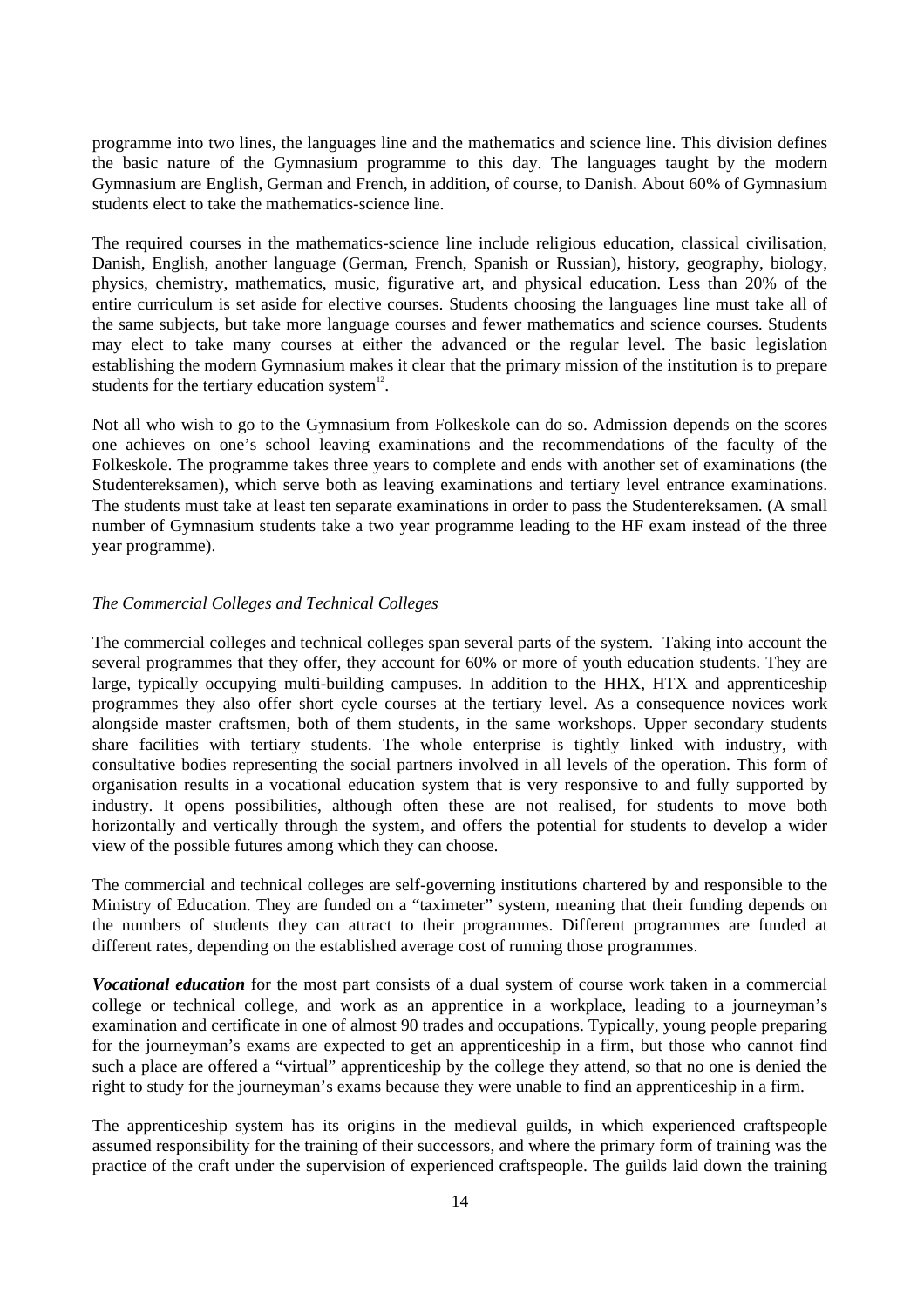time, apprentices' conditions of work, and the disciplines they were to be taught. The guilds also set and held the examinations for the journeyman's certificate. In the nineteenth century, the technical and commercial colleges began as modest supplements to the apprenticeship system, intended to provide a few courses for the apprentices and improve their general knowledge, and their programmes gradually strengthened. The functions just described continue to this day, organised by representatives of employers and the trade unions in cooperation with the Ministry of Education.

The primary purpose of the technical and commercial colleges within the apprenticeship system is to help prepare students for the journeyman's examinations in their chosen trades and occupations, and to provide industry with a continuous supply of well trained workers. The responsibility for preparing students for these examinations is a shared one, with perhaps more of the responsibility resting with the employer than with the college. This is a key feature of the Danish vocational training system -- the driving force is the employer and the unions, not the college. Fundamentally it is the employers and the unions together who define the boundaries of the occupations for which vocational education and training is required, the content of the education and training and assessment requirements, and the ways in which the labour market will reward successful completion of the qualification arising from the programme.

Admission to the apprenticeship or sandwich programmes of the commercial and technical colleges is open to all who have attended the Folkeskole, whether or not they have passed the leaving examinations. Apprenticeships can last as long as four and a half years and as little as a year and a half. Each of them culminates in a written, oral and practical examination, conducted by a teacher, a representative of labour and an employer representative. These examinations can last for three days. They typically call upon the student to demonstrate a command of the underlying theory and to produce an appropriate product to a set -- and high -- quality standard. The culinary students cooks the specified dishes and the metal worker manufactures a finely machined part. Students can and do fail these examinations. They get up to three chances to pass. If they then fail, they cannot try again, the employer with whom they have been apprenticed is fined and their right to host an apprentice programme is reviewed.

A student who enrols in one of these programmes can do so by first getting an apprentice contract and then applying to the college for admission, or by first being admitted to the college and then getting a contract with an employer. But no student can continue for very long without both having a contract and being enrolled in the appropriate programme in a college. After a short initial honeymoon period, the student and the employer cannot dissolve their contract. They are stuck with each other. However if a student cannot get an appropriate training place, the college is obliged to provide a simulated training place.

Typically, the first year of the dual programme takes place entirely at the college. It is a time for career exploration and catching up on school work that is needed before the work site part of the programme can begin. After that, the programme alternates between some weeks at school and some weeks at the employer site. The classwork part of the programme is intended to do more than simply support the work site training. The college is obligated to provide an academic programme that constitutes the basis of a well rounded education, and supports the role of the student as a citizen and family member. The technical training is intended not just to prepare the student for his or her first job, but to prepare that student for many of the tasks and responsibilities that will come later.

*In addition* to the programmes offered in the commercial and technical colleges, vocational education programmes that lead to recognised occupational qualifications are offered through agricultural schools, social and health service schools, home economics schools, maritime schools, and schools for the postal and railway services. The AMU Centres, described below, also offer programmes that lead to journeyman's certificates.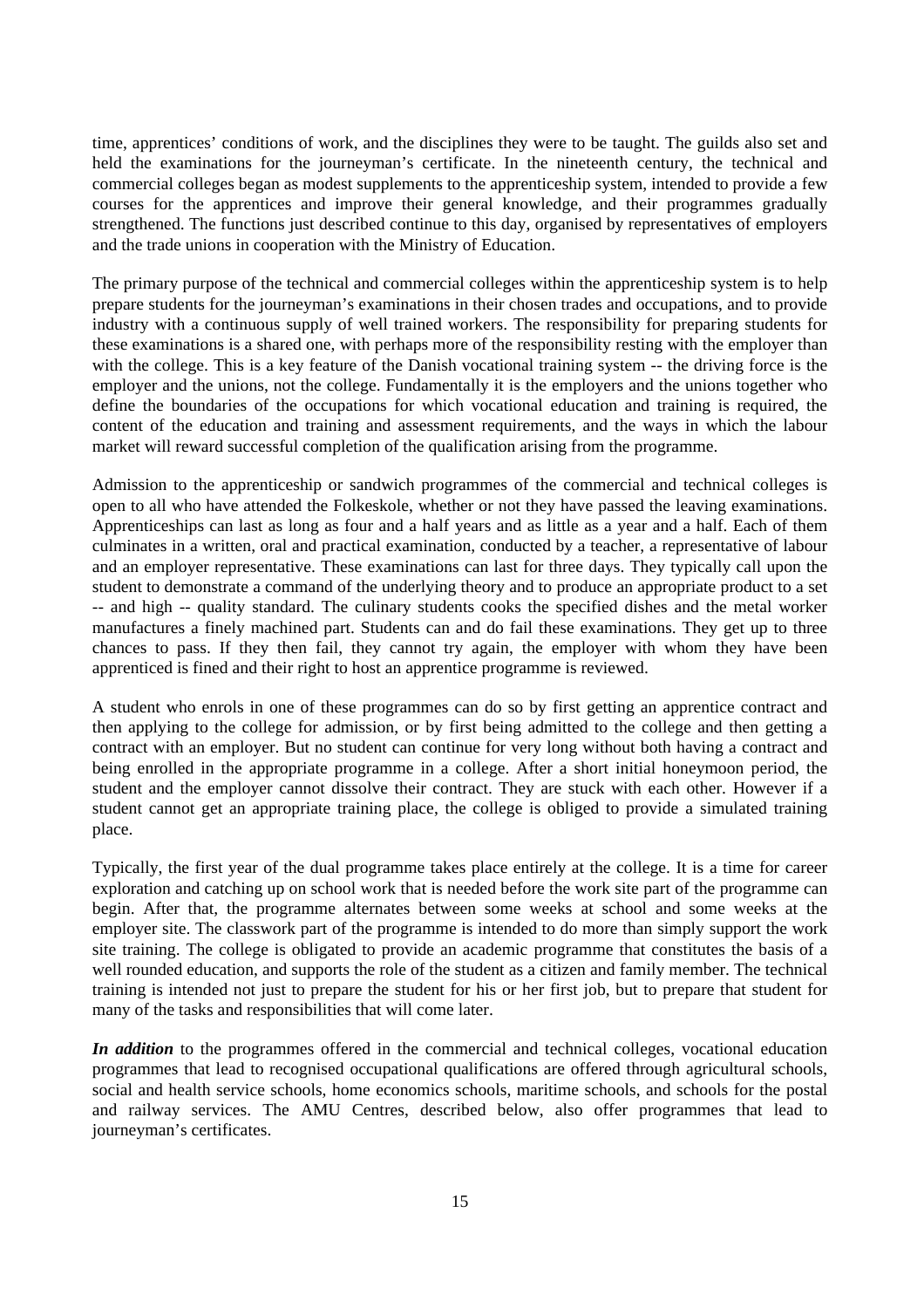*The HHX and HTX programmes* are considered by Danes to be part of the vocational system from some perspectives, even though their primary objective is preparing students for further study -- not for jobs directly. It seemed to the examiners that from at least some perspectives one could usefully view them in both lights -- as part of general education as well as part of vocational education. However it is important to realise that whilst considered from some perspectives to be part of the vocational system, they do not lead to a formally recognised qualification for an occupation whose boundaries have been defined by the industry partners. Consequently those young people who complete these programmes but do not later gain a tertiary qualification or a recognised vocational qualification are, like similar Gymnasium graduates, regarded as being unqualified, and are treated as such for purposes of access to labour market assistance and unemployment insurance. From an institutional point of view, the rules governing the operation of these programmes have more in common with the rules governing the Gymnasium than with those governing vocational education. As is the case with the Gymnasium, admission to programmes leading to the HHX and HTX examinations is based on scores on the Folkeskole leaving examinations and the recommendations of the Folkeskole staff, the programme is three years long, the students must take a demanding academic programme and there is no workplace-based component. But there are real differences. The programme has a much more applied flavour, and the pedagogy is much more projectbased. Students typically spend a lot of their time making things and solving problems related to the disciplines of the colleges. Many if not most of these projects are student initiated. The problems posed by these projects might lead them into academic work not often done by Gymnasium students until they get to university. Students who pass the HHX and HTX exams tend to go disproportionately into business management and technical programmes in the tertiary sector.

Though these programmes are routes into tertiary education, a growing number of students are taking a vocational qualification after they complete them. Around half of all HHX students take that route, and about one in six HTX students. Many of these then go on to tertiary education with the knowledge that they have had an education that is academically sound and which also provides them with a strong vocational qualification. These students are very appealing to employers, and, increasingly, to universities and other providers of tertiary education.

It is technically possible for students from the traditional sandwich vocational system to transfer to the upper secondary programmes that lead to the HHX or HTX examinations, but few do so. This is mainly because their academic qualifications are not as strong when they enter the college, and the gap between their academic qualifications and those of the HHX and HTX students widens swiftly as the years go by.

*Tertiary education* is also offered by the technical and commercial colleges, in the form of short cycle programmes of one to two and a half years duration. The tertiary programmes offered by the technical colleges include construction, production planning, quality control, and production and systems planning, among others. The tertiary programmes offered by the commercial colleges include a two-year programme in sales and marketing, a two-year programme for computer specialists and various special purpose programmes in such areas as tourism, international marketing, retailing, logistics, advertising and communication.

#### *Individual or alternative programmes*

Individual or alternative youth education consist of three principal options: Vocational Basic Training (EGU); Individually Organised Youth Education or Open Youth Education (FUU); and Production Schools. In theory young people can move from any of these options to normal vocational education and training with appropriate credit, but this is not always easy. Young people can also move from one of these programmes to another -- for example some municipalities see Production Schools as a good preparation for starting an EGU programme.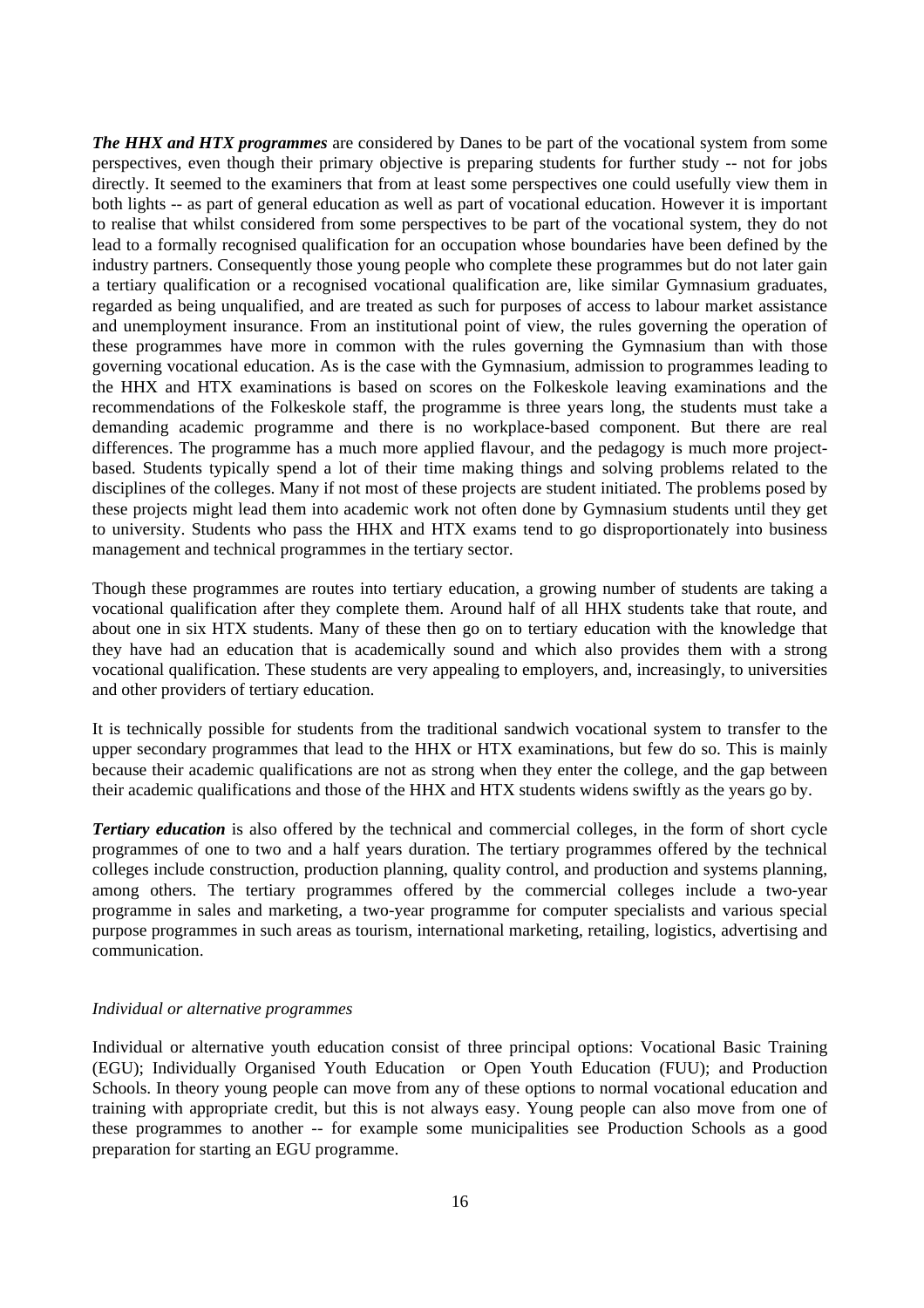*EGU programmes* last for two years, are mainly practical, with small firms being a major provider, and with the associated theoretical training occurring in a variety of possible educational institutions such as technical colleges or AMU centres. They provide very flexible vocational training in a way that suits the wishes and abilities of individual students, generally the less academically oriented. Most commonly they are directed at those relatively simple labour market occupations that are not covered by apprenticeship and as a result whose training arrangements are not governed by trade committees. Individual EGU programmes are designed at the municipal level jointly by the young person and a counsellor. Employers and trade unions generally support EGU, as it is designed to assist the weakest students in a flexible way. However there is little pressure or support for its expansion, lest it compromise the apprenticeship system by blurring the clear demarcation that exists in Denmark between work that is "skilled" and requires a formal occupational qualification, and work that is "unskilled" and does not. Around a third of all municipalities do not make use of EGU, either because they see it as too resource intensive or because they see other programmes as meeting the need. About 1,000 young people a year enrol in this programme (out of a youth cohort of around 50,000), and two-thirds of them, on completing the programme, continue in education or get a regular job.

*FUU programmes* allow those who are not attracted to one of the formal types of youth education to compose individual programmes from a variety of existing courses. They are available both for the talented and those who are not academically oriented. They can include exchanges, study visits abroad and municipal projects. Some students choose FUU because they want to improve their skills in particular areas -- for example their creative skills. Others choose them simply because they want an option that lets them sample a little of everything so that they can clarify their decisions about the future. And others end up in FUU because they haven't succeeded in another youth education course. They are more controversial than the EGU courses. Whilst designed for the weaker students, their purpose is felt by some to be now less clear, and to be simply a way in which the length of the transition period is extended and clear decisions about the future are delayed. Apparently many fewer graduates of this programme than of the EGU go on to pursue some form of qualification or get a regular job.

*Production Schools* target those young people who have left school without a recognised educational or occupational qualification and who are without work. Intended to rapidly reinsert such young people into mainstream education and employment, they are characterised by their distinctive educational philosophy, stemming from the Danish tradition of liberal adult education originated by N.F.S. Grundtvig, rather than by any particular programme or course that they offer. Unlike EGU and FUU they do not lead to a formal qualification. They are described in more detail in Section 5 of this report.

## *3.4 Tertiary Education*

Tertiary education in Denmark is divided into three categories:

- − **Short cycle courses** generally last from one to two and a half years, and typically are offered within the commercial and technical colleges for those who have completed a vocational education programme
- − **Medium-term programmes** last between three and four years, and are generally offered at universities or at specialised institutions in fields such as education, design, social work, engineering and journalism.
- **Long cycle courses** normally take between five and eight years, lead to the Kandidat degree, roughly the equivalent of a US Masters degree, and are offered in universities.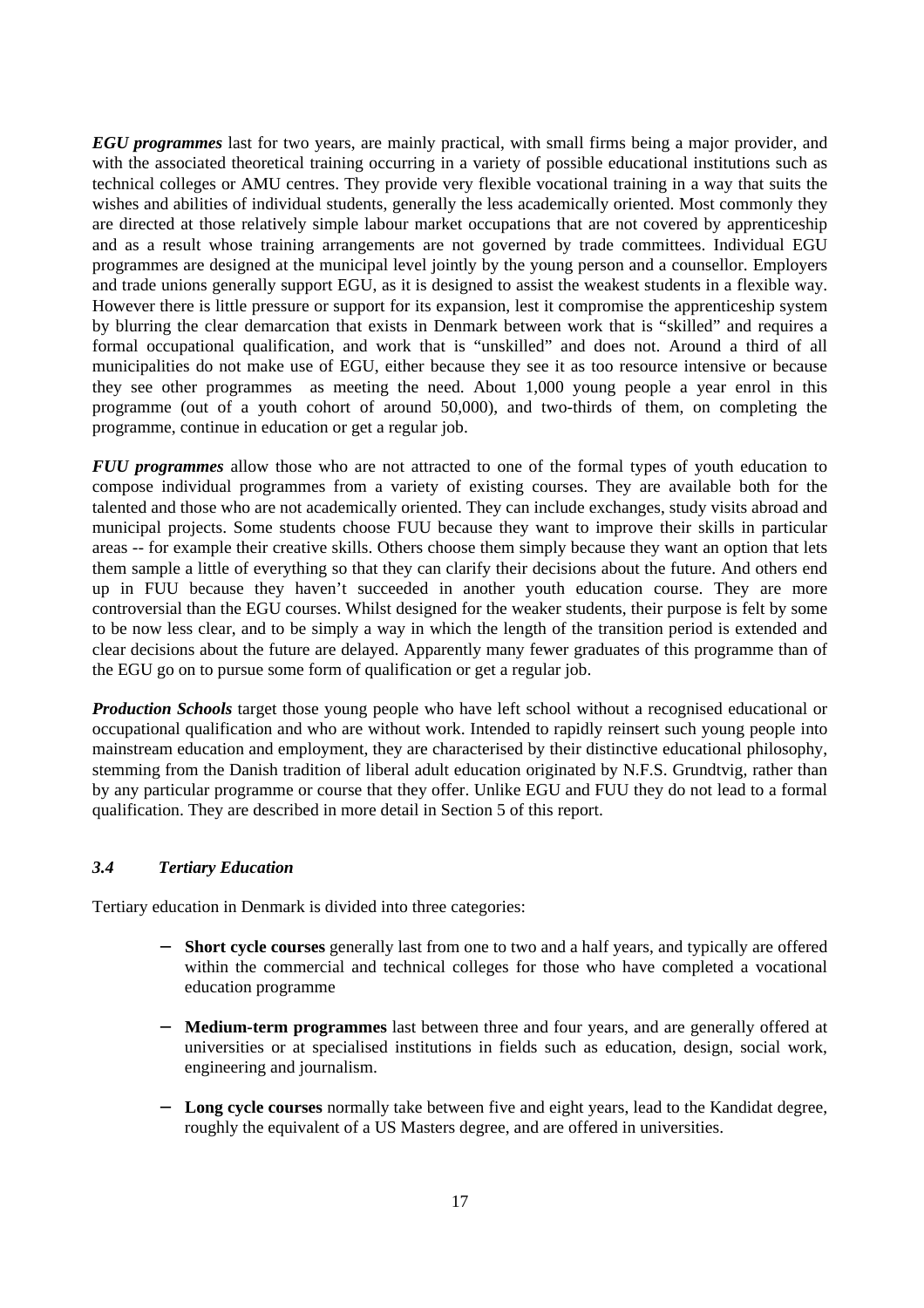Denmark's universities include five with multiple faculties, an engineering university, a veterinary and agricultural university, a school of pharmacy, two business schools, and one school of educational studies.

The Danish tertiary education system at present shows an ambivalence between the European system of academic qualifications and the American system. In some parts of the system, the Kandidat degree still prevails. In 1992, however, a modification of the American system was introduced, calling for a threeyear Bachelors degree, followed by a two-year Masters degree. The new structure has been introduced in the social sciences, humanities, law and the natural sciences and will be introduced in medical sciences in 1999. The old structure still prevails in areas such as medicine and architecture. One of the reasons for introducing the new system was to reduce the time spent in higher education, since the practice in America is to accept the Bachelors degree as the terminal degree for a great many occupations. But the old way appears to have absorbed the new, in that most students continue directly from their Bachelors programme into a Masters programme and employers continued to expect them to do so. This is one factor adding to the length of the transition from education to work for young Danes.

It is important to appreciate that higher education, like vocational education programmes such as those provided through apprenticeships, is one of the ways in which young Danes can acquire a formal or recognised occupational qualification. In the context of the occupationally organised Danish labour market this carries particular implications in terms of access to labour market assistance including unemployment insurance.

#### *3.5 Income support*

Income support for Danish students is widely available and generous. Compared to many other countries it is more likely to be offered as a grant than as a loan, although there is a significant loan component to the assistance. As suggested by the data in Table 1, it is one of the factors that accounts for the relatively high cost of the Danish education system. All young Danes over the age of 18, regardless of their parents' means, are entitled to a basic financial assistance grant, although for those under the age of 20 whose parents' annual income is less than DKK 203.638<sup>13</sup> the grant component is larger and the loan component smaller. The level of grants and loans for those who are over the age of 20 is independent of parental income. Those who live with their parents receive around two thirds of the amount received by those who live on their own. Students who are in youth education programmes must demonstrate that they are actively involved in their education (attending classes, sitting examinations etc), but to all intents and purposes the amount of education that they can consume whilst receiving financial grants is not limited. Tertiary students, on the other hand, are limited to financial assistance for the period that corresponds to the course that they are enrolled in, plus 12 months.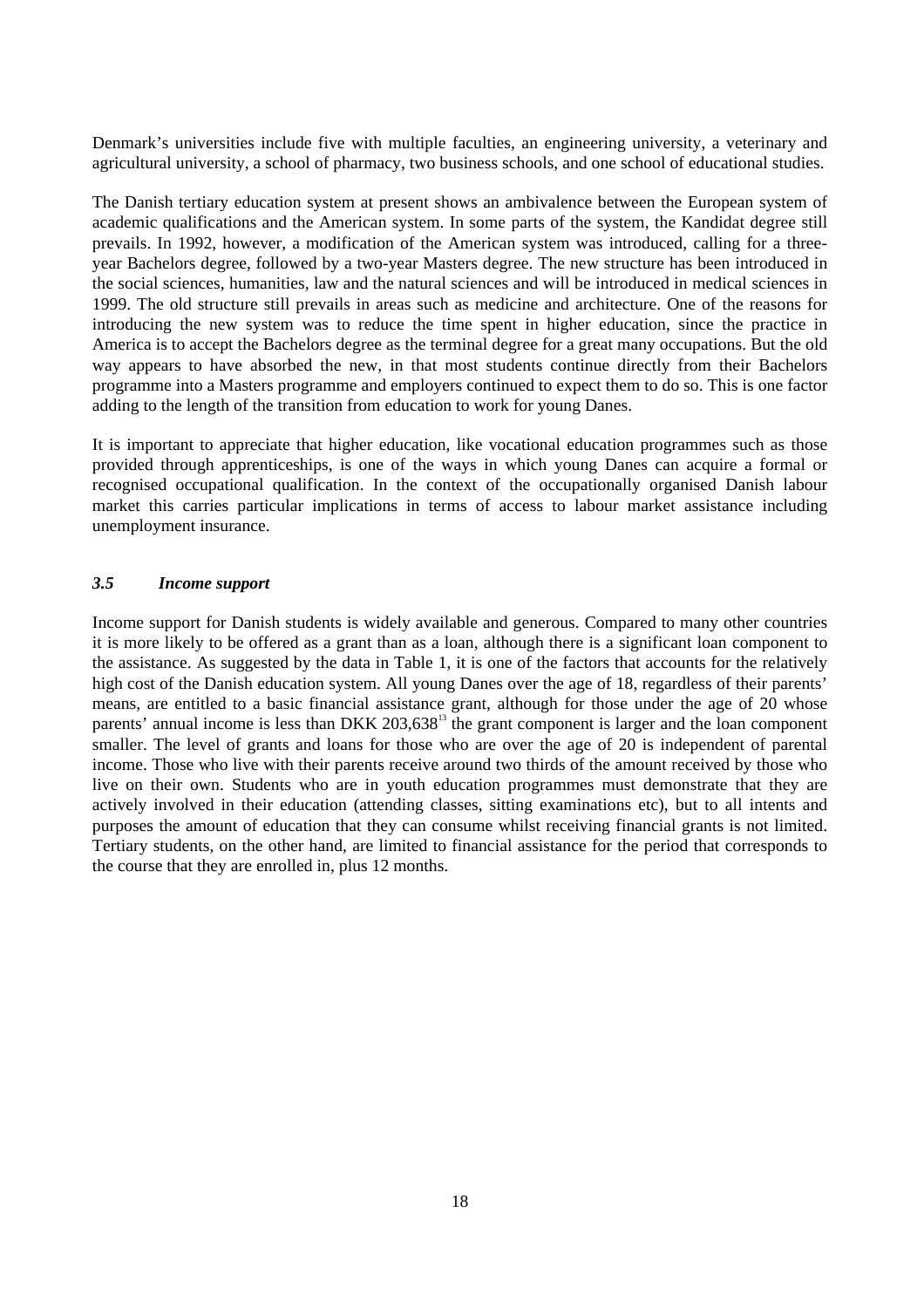

**Figure 2 Per cent of Danish students employed, 1989 and 1996**

*Source:* Statistics Denmark

To put the levels of income support into perspective, 18 year olds from low income families who are living with their parents can receive roughly 23% of the wage of a final year apprentice<sup>14</sup> from the basic grant, and close to half if this is supplemented by a loan. A 20 year old living on their own can receive roughly 46% of a final year apprentice's wage from the basic grant, and close to 70% if this is supplemented by a loan.

The income that students may earn from employment without penalty is capped, but the limit is relatively generous in comparison to the levels of financial assistance that are available. For example in the case of the 18 year olds described in the previous paragraph, students may earn three times the basic grant and 25% over the maximum grant plus loan amount before being required to repay excess earnings to the State. In the case of the 20 year olds described above, maximum earnings from part-time work can reach 129% of the basic grant and 85% of the maximum grant plus loan amount before penalty. This means that in total the combined grants, loans, and employment income of students can exceed the average wage of a skilled worker. It is common for students to have a spouse and children before graduating, and thus to have an added incentive to combine their studies with work. What can commence as a full-time study programme combined with part-time work can merge into what is in effect a full-time job combined with part-time study.

The interaction of student assistance levels and part-time earnings is even more important in light of the rates at which Danish students have part-time jobs. If few students worked it would have little impact. But most students do work in Denmark, and as a result part-time work forms a very important part of student's income. Working whilst a student is also a very important feature of the way that young Danes make the transition from education to work. Young Danes start working at an early age. They start to learn what employers expect from their employees at an early age, and they start contributing to the national tax base at an early age. Information provided by the national authorities shows that 59% of all 15-19 year-old Danish students have a job, perhaps the highest proportion in the OECD<sup>15</sup>. Among Danish students who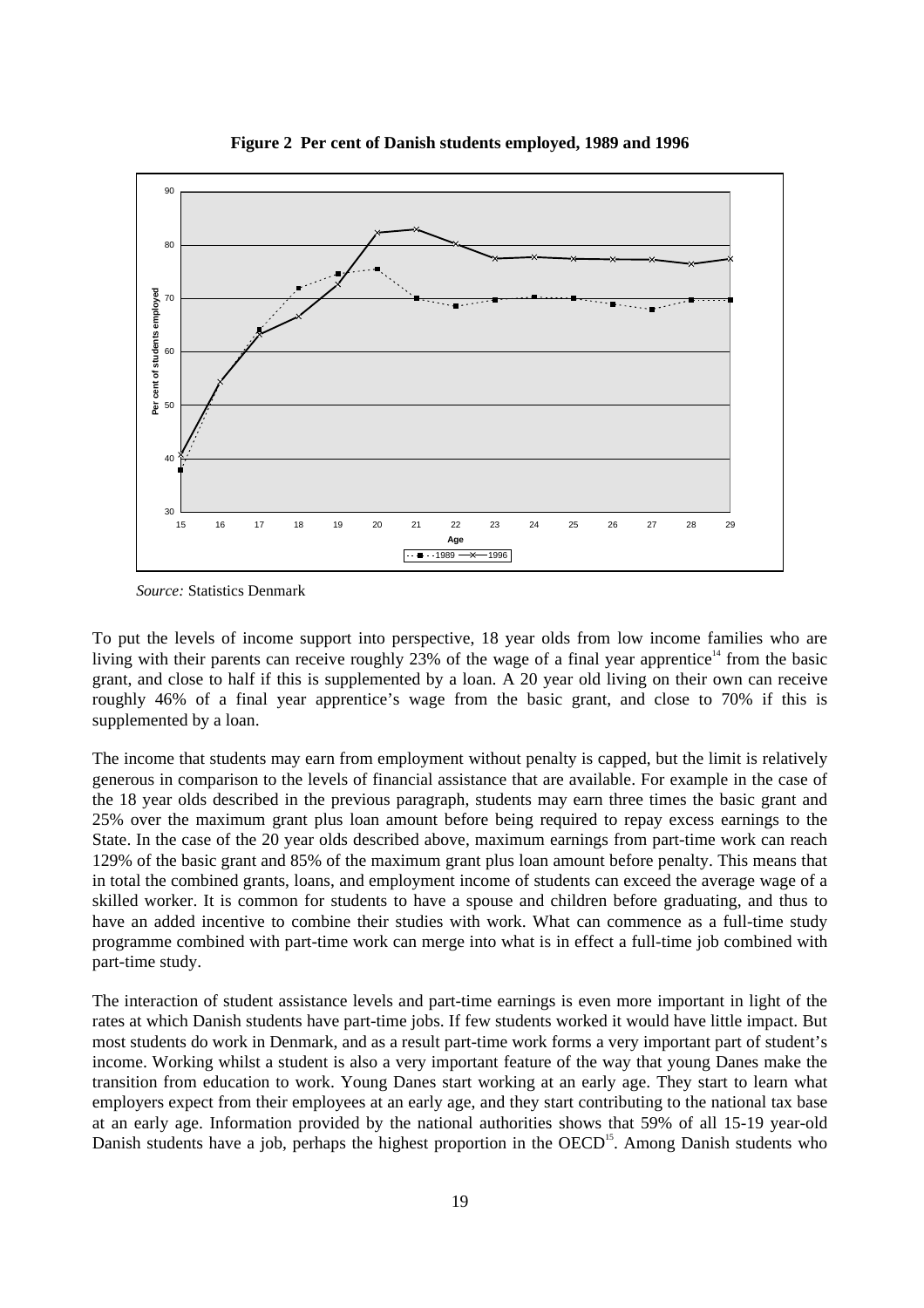are over the age of 19, some 80% combine their studies with a job, and this proportion has grown during the 1990s (Figure 2).

#### *3.6 Guidance*

One of the distinctive features of the Danish education system is the prominent role that guidance plays at all levels and in all sectors. In part this arises from the complexity of parts of the system, but it also reflects the importance that Danes attach to individual choice and opportunity. A lot of effort is put into ensuring that all young people move through the system with appropriate advice and information on the choices that face them, and with access to advice and guidance if they experience problems and difficulties, whether educational, personal or career connected. This guidance is provided both by special personnel and by regular teachers, in the latter cases at times inseparably from the normal teaching function, so that students are often not aware that they have been receiving guidance, seeing it just as a normal part of the teacher's job.

The arrangements for guidance, and the qualifications and training of those who provide it, are different in each part of the system. At the compulsory level, there is one guidance counsellor available in each school. This counsellor also serves as a teacher, albeit with a reduced teaching load. These teachercounsellors receive about 200 hours of training over two years to prepare them for their role as a counsellors. Much the same system is in place at the upper secondary schools. In the vocational education system, would-be counsellors must take ten one-week modules of training and pass an examination. Counsellors for the compulsory, upper secondary and vocational systems are trained under the auspices of the Ministry of Education. Counsellors who serve in the employment service system are trained under the auspices of the Ministry of Labour. In fact there are around 25 different guidance service providers in Denmark, all with different approaches and different ways of recruiting and training staff.

The Danish government established the National Council for Educational and Vocational Guidance (RUE) in 1981, under the Ministry of Labour but with a requirement to consult with the Ministry of Education, and thus in practice with at least a degree of independence from both. RUE's task is to contribute to the development and co-ordination of guidance systems located in the compulsory schools, upper secondary schools, vocational schools, the tertiary system, the adult education system, and the employment service. These services are still responsible for training their own counsellors and delivering their own guidance services, but RUE does provide the framework in which the counsellors are trained and the services are delivered.

RUE publishes an encyclopaedia of all Danish occupations and training opportunities, available on CD-ROM, a directory of international training opportunities, and a wide variety of printed material. Among the most important of these publications is a 183 page book, "My Way", a handsomely produced volume given to every lower secondary student, which describes the whole range of career opportunities and the preparation required for each. A similar publication is available describing the options available in tertiary education. We return to the issue of guidance later in this report.

## *3.7 The adult education and job training system*

The transition from education to work is a long one for Denmark's youth, compared to many other countries. And the education and training system that supports this transition is very flexible. As a result many "adults" can be found in "youth education" programmes, and many young people under the age of 30 find themselves in either the adult education system or the adult job training system. The boundary between a young person and an adult is by no means clear, even though some programmes have formal, although often overlapping, age requirements. So we cannot understand how young Danes make the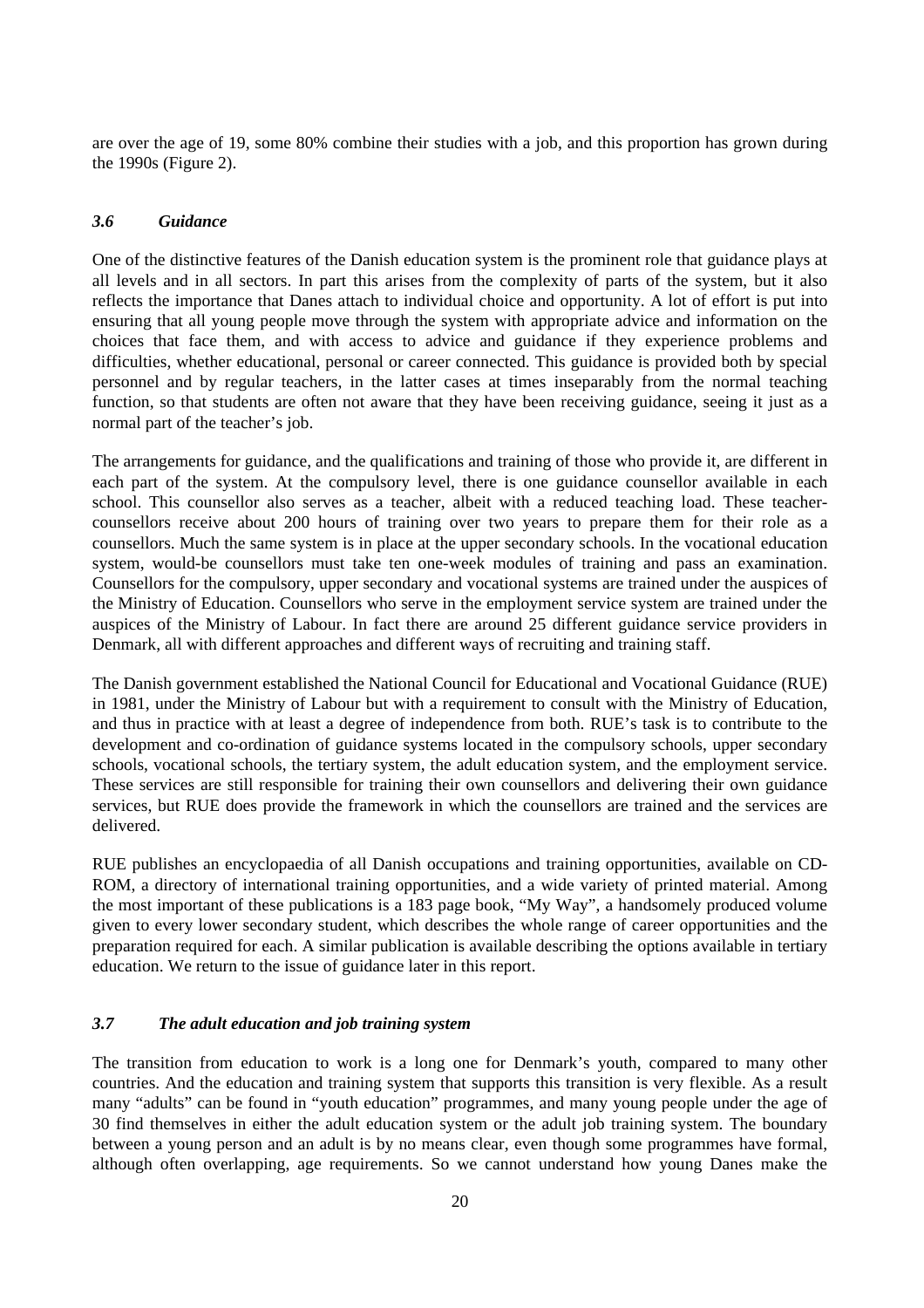transition from education to work without understanding the principal features of education and training systems that have been designed for adults.

*The adult education school or VUC* falls under the control of the Ministry of Education, and is open to all Danes who are 18 or older. In modern Denmark, the State feels an obligation to make sure that every adult has an opportunity to go back and start their general education again, if need be, or to pick up what they lack in order to move ahead. And so the VUCs, which can be found all over Denmark, offer all the examinable courses needed to complete a modern Folkeskole education and to take the Folkeskole school leaving exams at the advanced level. They also offer all the examinable courses needed to take the HF form of the Gymnasium school-leaving examinations. The programmes at the VUC are designed to offer the student one-course-at-a-time, course after course if need be. In this way, students can start when they like and end when they like, and proceed at their own pace. Most are interested simply in picking up the few courses that they lack for the purposes they have in mind, but others will take all the courses needed to make it possible for them to sit for the exams just mentioned. Every course ends in an exam, written or oral or both. The charges for the courses are nominal.

The pedagogical environment in the VUCs is often very different from that in the Folkeskoler or the upper secondary system. Students can take a course as an independent student, using self-study methods, supplemented by a student counsellor. They have access to all the equipment necessary for self-study as well as qualified teachers in all subjects. Or they can join a study circle in which the teaching is organised in seminar fashion, with study circles in between seminars. There is a special -- and new -- programme for employed people who have not completed the modern Folkeskole programme. The programme takes 16 weeks full time or up to two years part time. The Danish government pays full unemployment benefits to the person's employer and the employer pays the person's regular salary to the individual. This programme is growing very quickly.

Though VUCs typically have large staffs of their own, the enormous range of the problems faced by the people that come to them and the equally large range of the services they need (from Danish language training for new immigrants to a short course in database applications for someone who needs computer skills to a full blown Folkeskole programme) means that the VUC typically has close working relationships with the whole range of education, training and labour market institutions around them and they make full use of those relationships to arrange for each client the educational and social service supports that they need.

*The labour market training centre, or AMU***,** is under the control of the Ministry of Labour, although with a strong employer and trade union advisory role both nationally and for each Centre, having been founded in the 1960s by the social partners rather than by the State, and is open to those who are 20 or older. An AMU has something of the same feeling to it that the VUC has, but its programme is very different. There are 24 of these Centres in Denmark. Ninety percent of their funding comes from the national labour market authority, with the rest scattered among the regional labour market committees, the Municipalities, training committees and enterprises. Whereas general education lies at the core of the VUC, vocational training is the mission of the AMU.

Whereas the technical and commercial colleges are charged with preparing people to enter the skilled trades and occupations, the AMUs have in the past been charged with preparing people to enter the unskilled and semi-skilled occupations in the economy<sup>16</sup>. This distinction, however, is now less accurate than it once was, inasmuch as the Danish government has moved to permit the AMUs to offer many of the programmes offered in the technical and commercial colleges and vice versa. So just as "young" people doing general education programmes can be found either in a Gymnasium or in a VUC, so those working towards an apprenticeship qualification who are in their 20s may be found either in a commercial or technical college or in an AMU Centre.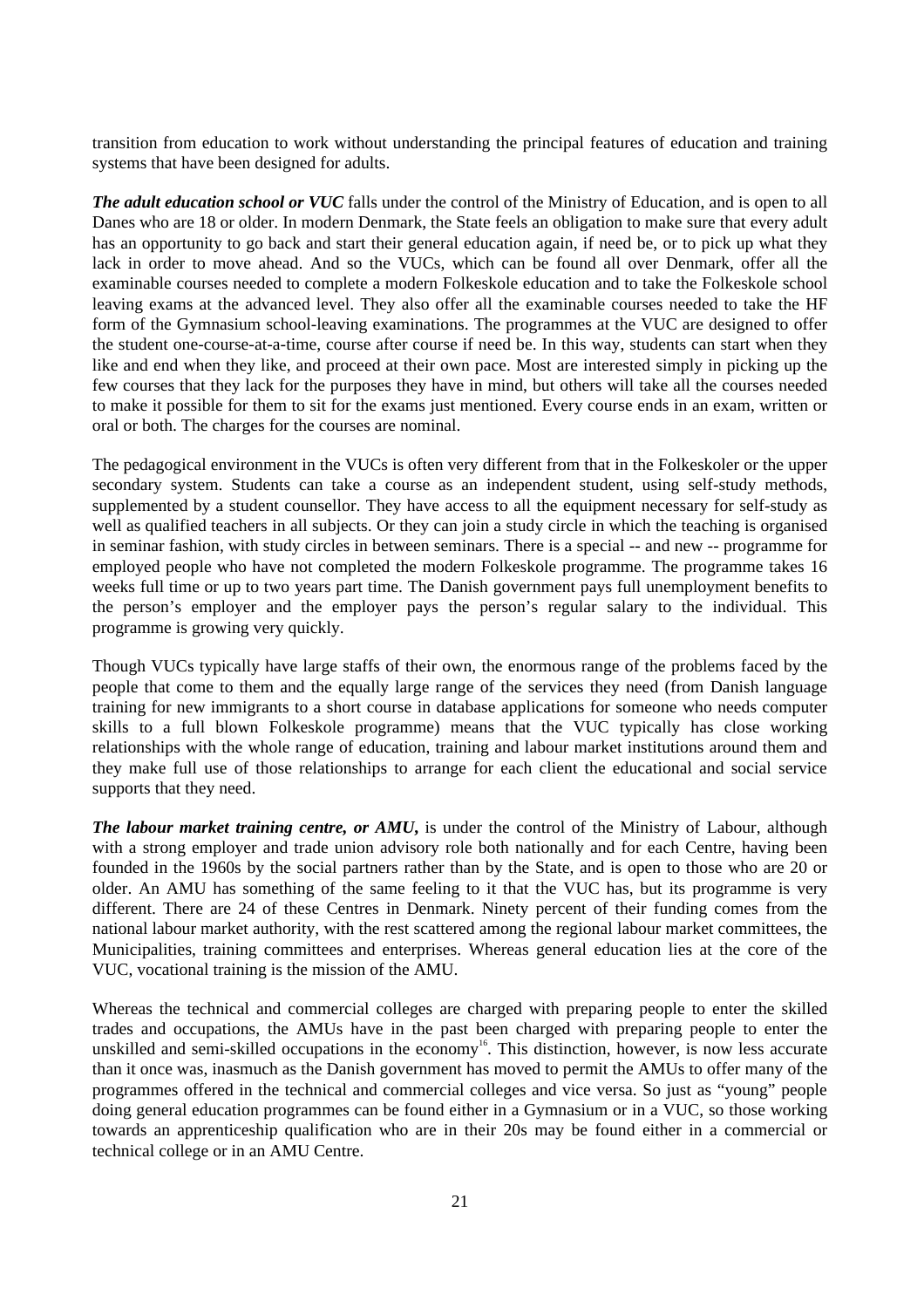Unlike the technical and commercial colleges, the curriculum in an AMU is organised into modules, each of which can be completed in days or weeks. A qualification is earned by completing the necessary modules. In those cases in which the AMU and the technical and commercial colleges offer programmes leading to the same qualification, the programme at the AMU is typically of much shorter duration. This is partly because the AMU concentrates upon skills training directed solely at enabling the student to get the qualification, and has fewer extra curricular activities. It is also because the student comes with years of relevant experience and the form of the instruction is designed to capitalise on that experience. No AMU course can be created to meet needs that are specific to only a single employer, for the skills that re taught must be transferable.

Not all students come to the AMU for a qualification. Most come to take one or a few modules of instruction, to qualify for a particular job at their workplace or in the hopes of broadening their skills for some future purpose. In most cases, the training is provided to people who are employed. The government will pay a subsidy that is equal to the maximum unemployment insurance amount to the employing firm if the firm will continue to pay the salary or wage of that employee while in training. If the cost of the salary or wage exceeds the amount of the unemployment insurance, the employer will usually pay the difference for the employee.

#### *3.8 Some key features of the Danish labour market and its institutions*

How young Danes move from education to work is inextricably linked to the particular nature of the Danish labour market. Central to the Danish labour market is the notion that a job is either "skilled", and therefore requires the person to obtain a recognised vocational or tertiary qualification in order to be able to undertake it, or that it is "unskilled" and does not, and hence that people are either "qualified" or "unqualified".

On the one hand the central role played by qualifications can be seen as a rigidity in the Danish labour market, as it erects the qualification as a barrier to performing very many forms of work. But on the other hand it provides young people with a very strong incentive not to drop out before they have obtained a qualification, and it is a way to ensure that a high proportion of the workforce is skilled and qualified. And because the employers and trade unions jointly negotiate on the content of the training required for occupations that need a qualification, it means that the skills base for most jobs is wide rather than narrow. Another consequence, reinforced by the fact that Denmark is a small country, is that all qualifications are designed to be national in scope. This supports flexibility and portability of qualifications from one part of Denmark to another, at the same time as it makes it very difficult for basic qualifications to be tailored to the needs of particular firms or regions. While the Danes place great value on occupational qualifications, they are reluctant to allow wages to differentiate greatly between people as a function of the levels of qualifications that they hold. Minimum wages are high, and there is little variation between the pay rates of high- and low-paid workers<sup>17</sup>.

Central, national, bargaining between employers and trade unions plays a very important role in the Danish labour market, helping to set not only the content of training and assessment requirements for qualifications, but also laying down the basic frameworks for working conditions and wages. The power of central bargaining arrangements was able to moderate wage increases during the mid to late 1990s, and this has been a significant factor in the fall in unemployment levels experienced since 1994. Trade union membership is high, with the occupationally based trade unions being the principal administrators of the national unemployment insurance system. The Danish labour market is a very "youth friendly"<sup>18</sup>one. The apprenticeship system creates substantial numbers of training places within firms<sup>19</sup>, and very high proportions of students are able to gain part-time jobs while they are studying. In overall terms employment protection in Denmark is the least strict of the four principal Nordic countries, and falls towards the more permissive end of the OECD as a whole<sup>20</sup>. This relatively weak protection against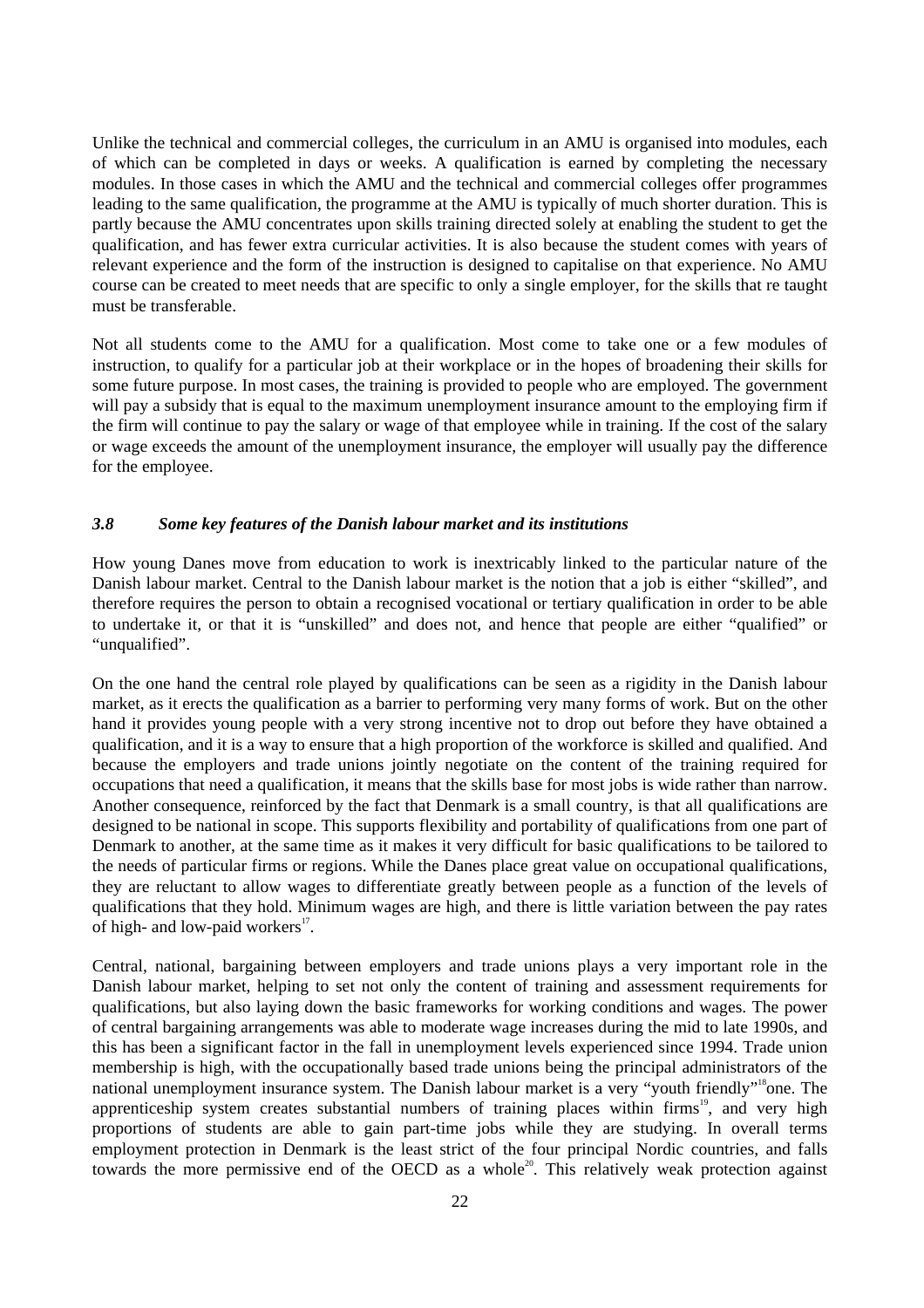dismissals is mirrored by a relatively generous unemployment benefit system. In a similar manner, a labour market that is dominated by small and medium sized firms is mirrored by a well developed public system for labour market training and adult education. The combined effect has been an employment system which has a high degree of flexibility (measured by job mobility and average tenure) but at the same time a high degree of social and economic protection.

Those who have passed an appropriate vocational or tertiary examination and obtained a qualification are able to belong to the appropriate union controlled unemployment insurance fund immediately. If they become unemployed and need access to labour market programme assistance such as a retraining scheme they do so through their local Labour Office. Unemployed people who are not "skilled" or "qualified", including Gymnasium, HHX and HTX graduates, must seek assistance from the social security system that is administered by the Municipalities, working under the aegis of the Danish Ministry of Social Affairs, where benefit levels are only some 60% of those available through the unemployment insurance system, and where a separate set of labour market assistance programmes is available.

The Ministry of Labour operates attractive walk-in local Labour Offices all over Denmark that provide detailed information on available jobs and on education and training, much of it computerised, on-line career decision making packages, job search assistance, and access to counsellors who can help you find your way through the various options that are available. This form of assistance is available to anybody. But if you are unemployed and need income support and access to a labour market programme, the level of financial assistance that you can get and in practice the types of programmes that you will be referred to will depend upon whether you are qualified, as defined above, or not. Thus local Labour Offices might be less likely to refer you to a Production School, an EGU programme or an FUU programme if you need education and training, as these are seen as belonging to the Municipalities. You will be far more likely to end up in a programme available in an AMU Centre, a VUC, a commercial or technical college, or a Folk High School. So the type of education and training assistance that a young unemployed person ends up in is not always a function of need, but will stem in part from which sector and level of government they must deal with.

Those who are unemployed and less than 25 years of age are required to be "activated" -- report to a counsellor, and receive and accept offers of education, training or a job -- before the end of an unemployment period of six months duration. The primary aim of the activation for this age group is to ensure access to education and training, but adults may be activated into education, training or a job creation programme. By the end of the year 2000 all unemployed people will be required to be activated before the end of 12 months of unemployment, and by the same time the unemployed will only be able to remain on benefits for a maximum of five years.

## **4. DO YOUNG DANES TAKE TOO LONG TO MAKE THE TRANSITION FROM EDUCATION TO WORK?**

The average length of the transition from initial education to work is certainly longer in Denmark than in many other countries. As part of the Thematic Review the OECD has estimated the length of the transition in 15 countries, using 1994 data. On average it started at the age of 17 and ended six years later at the age of 23. In Denmark the process started earlier -- at the age of 16 -- and finished later -- at the age of 24. So it seems to be about a third longer than average in Denmark<sup>21</sup>. And the length of the transition grew by two years in Denmark between 1984 and 1994, compared to an average growth of slightly less than a year in the 15 countries concerned. More recent 1996 data supplied by the Danish authorities for this review indicates that the transition is now starting even earlier and ending even later. At the age of 15 four in ten of all young Danes are both studying and working (see Figure 2 and Chart 1 in Appendix 3), and in 1996 it was not until the age of 25 that half of the population were employed but not studying (Table 4).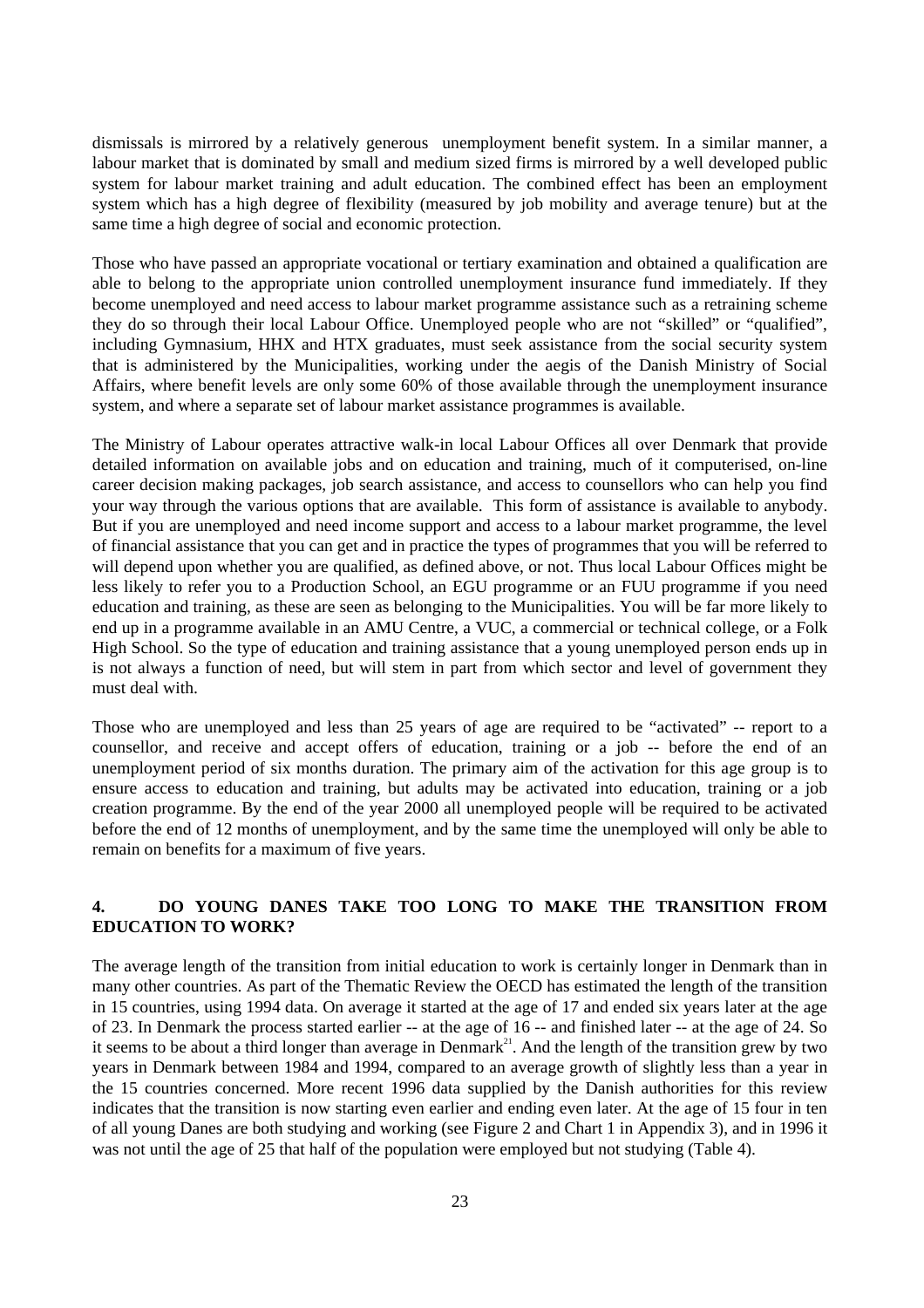Part of the reason for the transition being so long in Denmark is that young Danes spend, on average, a fairly long time in the education system. They progress from one level of education to another, but they also take frequent detours and turns within any one level of education. These detours can take the form of swapping from one course to another before the first has been completed. But probably of even greater importance is their habit of doing more than one course at the same level of education: the optional tenth year of the Folkeskole; a vocational education course after the Gymnasium or HHX/HTX; a one year post-Gymnasium course leading to the HHX examination; a Masters course after finishing a Bachelors degree.

But the extended transition is also because young Danes start working, in combination with their studies, at an early age, and then take a long time to settle into work once they finish their education. This long period to settle into work is not because jobs are hard to find, for, as we have seen, once they actually enter the labour market after leaving the education system, young Danes are far less likely to become unemployed or to experience long spells of unemployment than are young people in many other countries. The delay in settling into work appears to be because many young Danes "drop out" from both the Danish education system and the Danish labour market for a period, most commonly after completing a course of study<sup>22</sup>. At the age of 20 nearly one in seven young Danes are missing from most official statistics. They are not in education, not in the labour market, and are not on pensions or other social security benefits. By the age of 29 one in ten young Danes are still not accounted for by the principal education, labour market or social security options (Table 4)<sup>23</sup>. In the early 1990s the average gap between completing general upper secondary education and starting tertiary education was two and a half years, and this had grown significantly in the previous decade.

Putting the high proportions of students who work together with the proportions who drop out of both education and the labour market for a period, we see a pattern of young Danes balancing their early engagement with work in one phase of their lives (while students) with a later engagement with work in another phase (after they have left initial education). Their lifetime quantum of work is spread over the life span in a different way than in other countries. It is almost as if they have taken notions of lifelong learning that are currently being discussed in Denmark, turned them on their head, and applied them to employment.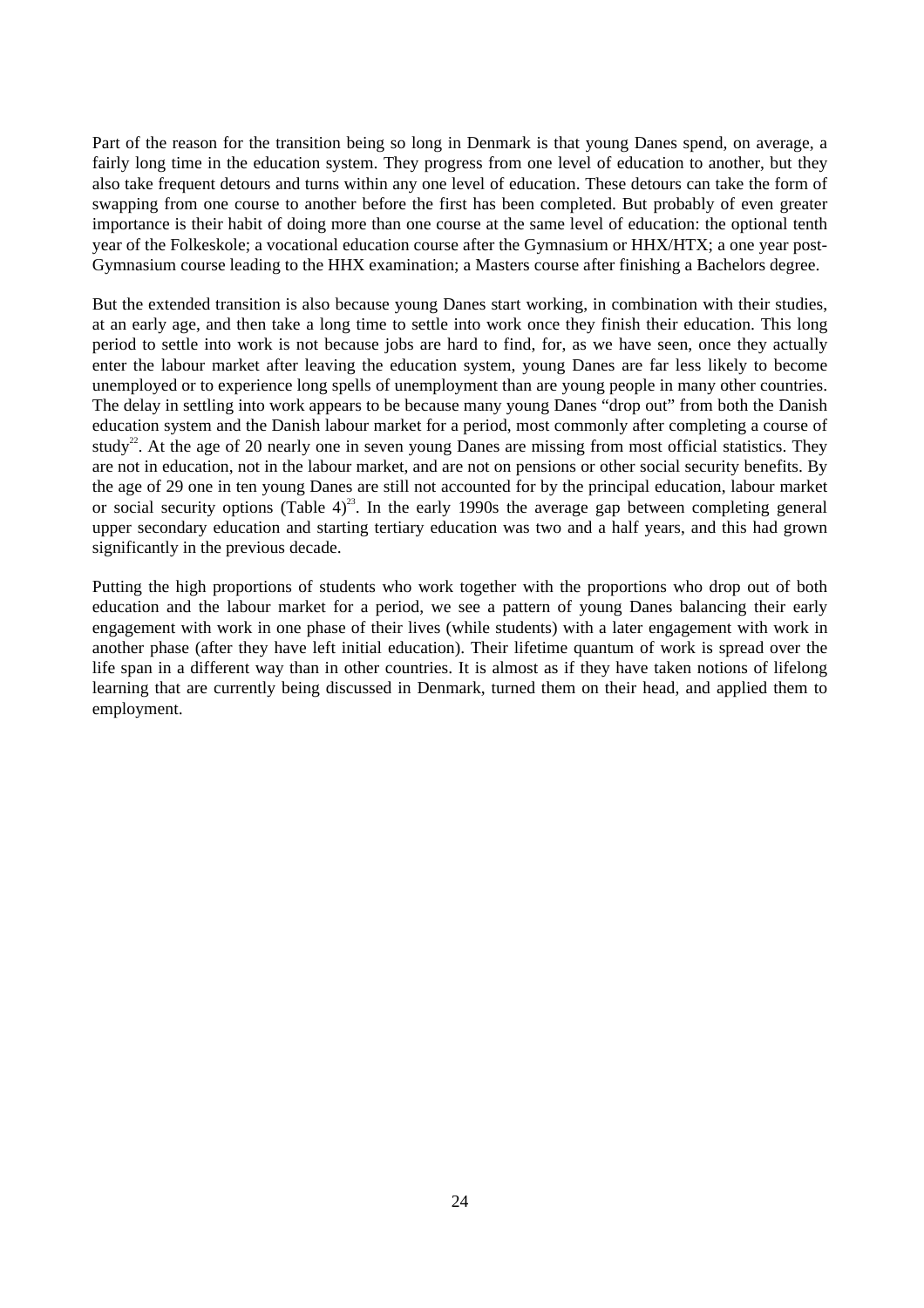| <b>In Education</b> |                               |                 |          | <b>Not in Education</b> |                     |              |     |
|---------------------|-------------------------------|-----------------|----------|-------------------------|---------------------|--------------|-----|
| Age                 | <b>Not</b><br><b>Employed</b> | <b>Employed</b> | Employed | Unemployed              | <b>Pensions etc</b> | <b>Other</b> |     |
| 15                  | 59                            | 41              | 0        | $\theta$                | $\theta$            | $\theta$     | 100 |
| 16                  | 44                            | 52              |          | 0                       | $\theta$            | 3            | 100 |
| 17                  | 34                            | 58              | 4        | $\theta$                | $\theta$            | 4            | 100 |
| 18                  | 26                            | 53              | 10       | 3                       | 0                   | 8            | 100 |
| 19                  | 19                            | 50              | 17       | 4                       | $\theta$            | 10           | 100 |
| 20                  | 9                             | 43              | 28       | 6                       | $\theta$            | 14           | 100 |
| 21                  | 7                             | 34              | 37       | 7                       |                     | 14           | 100 |
| 22                  | 8                             | 31              | 41       | 8                       |                     | 13           | 100 |
| 23                  | 8                             | 27              | 45       | 9                       |                     | 11           | 100 |
| 24                  | 7                             | 24              | 49       | 9                       |                     | 11           | 100 |
| 25                  | 6                             | 21              | 53       | 9                       |                     | 11           | 100 |
| 26                  | 5                             | 17              | 57       | 9                       |                     | 11           | 100 |
| 27                  | 4                             | 14              | 62       | 9                       |                     | 11           | 100 |
| 28                  | 3                             | 10              | 67       | 9                       |                     | 11           | 100 |
| 29                  | $\overline{2}$                | 8               | 70       | 8                       |                     | 11           | 100 |

**Table 4 Activity status by single years of age, 1996 (Per cent)**

*Source*: Statistics Denmark

Whether Danish young people's passion for travel should be viewed with concern or as a national asset is a question that we will return to later. But it is certainly true that the length of the transition to work interacts with a number of other issues that worry many of the thoughtful Danes that we encountered during our visit. In brief they worry that a combination of demographic trends, labour force participation trends and the career and lifestyle choices being made by young Danes might in concert be threatening the capacity of the Danish economy to deal with future competitive forces. The arguments go something like this.

- Between the late 1980s and the mid 1990s growth in the population of working age was accompanied by a fall in the size of the labour force. Some 80% of this fall in the participation rate was due to earlier retirements and easier "sabbatical leave" arrangements $24$ , introduced by the government in the early 1990s in order to assist the fight against unemployment.
- In addition to delaying labour force entry by periods taken out to travel, young Danes are delaying the age at which they become qualified workers by an increasing "double dipping" within the education system. This can be seen in a number of indicators:
	- $\Rightarrow$  Some 60% of students now take the optional tenth year after the end of compulsory school.
	- ⇒ After completing a general upper secondary education (Gymnasium or HF) 12% of students continue to an HHX or HTX course and another nine per cent continue to a vocational education and training course<sup>25</sup>, and those who continue to these courses delay for at least a year, on average, before starting them.
	- ⇒ The average starting age for vocational education rose by almost two years between 1993 and 1997, from a little over 20 to a little less than  $22^{26}$ .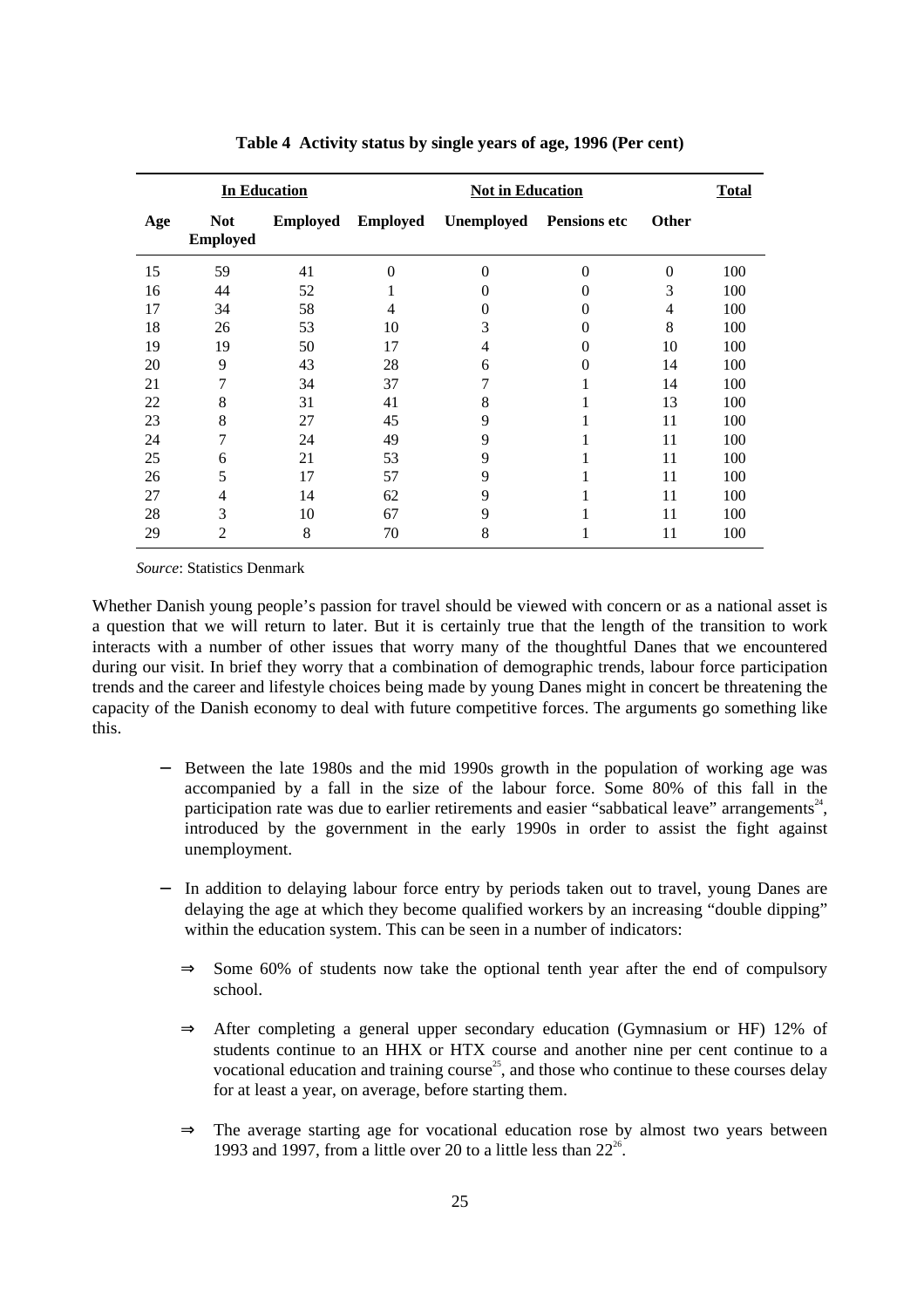- − Moves to reduce the length of tertiary study through the introduction of three year Bachelors degrees in place of five year Kandidat degrees have had little success. The average age of leaving university remains high, at around 28.
- The number of youth education students enrolled in vocational education and training courses fell from 35% of the total to 32% between 1990-91 and 1995-96. Over the same period the number of new entrants to higher education rose by 13%.
- There is a significant block of skilled workers in their fifties who will soon be retiring, perhaps at an even more rapid rate than in the past due to policies that have encouraged early retirement.
- Statistics Denmark forecasts that immigrants will make up an increasing proportion of the population until 2010. But immigrants participate in the labour force at a lower rate than native Danes.

Taking all of these together, many thoughtful Danes are worrying about two possible developments. The first is that a proportionally smaller work force will, early in the next century, have to generate the wealth needed to support a growing number of retirees and young people in education. The second is that the workforce may be less appropriately qualified to do the work, as a result of falling enrolments in vocational courses and of highly skilled graduates delaying their active working lives. But at the same time as they worry about these trends, the Danes have set themselves two ambitious goals: (1) to raise the proportion of Danes who receive either an educational qualification to go on to tertiary education or a vocational qualification from close to 80% to 95%, and (2) to raise the proportion of those who complete tertiary education from 39% to 50 per cent.

We encountered discussion of a range of policy responses to these challenges. These included:

- − Attempting to reverse the fall in the effective retirement age;
- − Attempting to get the unemployed back to work earlier by extending the early activation requirement introduced for young people in 1996 to all unemployed, so that the time spent collecting unemployment insurance without either being in school or taking an offered job falls;
- Reforming the vocational education system to increase the supply of people with vocational qualifications; and
- − Trying to reduce the time between the point at which young people leave compulsory education and the time that they finish their initial education and fully join the workforce.

In assessing these options, it is important to emphasise a point made previously: the greatest cause of the decline in the size of the work force observed during the 1990s has not been falling youth participation as the result of rising educational participation or longer transitions to work by young people. It has been the reduced participation of older workers, largely as a result of government policies designed to achieve precisely this outcome. And so it will be important for Denmark to achieve an appropriate and comparable balance in its policy response to the several challenges outlined above. Policies which seek to achieve solutions through largely focusing upon youth, rather than fundamentally addressing the primary causes of the problem, could well prove to be counter productive. In this context it should be pointed out that the Danish parliament adopted proposals for the reform of retirement rules late in Autumn 1998 aiming at making early retirement less attractive.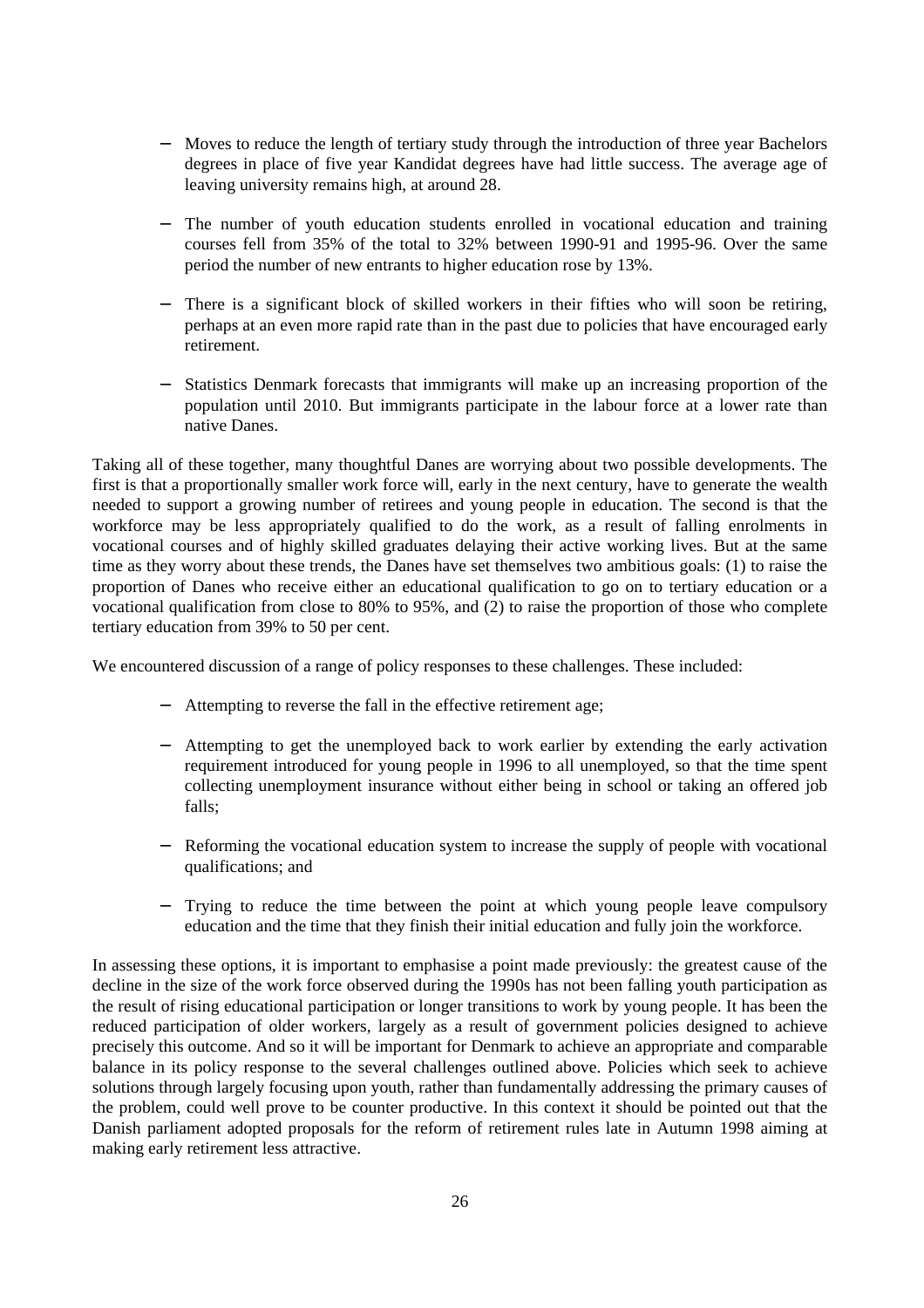It will be important, in considering the above set of issues, to be aware of possible unintended consequences. Take for example the suggestion that was put to us that young people should be encouraged to undertake periods of travel *during* their studies rather than *at the end* of a stage of their studies, whether youth education or tertiary education. Experience shows that those students who take time off from study before commencing tertiary education are highly likely to change their career plans during their period away from study. This probably results in course choices that are more mature and considered. But if students were encouraged to interrupt their studies to travel, many would change their career goals as a result of the experience, change from an incomplete course to a new programme of study, and as a result increase both overall tertiary education costs and the average duration of the transition through tertiary education to work.

It is also important for policy responses to these issues not to be seen only as a government responsibility. For example the attempt to reduce the length of tertiary study through the introduction of three year Bachelors degrees has been less successful than it might largely because employer recruitment practices have not changed in face of the new qualification arrangements. Given the concern that the Danish Employers' Confederation has expressed about the long term consequences of delayed work force entry by the highly educated, there is an active role to be played by employer representatives both in encouraging their members to recognise the new qualifications when recruiting graduates, and in actively campaigning for new salary arrangements that could tilt the balance of incentives in favour of those with the shorter Bachelors qualifications. The government should engage the employers and relevant trade unions in discussions aimed at achieving these outcomes. A related move would be for the universities to shift the tuition for Masters programmes that follow Bachelors courses from a full-time to a part-time basis, and for employers to encourage Masters programmes to be taken through part-time study. Changed student incentives -- for example through more favourable loan repayment conditions for those taking the faster track -- are also worth considering.

Some of the arguments put to us about delayed transitions were not as well thought out as they could have been. Take, for example, the concern that tertiary students are delaying their entry to the work force for too long. This is very much based upon a "front end" model of work force participation, a model which, to draw an analogy with education, lifelong learning approaches are attempting to question. A front end model of work force participation assumes that young people do not start contributing to the national tax base or to national skill needs until they leave education. But it is clear that young Danes begin to participate in the labour force at a far earlier age than young people in other countries. From the age of 20, 70% or more of young people are working, and three quarters or more are in the labour market. Because of their early involvement with work as students, young Danes contribute far earlier to the national tax base than do young people in many other countries. Simply in financial terms the contribution of their labour has, we believe, been under estimated. Perhaps it has not, in fact, been estimated at all.

We believe that the real contribution of the skills of these young Danes to the functioning of the economy is very poorly understood, and should be far more thoroughly investigated<sup>27</sup>. In the case of many older tertiary students we suspect that their jobs are not the simplest form of semi-skilled labour demanded by some part-time jobs in the service sector. We suspect that many of them are in fact working quite long hours, that they could better be described as part-time students than as part-time workers, and that their jobs in many cases require substantial skill and involve real responsibility. In the burgeoning service sector that is important to Denmark's export earnings through tourism and hospitality, it is common, in other countries, for new career paths to be emerging, such that the relatively menial jobs performed by 16 and 17 year olds are an essential first step to supervisory and managerial positions. In these same industries flexible approaches to the organisation of work mean that these supervisory and managerial jobs can often be performed effectively on a part-time basis, and thus by older students with relevant experience, who in turn manage teams of younger part-time workers.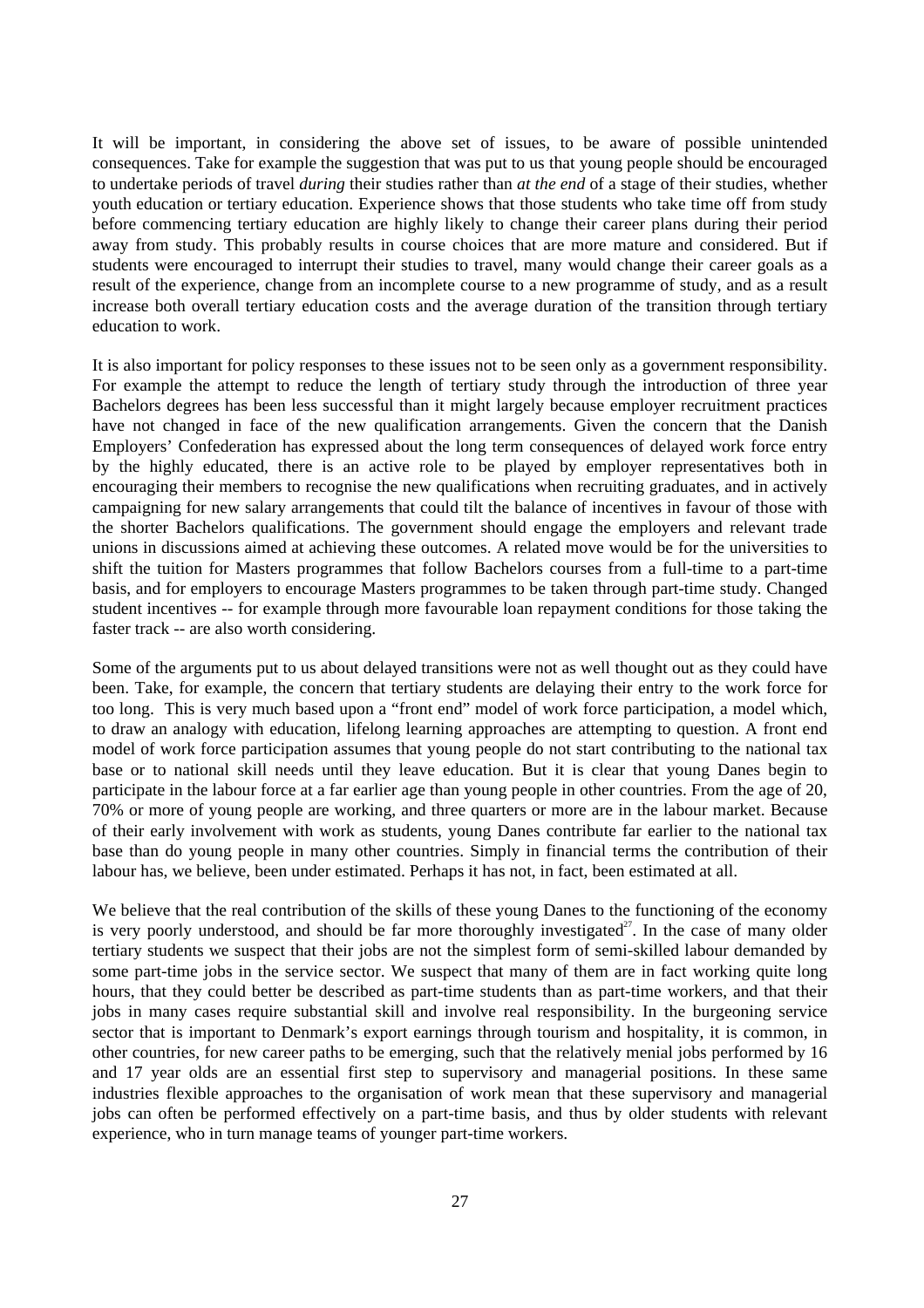We were repeatedly told of the concerns of policy makers, both inside government and outside of it, that too few young people are choosing vocational education and training courses. On a number of grounds we were quite sceptical about these concerns. In the first place, the real decline is quite small. The total number of vocational education students fell by less than two per cent between 1990-91 and 1995-96. This is far less than the decline in enrolments in some vocational pathways observed in other countries taking part in the Thematic Review. And the fall does not appear to have been accompanied by any of the standard indicators of skill shortages on any large scale, even though we were told of some shortages in particular regions. What is more, the decline, small though it is, has been occurring at a time when the occupational and industry composition of the labour force has been changing, and at a time when, as a consequence, the nature of the skills demanded by the labour force has been changing. In a knowledge based economy in which the service sector accounts for the greatest proportion of jobs, it is normal to see a rising demand for higher and deeper skill levels as well as for those with tertiary qualifications. More fundamentally, these economies demand workers with effective combinations of general, interpersonal and vocational skills, workers who have at the one time sound conceptual skills, a broad general education, and the specific skills demanded by a particular job at a particular time.

Many of the participation trends that we observe in Denmark can be seen less as worrying trends likely to result in skill shortages, than as rational responses by young people who are effectively reading the signals about new skill requirements being given by a changing labour market. The trends can be regarded as creative solutions by young people to changing demands for skill mixes which the existing structure of the education and training system is finding it hard to provide. It seemed to us that the Danish education and training system has not been flexible enough to create combinations of general and vocational education within a single qualification that can be taken within a relatively shorter period. And so young people have been forced to add one qualification on to another. Much of the "double dipping" that occurs within youth education -- for example young people taking a vocational education course after the Gymnasium or HHX/HTX -- can be seen in this light. Such combinations mean that young people exit from the education system with precisely the combinations of general and vocational education that employers are increasingly demanding. (The reader will recall that whilst the HHX and HTX courses are considered by the Danes to be part of vocational upper secondary education rather than general education, it seemed to us that from at least some perspectives one could usefully view them in both lights. We find it not surprising, from this perspective, that a relatively small two per cent decline in enrolments in vocational education programmes has been accompanied by a 45 per cent growth in HHX and HTX enrolments over the same period. Indeed the absolute growth in HHX and HTX enrolments between 1990-91 and 1995-96 of around 34,000 has occurred in the face of a decline not only in vocational course enrolments, but also in the face of a decline in other general education programme enrolments. It is also highly significant that the proportion of the youth cohort emerging from upper secondary education qualified both for a job and for tertiary study almost doubled between the early 1980s and the mid 1990s -- from eight per cent of the total to 15 per cent.)

In other countries taking part in the review -- Austria is a key example -- young people have been able since 1947 to take single programmes that qualify them both for work and for tertiary study. Although one year longer than the standard upper secondary courses that prepare for tertiary education, these are nevertheless significantly shorter than the sum of a Gymnasium programme and a standard vocational programme such as an apprenticeship, and they have proven to be highly popular with young people. Creating such "double qualifying" pathways is as an important challenge for Danish education, both to reduce the length and cost of the transition period, and to meet both student demand and the future needs of Denmark's economy.

Much of the discussion on the length of the transition process that we encountered in Denmark concentrated upon tertiary education. It seemed to us that reducing the period between the end of compulsory education and the beginning of tertiary study should be at least as much of a focus when considering how to reduce the length and cost of the transition period. The creation of single qualifications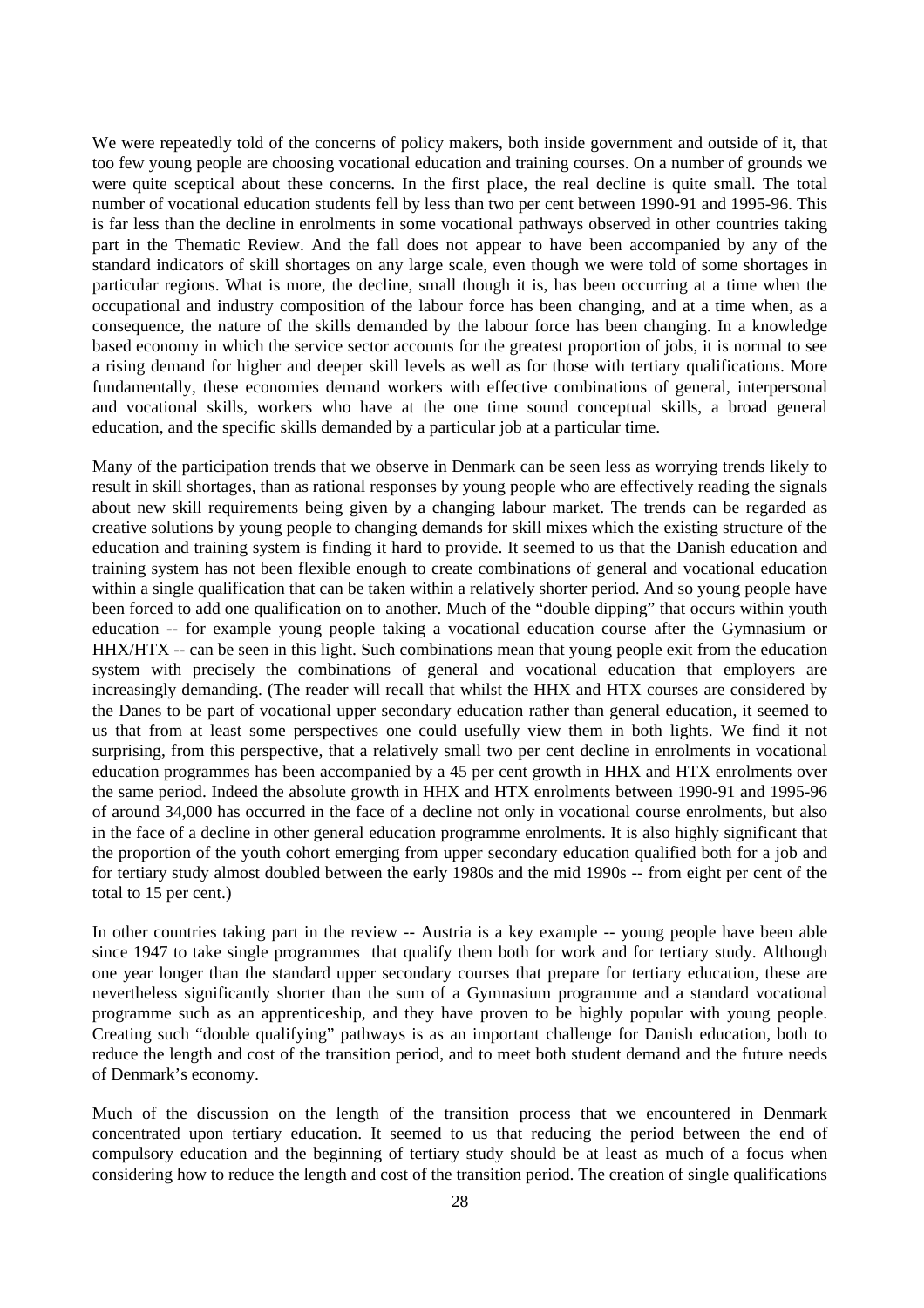that combine general and vocational education, and so reduce the incidence of "double dipping", is one way in which the length and cost of Denmark's transition arrangements could be reduced. So too are steps to reduce the proportion of young people who take the optional tenth year in the Folkeskole without evident educational value. We address what some of these options might be in Section 6, including notions of an entitlement to post compulsory education similar to that which Norway has recently introduced, and related limitations on the duration of student support to parallel those already existing in tertiary education in Denmark.

One way to put into perspective various options for reducing the length of the transition is to look at how much existing patterns of young Danes' choices add to the average duration of the transition from education to work:

- The fact that 60 per cent of young Danes take the optional tenth year in the Folkeskole adds 7.2 months to the average length of the transition.
- − Another 7.6 months is added to the average duration of the transition by 21 per cent of youth education students doing a second upper secondary course (assuming that all do a second course of three years duration).
- The 13 per cent of 20-24 year olds who have dropped out of both education and the labour market adds 7.8 months to the duration of the transition.
- − A third of tertiary students taking a two year Masters programme after a three year Bachelors course, rather than exiting from education after the Bachelors degree, adds roughly 2.5 months to the average duration of the transition.

So tackling different parts of the system will have different effects upon the amount of time that young Danes take, on average, to move from education to work. The length of this period is due to a lot of factors, including:

- − Young peoples' attitudes and values;
- − The strength of the Danish economy and the skill demands that arise from an increasingly knowledge-based economy;
- − The wide options that the Danish education system provides young people with;
- − Policies that encourage extended educational participation;
- − Employer recruitment patterns; and
- − Incentives linked to student income support arrangements.

However it is not always clear which of these also add value to the young person and the economy, or which simply add to costs without adding value. It will be important, as Danish debate on these issues develops, to ensure that reducing the length of the transition period, or reducing its cost, do not become goals whose pursuit occurs at the expense of the value that longer transitions add to young Danes and to the national economy. We return to these issues in Section 5.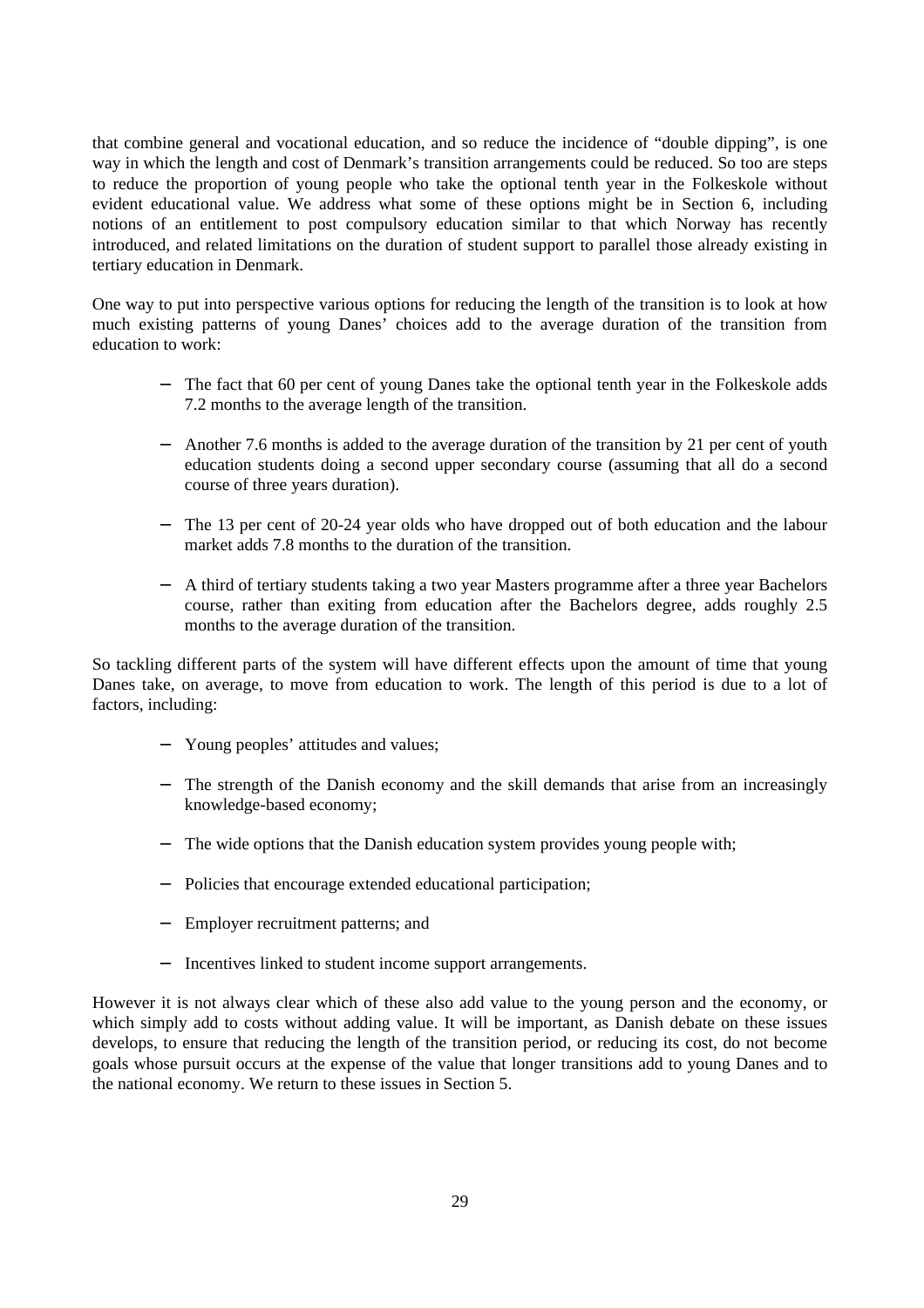## **5. WHAT OTHER OECD COUNTRIES CAN LEARN FROM THE DANES: SOME ISSUES AND SOME ANSWERS**

## *5.1 How the right kind of involvement of the social partners in the qualification system and the institutional structure can produce a very high quality vocational education system*

Perhaps it is the happy result of certain accidents of history, but the Danes appear to have evolved a structure for vocational and technical education that has much to recommend. In part, this is a story about a particular way to involve the social partners, in part about the way their qualifications system works and in part a story about institutional design.

We will start by reminding the reader that the Denmark's apprenticeship system for educating and training skilled workers evolved not from their schools and colleges but from the artisans' guilds. That was a system owned not by government or educators, but rather by independent business people who were also skilled workers. In effect, the secret of success of the Danish apprenticeship system rests on the fact that, despite all the changes that have taken place since the middle ages, it is still in the hands of the business people and the skilled workers. Here is how it works.

It begins with the setting of standards for some 90 occupations and groups of occupations. For a long time, the number was about 300, but, a few years ago, at the behest of government it was cut back by about 75%. Not all the former occupations disappeared; some are listed now as specialities clustered behind one of the 90.

Training regulations are developed for each of the 90 occupations or groups of occupations by a committee composed equally of representatives of management and labour, under the general supervision of the Ministry of Education. These regulations are fairly brief, but they describe what the people who do this sort of work must know and be able to do, how long the preparation period must be, the programme of study that must be offered to prepare such a person, and the things that the examiner must examine and the criteria the examiners must use when determining whether the person who has completed the programme of study meets the standard required to be called a journeyman.

To enrol in a programme designed to prepare a young person for these examinations, as we said before, a young person must either get a contract with an employer and then sign up with a business or technical college or sign up with the college and then get an employer.

The college board of directors must by law consist of a majority made up of representatives of management and labour from local enterprises. Each apprenticeship programme offered by the college must have what amounts to a policy committee, a majority of whom are also representatives of management and labour. That group is empowered to decide on the shape of the programme and the nature of the training. It will also take responsibility for producing enough training places for the students who enrol in that programme.

The local training committee for the programme, also made up of the relevant representatives of management and labour, takes responsibility for reviewing the applications of firms to offer apprenticeship training, to see whether that firm is capable of offering a programme to the student that will enable the student to reach all of the standards in the training regulation. They will either deny the authority to the firm to offer a programme if they find deficiencies, or require the employer to make arrangements with another employer to offer those parts of the required programme that they cannot themselves offer. As we have seen above, the local training committee can also terminate the authority of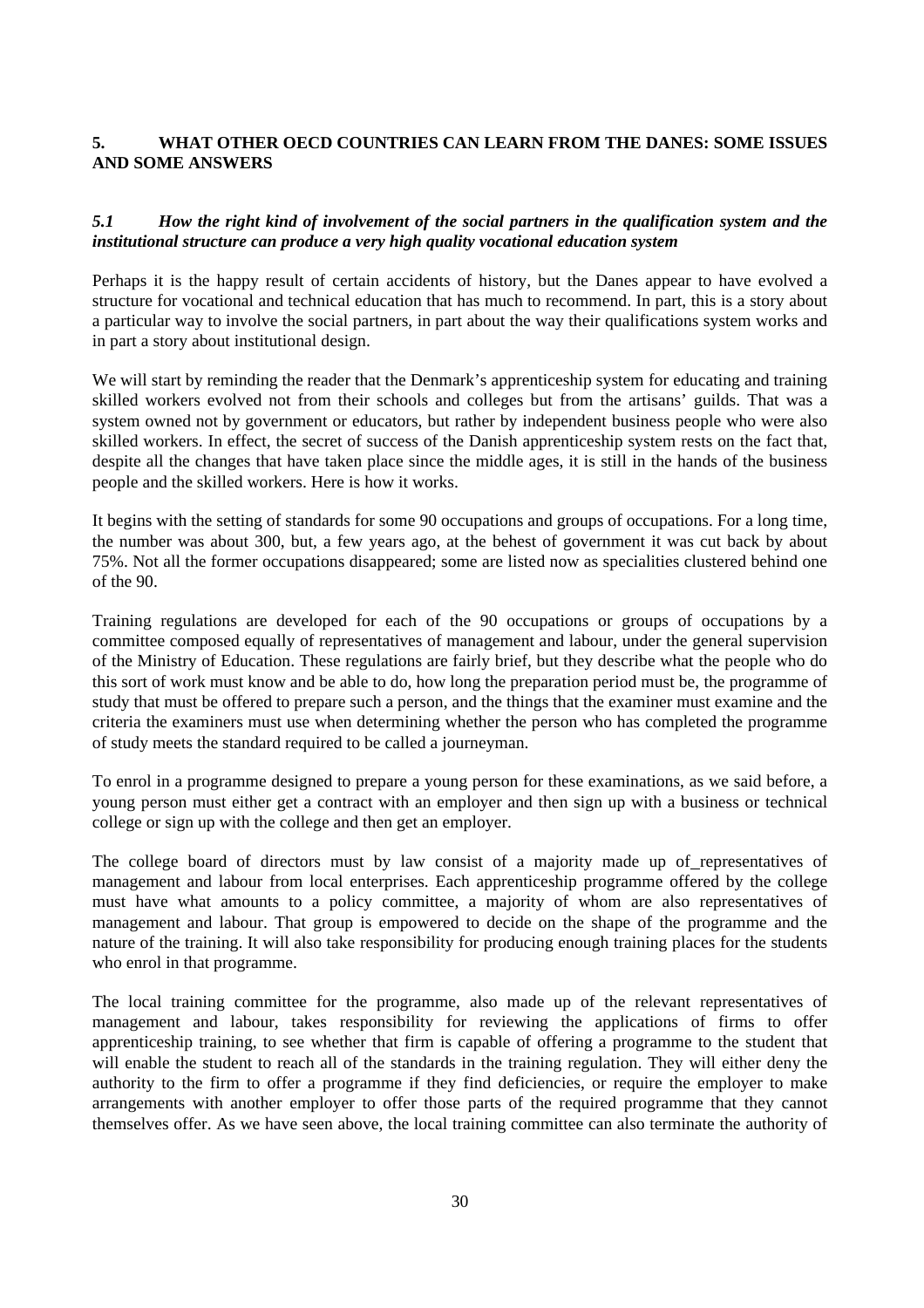a firm to offer an apprenticeship programme if it believes that the firm can no longer offer a programme that will get its apprentices to the standards.

When the student has completed the programme, he or she is examined by a team typically consisting of a teacher, one representative of management, and one representative of labour. All of the reviewers are expected to be experts in their field and to use the regulations as the basis of their assessments of the candidate's competence.

Local training boards and their representatives on the occupational programme committees are given quite a lot of latitude in interpreting the national skill standards, as described in the regulations. Nevertheless, it not infrequently happens that a local committee will find that the regulations have not kept up with changes in the state of the art. Because competitiveness increasingly depends on operating right on the cutting edge of such changes, Danish law provides that the local committee can go the rector of the local college with a request for exemption from the training regulations or a request that the national boards change the regulations. The rector must forward such requests to the government and the government must act on them promptly.

This design has some notable features. First, and most important, because the social partners develop the standards, govern the institutions offering the programmes as well as the programmes themselves, determine what firms are allowed to offer training places and, finally, determine who is allowed to become a journeyman, they feel that they own the whole programme. Which they do. And because they do, they continue to offer training places, when other nations are struggling to do so<sup>28</sup>. They use the skill standards because they wrote them. They hire the products of the system -- the new journeymen and women -- because they have examined them themselves against the standards they wrote and they have found out for themselves that these young people met those standards. Because they are not advisors to the colleges but actually have direct responsibility for governing them and their programmes, senior people put in the time needed to make sure that the programmes are relevant and meet their needs, and owners of enterprises actually endow many of them with resources over and above what the government provides. In this way, they are able to get the expensive, up to date equipment that they need and to attract the staff that keeps them on the cutting edge.

What it comes down to is that employers and labour are not window dressing advisors to this system. They run it in all of its important aspects, and, because they do, they are heavily invested in its success. Any country that is looking for ways to get enterprises more effectively involved in vocational education would do well to consider some variant of the Danish system.

There is a corollary point that has to do with the way the occupational skills standards system is run. The reason that a nation ought to want an occupational qualifications systems is the efficiency with which it can send the right signals to all the relevant actors as to what skills and knowledge are demanded by the labour market and whether an individual actually possesses those skills and that knowledge. The danger in any formal qualifications system is its inherent conservatism. The path of least resistance for any national standard setting body is to freeze in place the way most enterprises currently organise work and define jobs. The reason that is dangerous is that it will make it harder for competitive and forward-looking enterprises to organise work in ways likely to take advantage of the latest technologies and the most advanced forms of work organisation.

The second respect in which formal qualifications systems turn out to be inherently conservative is that it typically takes many years to change national standards once they are set. Thus they are almost always behind the curve of best practice, slowing down the enterprises on which a national economy most relies for national competitiveness.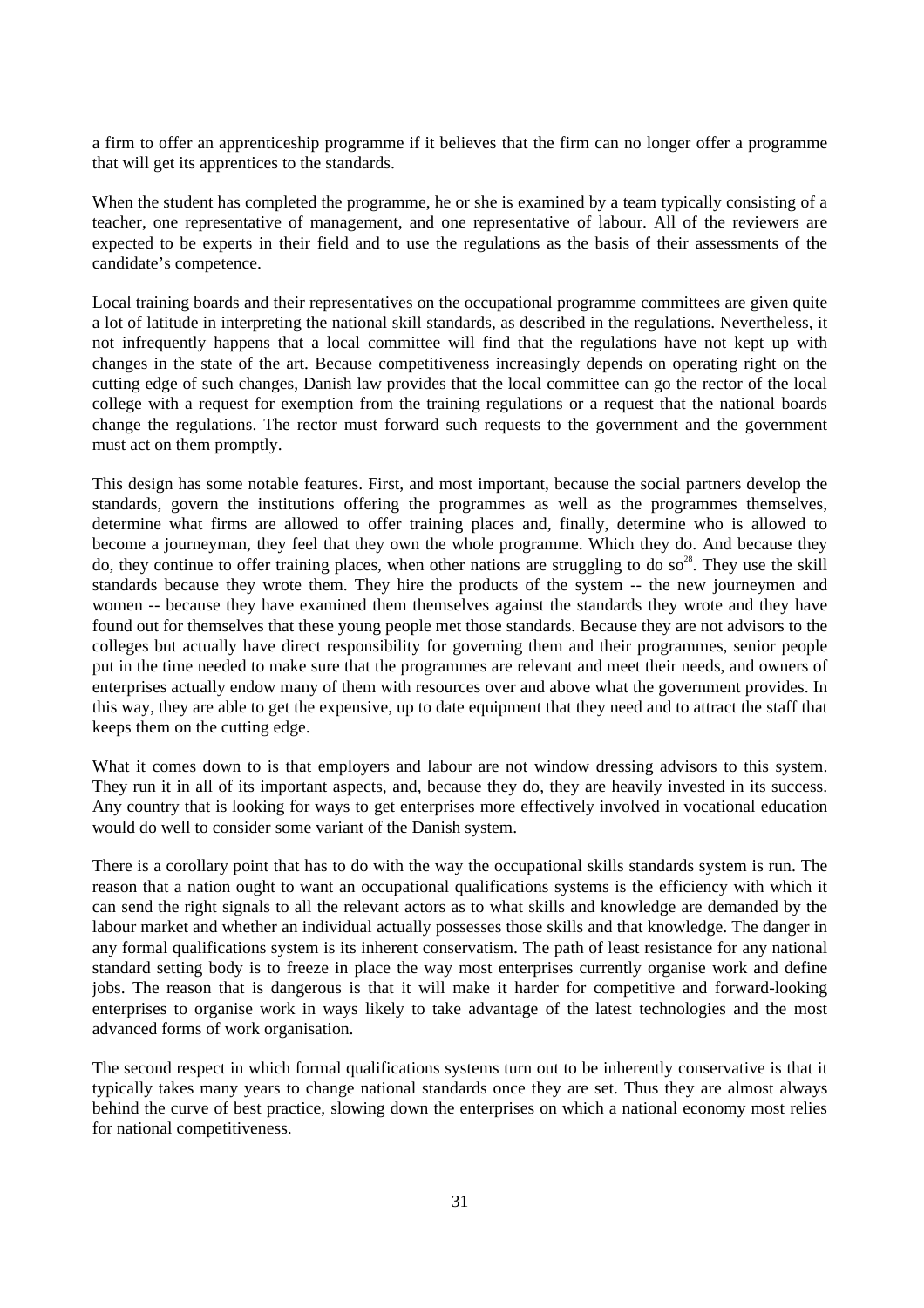Denmark appears to have solved both of these problems. We will take them in reverse order. Rather than waiting for years to review qualifications that have appeared as training orders from the Ministry, the Danes have encouraged the local training committees to go to the rector of the business or technical college when they believe that the pertinent regulation is unduly constraining, because it does not take account of some advance in the state of the art. The committee can request permission to conduct an experiment in which it proceeds in a way not authorised by the training order, or it may suggest that the relevant national committee review the situation and actually change the training order. The rector must forward this recommendation or request to the ministry, which is required to act on it, one way or another, in a timely way. In this way, the Danes keep authorising experiments and changing their regulations continuously, in response to changing conditions in the field, rather than freezing their standards in concrete for years at a time.

But what about the problem of average practice driving out the best practice, when the standards are framed? At the national level, the standards typically do reflect the needs of firms of all sizes and types, and therefore average practice. But, at the local level, the boards tend to be dominated by the largest and most advanced firms. The result is that the programmes at the colleges tend to reflect, on balance, the needs of the firms using the most state of the art technology and work organisation. It is the programmes, of course, that determine the training actually received by the students in the classwork part of the apprenticeship programme. Thus the conservative element in the standards is roughly balanced by the content of the training. This would not work if the standards embodied in the training orders was highly detailed and the enforcement of them rigid. But, in typically Danish style, neither of these things is true. The training orders are mercifully brief and general and a lot of latitude is given the local level in their interpretation.

Put it all together and the system is very sensitive to advancing technology and work organisation, flexible in its administration, succeeds in fully engaging the resources and attention of all kinds of enterprises and results in a highly trained and very competitive group of skilled workers.

If there is a downside to this system, it is its complexity and the amount of effort that goes in to its maintenance. The Danes have clearly concluded that it is worth it, and we are inclined to agree.

We have one modest suggestion for improvement in this system. When "adults" take part in programmes offered by the AMUs, the standards are set by the social partners under the aegis of the Ministry of Labour. When "youth" (bearing in mind that the distinction in Denmark is not always as obvious as it seems) take part in programmes offered in the technical and commercial colleges that are preparing them for the same occupations, the standards are set by the social partners under the aegis of the Ministry of Education. Perhaps it would make sense for the two Ministries to collaborate on the setting of all the standards. The trade committees are directed at the same occupations, and often the same people from labour and the employers are involved in setting standards for the same or similar trades or occupations at different levels. We believe that considerable efficiencies could be achieved in this way and smoother integration between the activities of the two Ministries might also result, as well as clearer, more cumulative learning and qualification pathways.

As the process of collaboration proceeds, we also wonder whether it might make sense to consider adapting the modular structure of the AMU system for use in the vocational education system. This might make it easier for students in youth education to combine programmes and for everyone to take only the modules they need to reach their objective. We understand the danger in modularising to the point that the resulting qualifications might not mean very much, but we assume that the social partners will be vigilant about this, and, in any case, it is the trade committees that would be in charge of the process and set the rules about how modules must be put together in order for a qualification to be granted. The fact that these same trade committees have produced the modular system for the AMUs suggests that they would be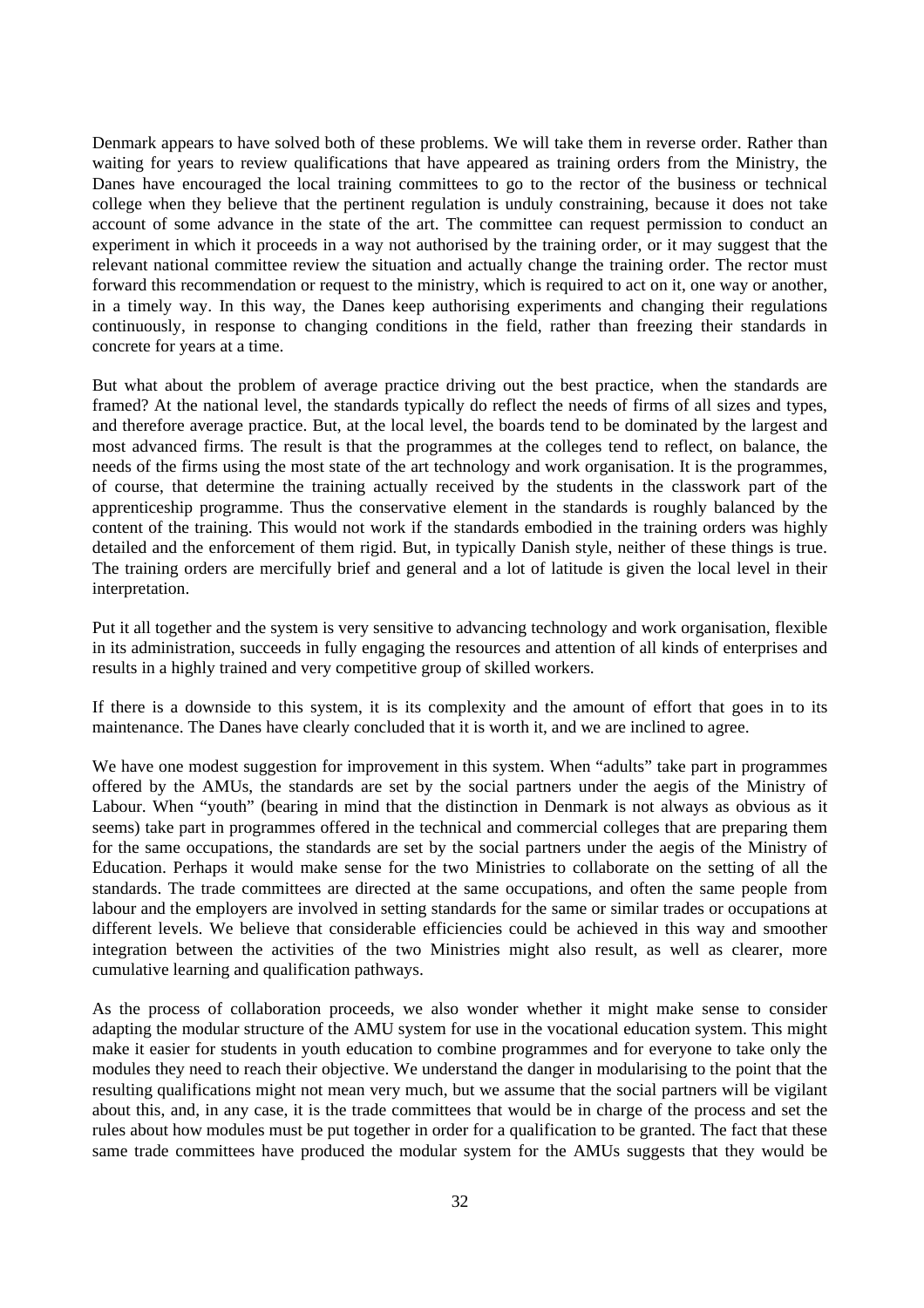amenable to doing the same for the youth education system. We can envisage a gradual merging of the two systems into one continuum.

#### *5.2 Tackling the problem of parity of esteem: Some big steps in the right direction*

In virtually all industrial nations, an academic education leading to a university degree carries more prestige than any form of vocational education that does not carry a university degree. As more and more people in the society get the equivalent of a first university or college degree, the prestige of the vocational option declines ever further and the children of the new and expanding middle class shun any form of vocational education. This process can produce a surplus of people with Bachelor's degrees or their equivalent, and a corresponding shortage of people with the qualifications needed to fill a very wide range of skilled and semiskilled jobs requiring various degrees of technical skill and knowledge. governments almost everywhere are increasingly concerned about this. They wonder how they can somehow produce parity of esteem for those who hold vocational qualifications, that is, how they can get the society to hold those graduates in the same esteem as they hold those with academic qualifications.

Try as one might, it cannot be done by fiat, except to the extent that tertiary institutions are forced by law to admit students with vocational qualifications to programmes that the tertiary institutions have long closed to such people.

One way that the Danes have approached this problem, although some might be surprised to see it described as such, is to create the HTX and HHX programmes, each leading to an examination which is accepted by the universities in Denmark and the other tertiary institutions as being the full equivalent of the traditional Studentereksamen usually earned after three years in the traditional Gymnasium. These examinations, however, are taken not after study in a traditional Gymnasium, but in the vocational colleges. All the usual subjects are taught in these programmes, as we have explained, but with a pedagogy that is highly applied, project-based and experiential, using the workshops in the vocational college.

Looked at one way, the technical and business colleges are part of the upper secondary system of preparation for tertiary education. Looked at from another vantage point, they are an integral part of the vocational education system. This ambiguity obviously has its uses. Not the least of these is the observation that it has provided Denmark a way to at least partly avoid a problem plaguing many other countries -- the low status of vocational education in relation to the academic education given to students bound for tertiary education. That is accomplished by providing an education that has some of the features of the best vocational education, in a vocational institution, but set to an examination used to determine admission to the universities and other tertiary institutions, and regarded by those institutions as every bit the equivalent in academic rigor. No fiat has been used to accomplish this.

But the Danes, however far ahead they may be on this point, may not be quite there yet. While the HTX and the HHX certainly do open a pathway to the university and other tertiary programmes, they do not lead to a recognised occupational qualification, in contrast to the Austrian "double qualifying pathways" which confer both the academic qualification and the occupational qualification. Nor are they the same as the Norwegian vocational programmes, which confer eligibility for tertiary entry after six months of general education taken after a vocational qualification has been met. We do not know the extent to which this is a real problem. It may be that employers are offering direct employment to those who have taken the HTX and HHX in large numbers, despite their lack of any formal vocational qualification. If that is so, the ambiguity of the status of the people who go through these programmes and take these exams will be nearly perfect in its accomplishments. If that is not the case, the Danes may want to consider borrowing some of the features of the Austrian or Norwegian systems just described. In any case, they have created a form of education which, in its relation to the examination system and to tertiary education, appears to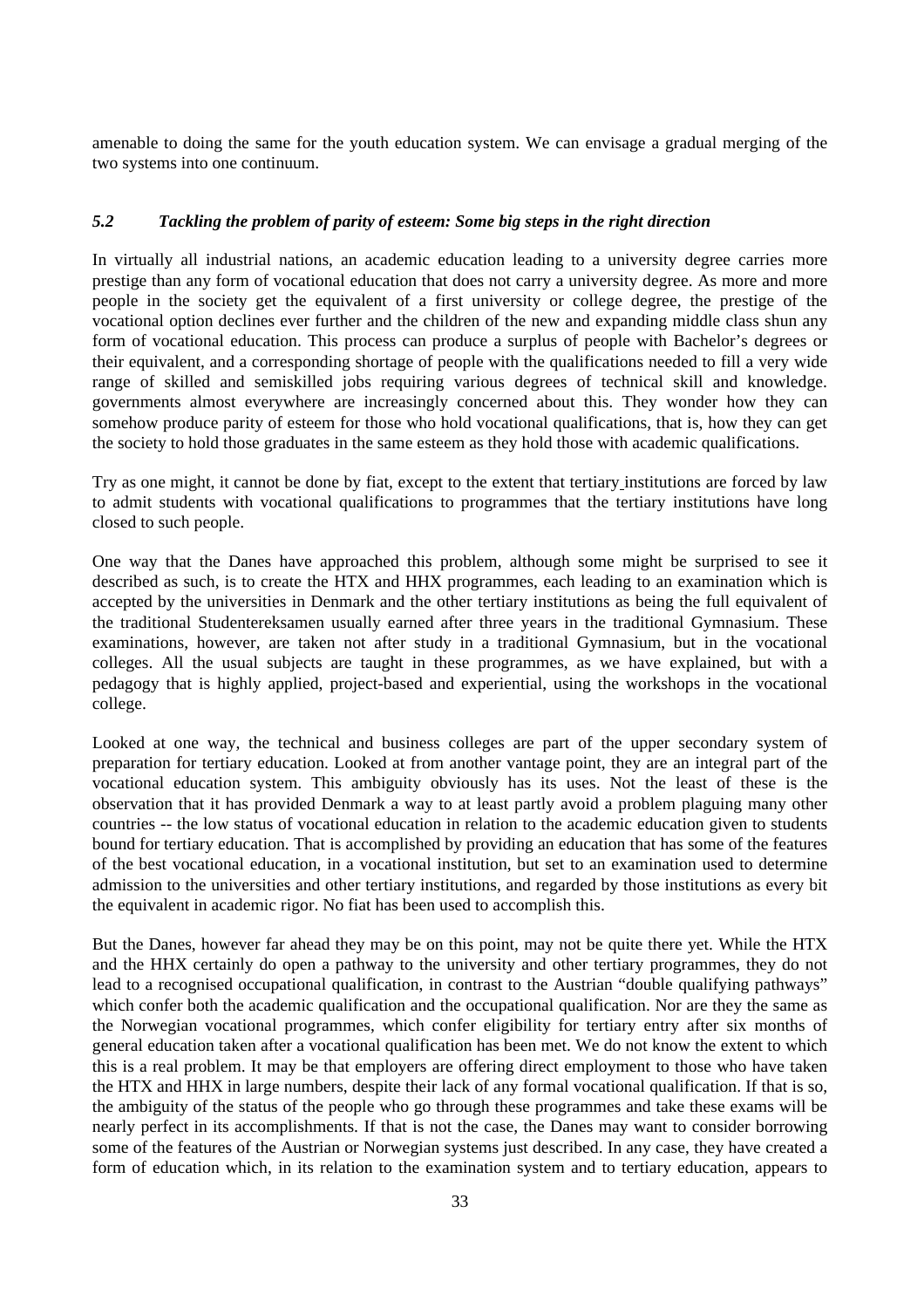embrace a form of vocational education that has earned true parity of esteem. At the same time, the Danes appear to have developed a kind of general upper secondary education of a more practical and problemoriented character than the traditional Gymnasium.

## *5.3 Investing in young people for the new economy : A look at future trade-offs in the advanced industrial nations*

We reported earlier that government, and others, are concerned about the time that young people, particularly the more highly educated, take before they go to work in earnest. We also reported that more and more people are retiring early, with the result that there will be more people earning retirement benefits and fewer people in the workforce to pay for them, that there are worries about a projected shortage of skilled labour, and about a growing proportion of immigrants in the population with lower labour force participation rates than native Danes. It all seems, to some, to add up to a compelling need to shorten up the transition between initial education and work life as much as possible.

Well, maybe. We were not, in fact, convinced, in part because students who do not enter tertiary education go into the regular labour force long before the late 20s that is more typical of graduates (who are, after all, only a minority of the population), and many who are in tertiary education appear to have jobs in which their contribution to the economy is substantial. In the next section of this report, where we are talking to the Danes about our suggestions for improvements that might be made to their system, we do suggest a couple of ways to tighten up the transition time in ways that will have, we think, more advantages than disadvantages.

But here, in this section, we want to use the Danish example to raise some issues triggered by this debate in Denmark, because we think that the implications go way beyond Denmark.

At the beginning of this report, we painted a picture of the Danish young people we met, and explained why we thought that their independence, willingness to take responsibility for themselves and others, broad fund of knowledge, self assurance and ability to take on new problems and challenges made them an invaluable asset to themselves and to their country at a time when these are the very skills and habits that employers the world over are most looking for.

The question is, how did these young Danes acquire these characteristics? No doubt, part of the answer lies in the schools they went to and the courses they took. But that is not the whole answer.

Consider travel. From Nepal to Nairobi to Sydney Harbour, tap a young traveller with a rucksack on his or her back and it is more likely than not that a Dane will turn around to greet you. "Why do you travel so much?" we asked. "Because," they said, "to travel is to live." They said that was their motto. Now consider what it means to spend a year or so going from one youth hostel to another in the (mostly) poor countries of the world, far from home, the family dentist and doctor, the local bank and all the familiar ways of getting even the most humble tasks accomplished. A bit like setting out in a small sailing vessel with only shaky compass and a rather undependable chart four hundred years ago. You are very much on your own. Whatever goes wrong you must fix yourself. The rules are always changing and you must abide by their rules and not your own. The unfamiliar is the only constant.

Is there a better school than that to build self-reliance, facility with foreign languages, an enterprising spirit, the willingness to take responsibility for one's own actions, the habit of resourcefulness, or the ability and confidence to face the unforeseen? We have not heard of it.

Denmark, as we have said, must sell to other nations to survive. It is likely to be easier to succeed at that if you have the habit of relating to people who come from different cultures than your own and who do not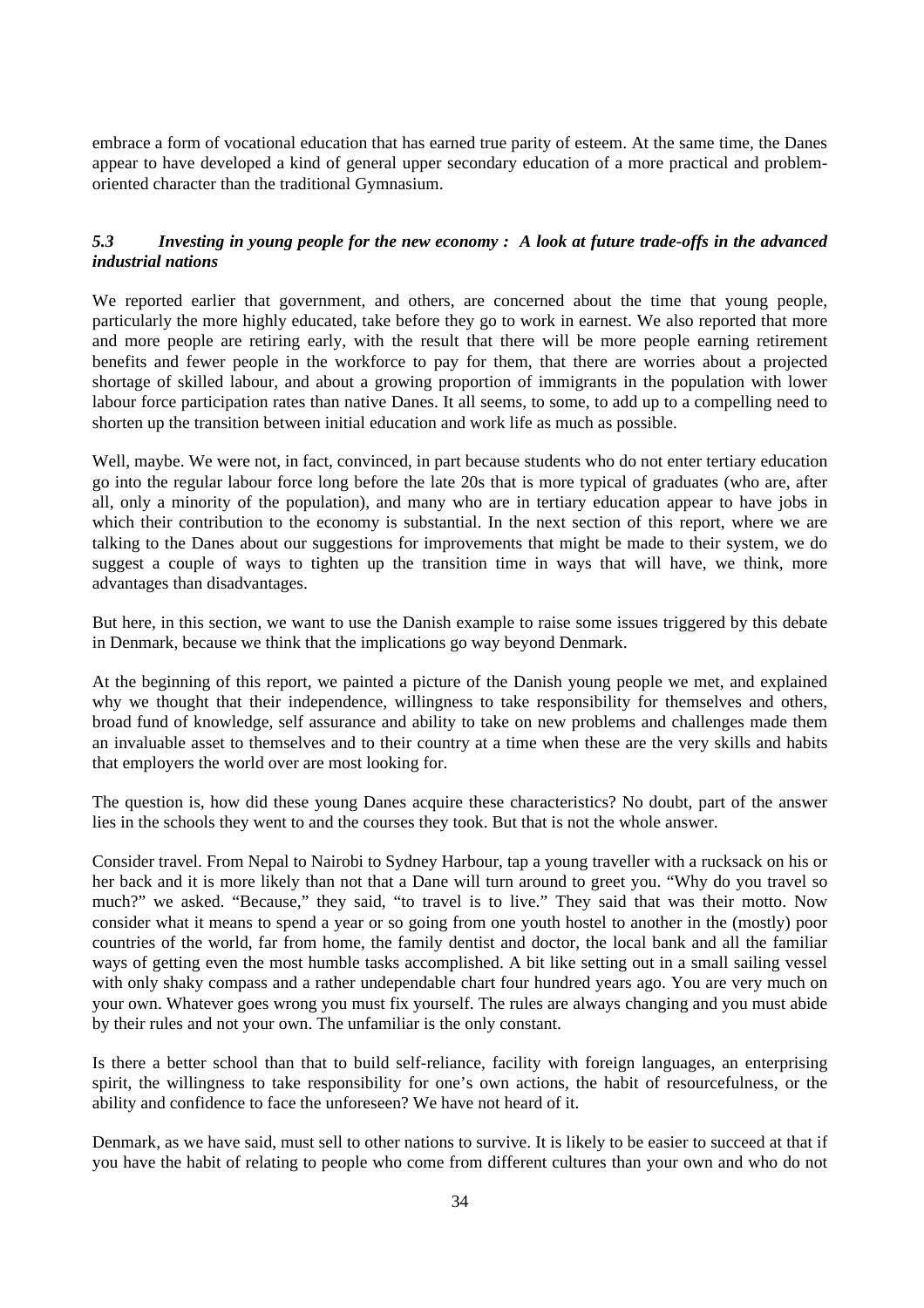necessarily share your values. You can learn about these things from books, but it is far, far better, in this case as in many others, to learn how to do this by doing it, getting into the habit of it, and enjoying it. Those young Danes who have travelled abroad can talk to you about other people and cultures from personal experience. They understand them in a way that cannot simply be done by reading alone. How much is this worth to a country that relies on exports for a growing share of its gross national product<sup>29</sup>?

Foreign travel is not the only issue here. Some people in government in Denmark wonder whether the government should be paying for young people to get "double" qualifications. An example of a double qualification is a student who, after taking the Studentereksamen, goes on to get a vocational qualification. Or the student who begins with a vocational qualification and then goes on take the HHX course. These are both regarded as lateral moves in the Danish educational system, rather than straight ahead moves.

But as we suggested in Section 4, consider what they do for the Danish economy. Students end up with a broad academic foundation and a solid grounding in a trade or craft. The reality of the Danish economy is that individuals will find themselves more immediately employable with a recognised vocational qualification, and will have better long term prospects with a broad education. It is almost certainly the case that much the same is true for the economy as a whole. The economy and the people who depend on it are better off to the degree that it possesses a work force that has the flexibility that a broad education and training provides, as well as the specific kinds of high competence that strong technical skills in particular occupations or groups of occupations provide.

In part, the issue, of course, is how the costs of gaining these advantages compare to the costs of gaining other, competing advantages.

And here is where the conversation begins to get interesting. The Danes are in a bind partly because older people want to retire earlier, and want to do so knowing that they will be entitled to a generous retirement package. Who has the higher claim to the available resources -- the student who want to take a double qualification and do some travelling before really joining the workforce, or the older person who would like to retire? We cannot answer this question, but we would like to point out that the benefits of investing in the young people do not accrue to them alone. To the extent that they use the extra time to produce skills, knowledge and attitudes that will make them more effective when they do join the labour force, the benefits accrue to everyone in Danish society.

Some government officials in Denmark suggested that a trade might be worked out, to the effect that the government would change the incentives so as to get young people into the labour market earlier, in exchange for making it easier and cheaper for adult workers to go back and get more education later on. Another option could be to trade travel before starting tertiary study for travel during it or after it. Perhaps these could work, but we think that each could also involve a price to be paid. We hinted at one of these in Section 4 -- young people who take time off during their studies are far more likely to change courses mid stream than are those who get the travel bug out of their systems before they start tertiary study. And as young people get married and have families, and as their careers start to develop, they would inevitably be less willing or able to take a year off to travel about the globe. It we are right, and these preferences of young people turn out to be among the secret weapons of the Danish economy, then more might have been lost than gained by putting them to work earlier.

To some extent, these choices may be unnecessary. We pointed out earlier that the Danes force those young people who want both an academic and a vocational qualification to get both in sequence, whereas other nations have developed pathways that enable their young people to combine these programmes in much more efficient ways. Surely, as we suggested in Section 4, the Danes should consider designing such pathways before they join the battle of the old versus the young for the nation's resources.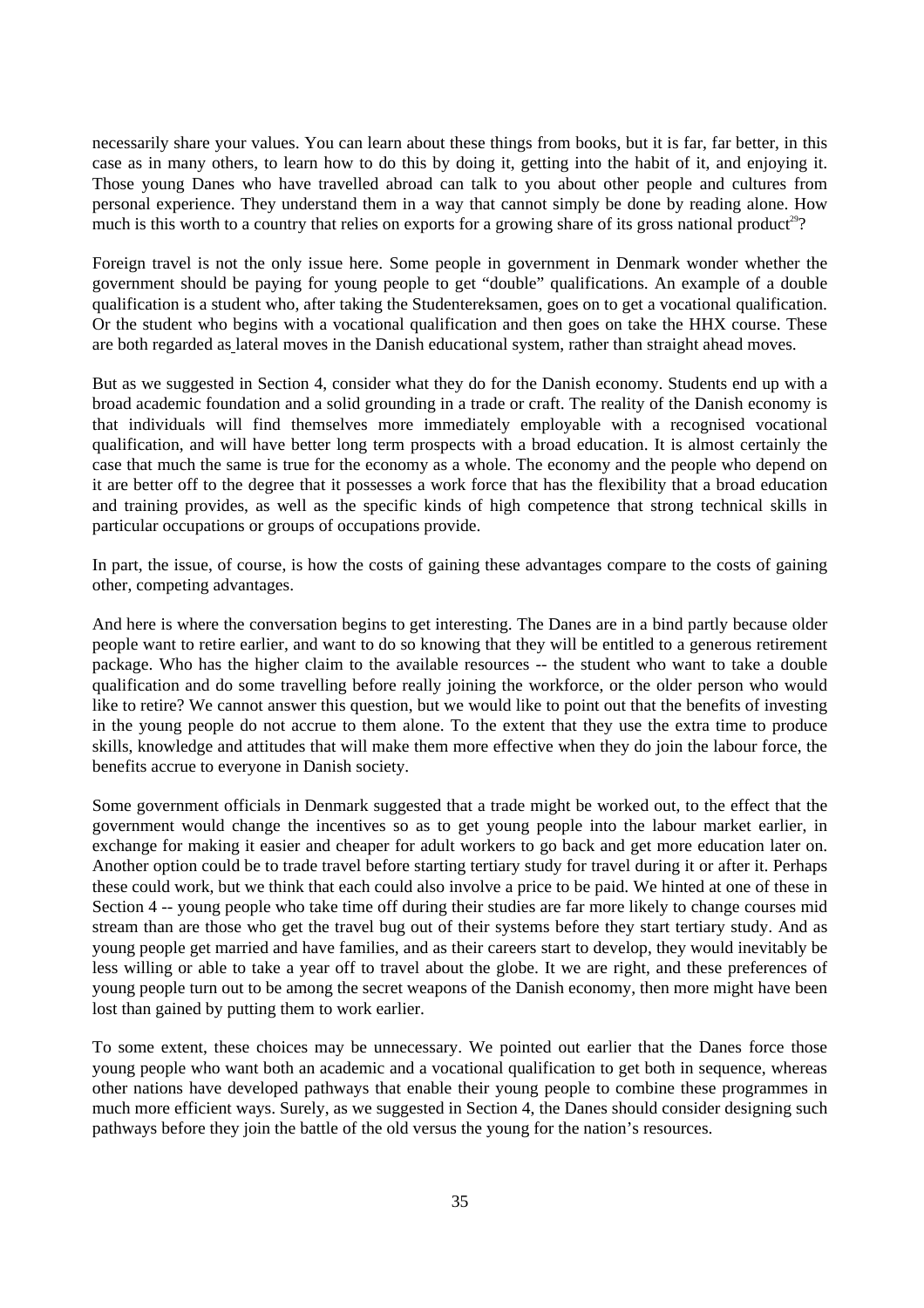These are issues for all advanced societies, not just Denmark. Many nations have actually formally set as a goal for themselves the internationalisation of their curricula. Many of those same governments have set for themselves the goal of developing in their students the kind of "thinking out of the box" and creativity skills that the processes that we have just been describing seem to produce. Governments in the developed nations will have to weigh the claims of these expenditures against the claims of the growing number of older people in their societies. We think that the Danish experience illuminates both the costs and the benefits of those choices. The Danish experience is also interesting in the context of debates on lifelong learning. Should lifelong learning imply that learning is spread over the life span in different ways under different financing arrangements? If it does, it implies something about the ways that work, also, is spread over the life span, and here young Danes seem to be experimenting with new ways of combining work and learning, at least in the earlier parts of their lives, during the transition years. Or should lifelong learning imply not only different arrangements of working and learning throughout the life span but also a wider access to extended learning by a growing proportion of the population? If it does, then it will inevitably involve more extended periods of education for all.

#### *5.4 The safety net and the problem of the last 15 per cent*

The Danes go to great lengths to make sure that no one is left behind. As many other OECD countries also focus on the problem of the last 15% -- those young people who exit from the education system without having obtained a recognised qualification -- we thought it would be important to share the way the Danes attend to this problem.

First, we should be clear who it is we are speaking of here. It is not the physically handicapped or those with severely mental incapacities. Denmark has programmes for such people that are much like the programmes of other nations and take care of about the same proportion of people in this category as many other OECD countries do.

The young people we are speaking of here are people who may or may not be dyslexic, who may have the comparable sort of problem in mathematics, who simply cannot abide the social organisation of the regular school, who want to work with their hands and will not or cannot learn from books. They may be bright but are more likely to be slow. They are almost certainly bored or frustrated to tears by the usual schools organised in the usual way. Many live in family circumstances that have caused great stress. Quite a few of these young people have given up on themselves and grown dispirited and resentful. Some are just confused. Still others just wish the world would let them alone while they play their guitar and jam with their friends. They are almost always those who have left school without having obtained a qualification either for work or for tertiary study. Given the emphasis which the Danish labour market places upon everyone having an occupational qualification, this places them at a severe disadvantage in competing for quality jobs, and as a result many of them end up as unemployed. Very few are making a very smooth transition from initial education to working life.

In one sense the Danish approach to the problems of these young people can be described quite simply: they work very hard to make sure that no one drops out of education; and if young people do drop out, the Danes search aggressively for those who have fallen through the cracks and attempt to reinsert them into learning as soon as possible.

To keep the number of drop outs to a minimum, the Danes have provided a myriad of alternatives for young people who do not seem to fit into the regular system. These alternatives are provided both within compulsory schooling and within youth education. They combine different sorts of programmes and different sorts of institutions. The system tries to attract and retain all young people, no matter what their interests, motivation and talents. And personal, educational and career guidance are widely available at all points within the system, to try to make sure that young people do not drop out without their problems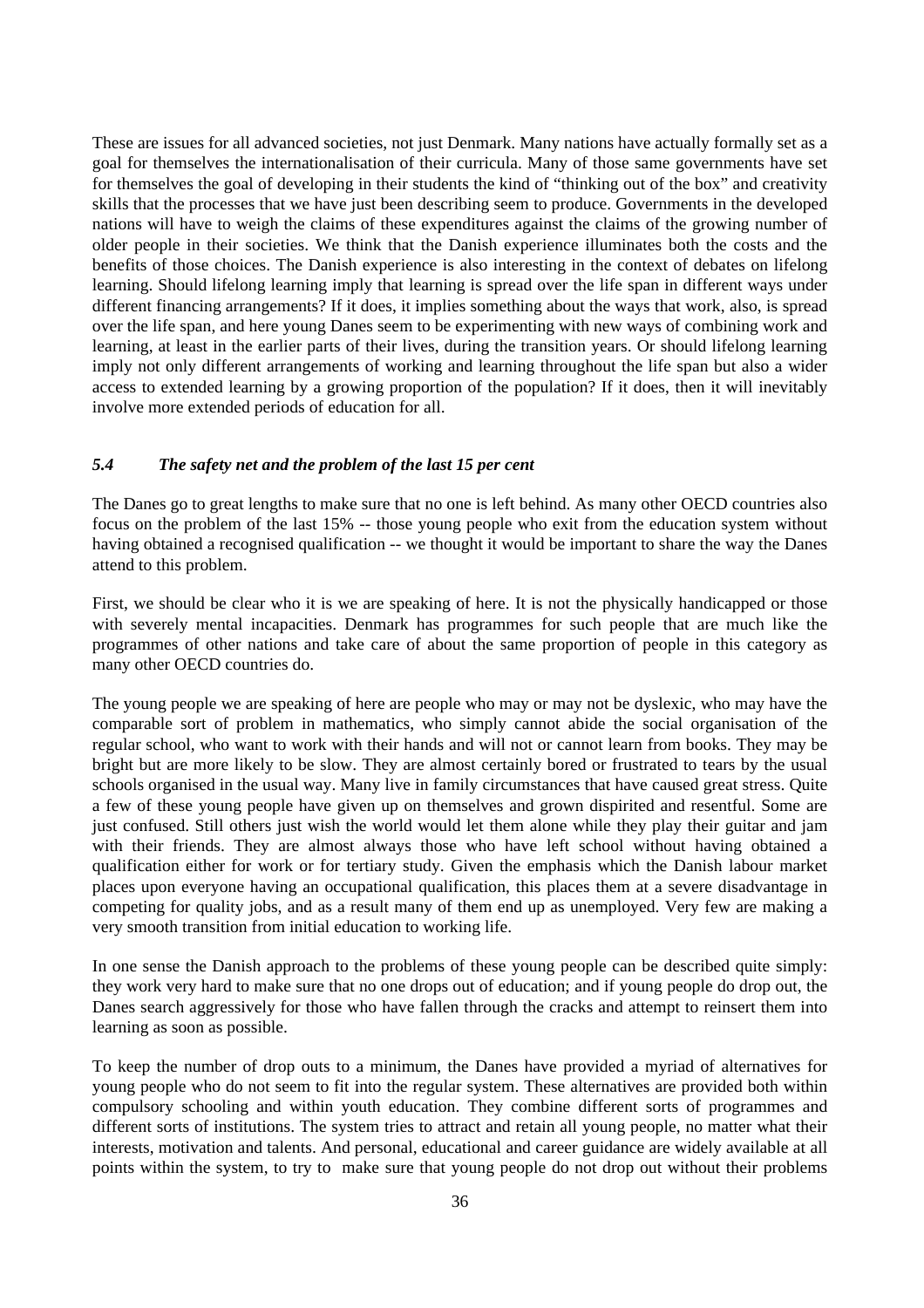being detected and addressed in a way suited to their particular circumstances. All of this can increase the cost and complexity of the system of course, but this is a choice that Denmark makes in weighing up the benefits.

For students of compulsory school age, there are two alternatives. The first are the continuation schools, boarding schools mainly for youth who are in difficulty with their families, who want some speciality offered by the continuation school that is not offered in the Folkeskole, or who want a particular religious, political or special education programme not offered by the public schools. The continuation schools are privately governed, and subsidised by the State.

The second alternative is the Municipal Youth School. The municipalities are required by law to operate schools for 14 to 18 year old youth that both supplement and serve as an alternative to the regular school programme. These schools, operated in the afternoon and evening, offer both leisure time courses (eg, in photography, ceramics, electronics) and courses intended to help students who are falling behind in their required Folkeskole courses. They also offer language programmes in Danish for young immigrants. Young people who do not fit in at the Folkeskole can get a complete Folkeskole education at the Municipal Youth School. While these students are held to the same final standards, they are free from many of the regulations determining the specific shape and organisation of the regular Folkeskole programme. Around 60 per cent of 14-18 year-old Danes attend Youth School activities each year.

For students who are between 16 and 25 years old and who have slipped outside the regular upper secondary education and vocational education programmes, there are many other possibilities. The principal ones are the Vocational Basic Training Programme (EGU) which was introduced in 1993, Open Youth Education (FUU), which was introduced in 1995, and Production Schools, which have been part of Denmark's education system since the late 1970s. These three options were described in Section 3.3 above, and we will discuss Production Schools in more detail below. A further option is available to unemployed 18-25 year-olds through the AMU Centres, which offer flexibly constructed 18 month courses which include training periods in an enterprise to help individuals to improve their chances of entering employment or further study as well as to improve their personal competencies.

It is important to bear in mind that these safety net programmes do not confer a recognised vocational qualification. Because most of the good jobs in the Danish economy are reserved for people who do have a vocational qualification or have completed some form of tertiary education, the significance of these programmes is mainly that most are a means of giving young people the basic skills and confidence in themselves needed to pursue more education and training, and to get them back into the mainstream of learning.

In addition to trying to keep the number of who leave youth education before they obtain a qualification to a minimum, every effort is made to reach those who have fallen through the cracks and to give them another chance to obtain a qualification either for work or for tertiary study. They are actively encouraged to return to education through a combination of carrots and sticks. The system works something like this. Each municipality is legally obliged to follow up all young people under the age of 20 (and in some areas this is voluntarily extended to those under the age of 25) who drop out of education without obtaining a qualification. The municipal follow up or youth guidance service knows who to contact as schools are legally obliged to notify them of such drop outs. If, on being contacted, the young person is found not to be in education, and to be unemployed or not in secure work $30$  they are called in for a personal interview and, in association with an adviser or mentor from the guidance service, they are required to develop a personal action plan that involves work, education and training, and whose goal is to reinsert them into mainstream education as soon as possible so that they can gain a qualification. They must have at least two interviews a year to check their progress in achieving the plan. Young people who are under the age of 18 are not entitled to any form of income support unless they are involved in education and training, and those aged 18 and over will only receive income support if they are actively engaged in attempting to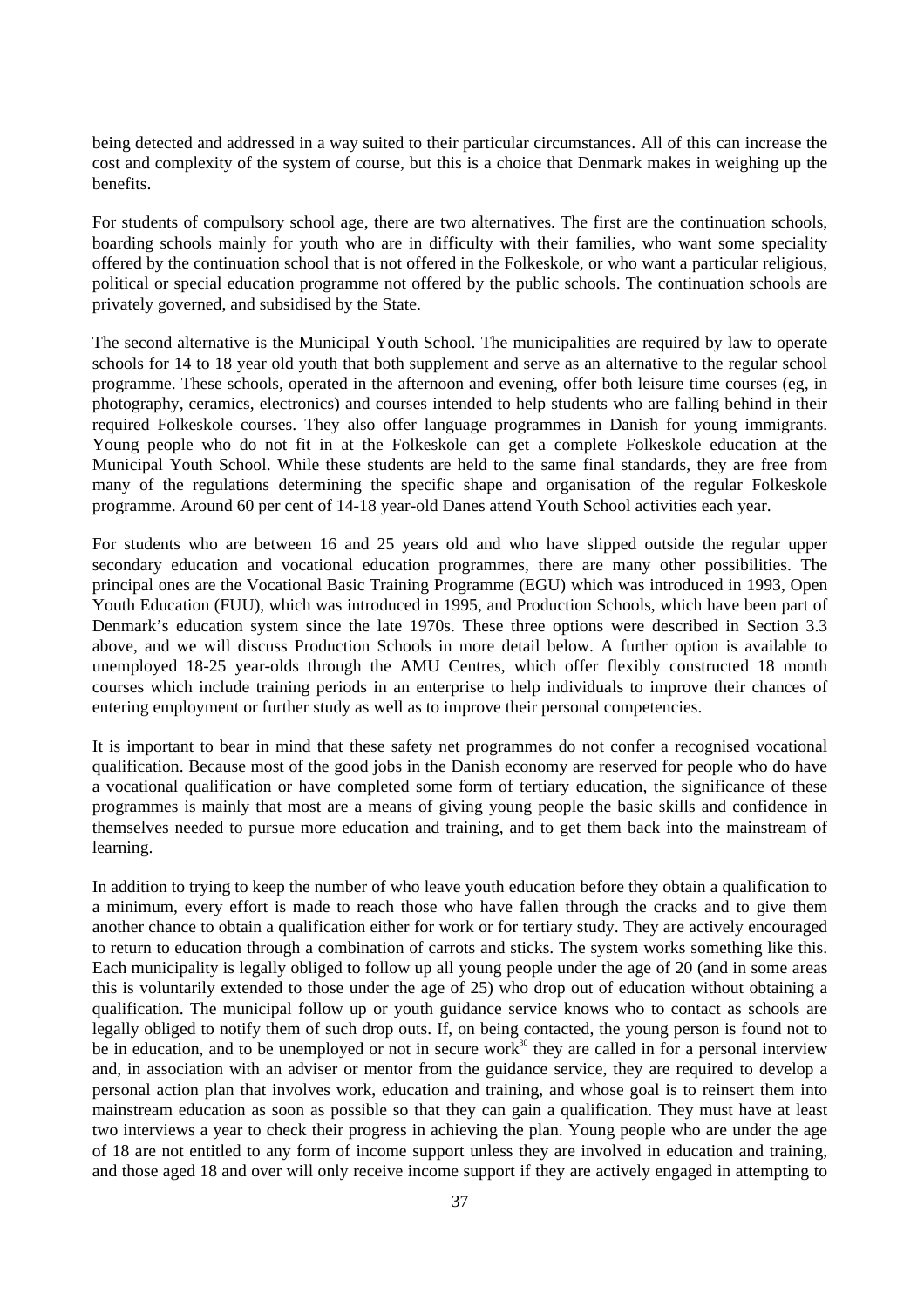fulfil the plans developed in cooperation with the youth guidance service. If young people refuse the assistance of the youth guidance service, they are reported to the municipality (which also administers the social security system) and their eligibility for income support will be affected.

The youth guidance service can offer the young person a wide range of education and training programmes to choose from, depending upon their circumstances, interests and talents. These could include regular schooling on a part-time basis in association with part-time work, basic education programmes offered by the VUC, EGU or FUU courses, or participation in a Production School for a period. If the young person is under the age of 18, the local labour office does not become involved at all, as the sole aim is to reinsert the young person into education.

And finally, as outlined above, for those under the age of 25 who do become unemployed, the period for which they can receive unemployment assistance without being required to be interviewed by a counsellor and accept offers of education, training or employment is considerably briefer than for unemployed adults.

Our point in this subsection is not to endorse any particular programme or programmes (in fact, we found some of the alternatives just described a little confusing and wondered whether they might be consolidated in some useful way), but rather to point to the effort the Danes have gone to on behalf of young people who, in many other countries, would simply disappear from sight, only to reappear on the welfare roles or the police blotters.

The time from 14 to 25 is particularly vulnerable. The idea that the municipalities are required by law to determine the status of people under the age of 20 who have dropped out of education without a qualification and to go and find those who are neither employed not in education or training, and that in some cases this system is voluntarily extended to those under the age of 25, is impressive. The range of placements for such young people in the regular and the alternative systems of provision is also impressive. Over the last few years, the proportion of young Danes in youth education and entering tertiary education has been steadily rising, and the measures we just described certainly deserve some of the credit for that.

Perhaps one of the reasons for their success is that in Denmark, unlike many other countries, the programmes are heavily resourced and many are used by students who are not failing, but who find in them an attractive alternative to the conventional system. The fact that they are for everyone, rather than only the failures, may create the circumstances that make them successful for those who would otherwise fail.

The Danish safety net measures are associated with some impressive outcomes:

- − Educational participation is high among those who do not have to be in education;
- − Unemployment has virtually ceased to exist for those under the age of 18;
- − Very few young Danes move directly from school to unemployment; and
- Those young Danes who do become unemployed do not stay unemployed for long.

These impressive achievements clearly come at a price. Giving a lot of attention to those young people who have the greatest difficulty in the transition to work is not cheap. One-to-one attention, small case loads and low student teacher ratios are expensive. The number of options that face a young person at the end of compulsory schooling can seem complex and confusing. Different authorities have jurisdiction over the programmes and over the institutions that provide them: the State, the Counties, the Municipalities; education authorities, the social security system and labour market authorities. At times it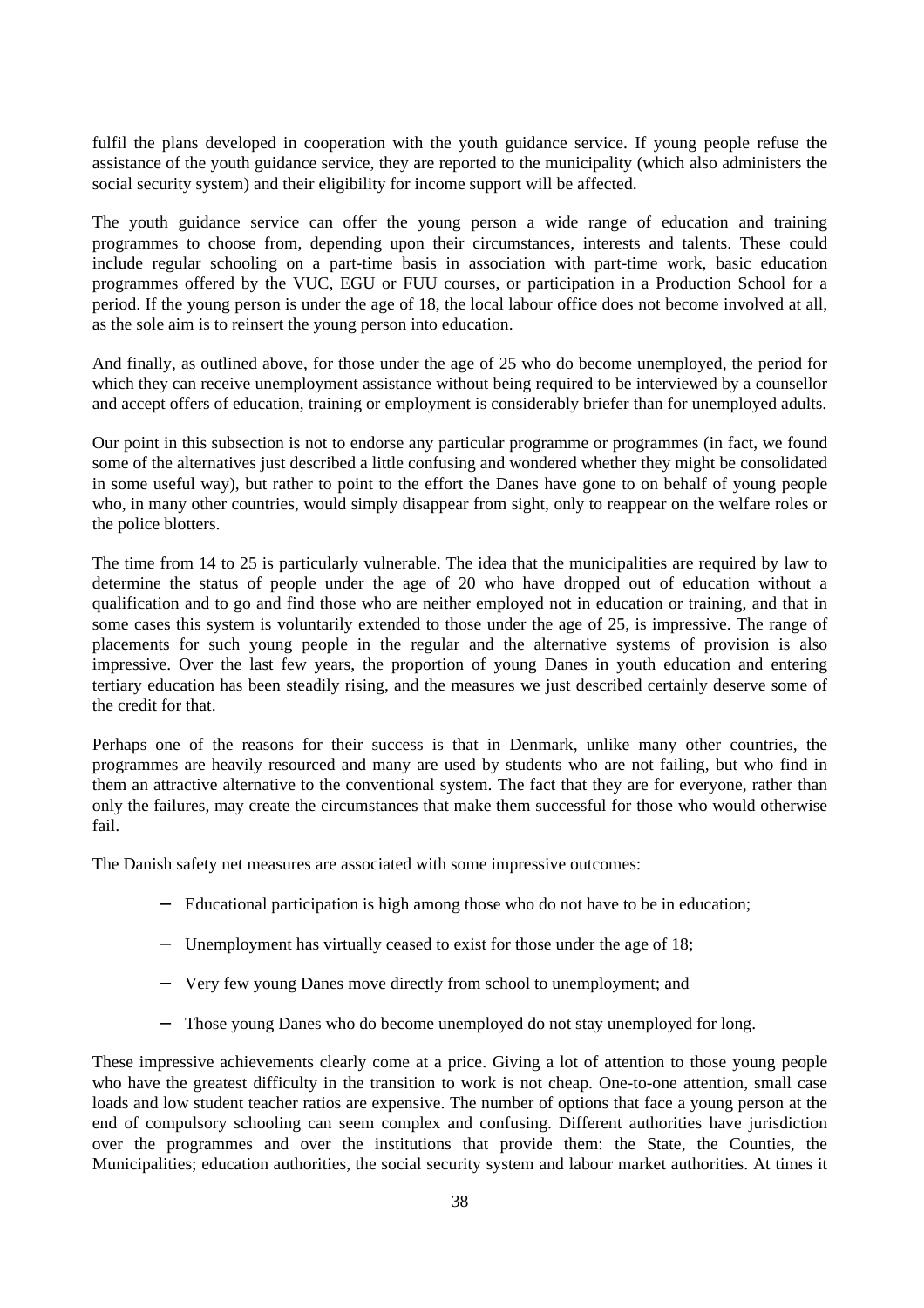appears to be the authority that controls an institution or a programme that determines where the young person ends up (for example a Production School or an EGU programme rather than an AMU centre), rather than necessarily the young person's needs, and this seems to apply somewhat more in the case of 20-24 year-olds than in the case of those under the age of 20. However to the extent that it does work, it is because the Danes are willing not only to pay the price required to provide individualised attention to those most in need of help, but also to leave many decisions to those at the local level who have the best knowledge of local circumstances and needs. The effectiveness of these local arrangements is greatly assisted by the fact that the one level of government -- the municipalities-- plays a key role both in the social security and welfare system and in the education system, and that it is the most decentralised level of government.

#### *5.5 The Production School*

Denmark's 109 Production Schools were briefly described in Section 3.3. Starting as an experimental programme funded as an EC initiative in the late 1970s, they are now a permanent part of the youth education system, with their own legislation as the result of a 1984 White Paper which defined their specific profile<sup>31</sup>. Because of their success in Denmark they have been imitated in a number of other European countries. Box 1 describes a Production School visited by the review team -- the most exciting institution that we saw in Denmark.

Production Schools are flexible open-entry, open-exit institutions for those under the age of 25 who do not have formal qualifications, whether or not they are unemployed<sup>32</sup>, and they have an annual turnover of around 12,000 students who spend an average of four months each at a school. Most of those who attend do so after trying some other youth education programme first, but some move directly to the Production School from the Folkeskole. The schools are open for 48 weeks of the year, employ staff from a wide range of backgrounds, including many who are not qualified as teachers but all of whom are on a common salary scale, and organise students' learning individually rather than requiring them to fit into a standard timetable. They are established as private foundations with an independent board. Their studentteacher ratio is low -- around five to one. Their organisation and administration thus differs sharply from that of a standard school.

Production Schools see themselves as half way houses, there to remotivate young people whose experience has been of failure rather than success, and to get them to return to mainstream education to obtain a qualification. Their purposes are as much social and cultural as educational and employment related.

All of students' learning takes place through projects that are worked out individually between the student and a counsellor. Learning is customised to the students' needs. Guidance and counselling are integral parts of the learning and personal development process. Students can work on projects individually, but mostly they work in teams. The projects are always practical, designed to do something that matters, either by contributing to the community that the school is in, or by contributing to the running of the school itself. Learning is by doing. Theory is taught in association with practice, on demand. General education is combined with social and cultural activities. The schools' legislation requires them to use the production of real goods and services as their teaching method, but to do so in a way that avoids unfair competition with businesses in the community. Communities are heavily involved in the schools. Employers, trade unions, the municipality and community members are on school boards, and community groups make a lot of use of the schools' facilities. The staff of the schools maintain close individual relationships with local businesses and community groups.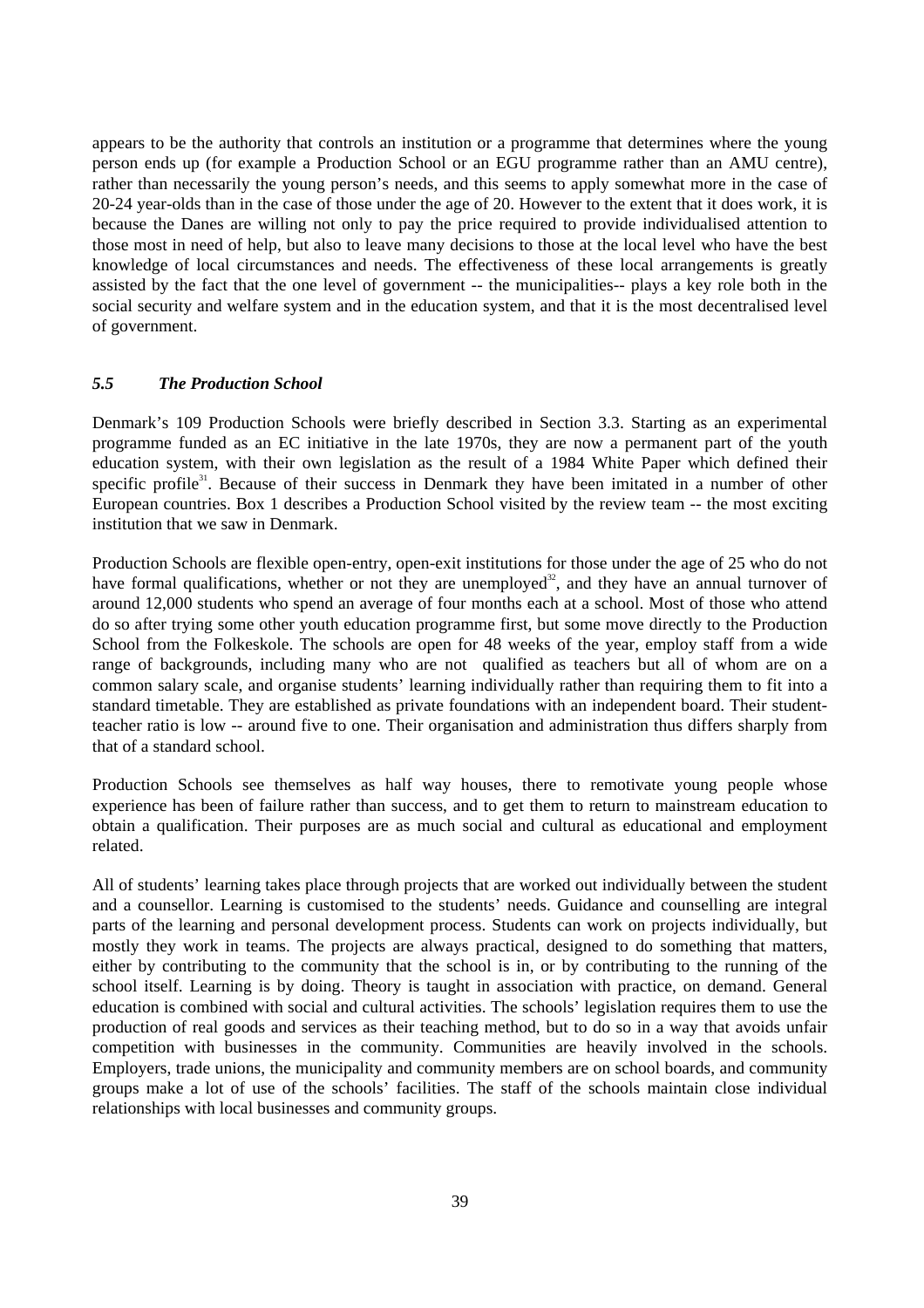On a recent national estimate<sup>33</sup>, of those who attend a Production School:

- − 60 per cent continue on to further education or to a job;
- 10 per cent continue on to other projects such as labour market programmes;

#### **Box 1 Korsør Production School**

Even though Production Schools are at the bottom of Denmark's educational status ladder -- few parents actually want their children to attend one -- Korsør Production School doesn't feel like the schools for this client group that are often found in other countries. Instead of an under funded institution with peeling paint, discouraged staff and students reluctant to look us in the eye, we found bright and cheery rooms and workshops, full of well designed furniture and fittings, painted and decorated in very good taste. Almost all of the refurbishing work that had created the school's physical infrastructure from buildings recycled from other purposes had been done by the students.

All of the students' work was of an impressively high standard. Rather than students making tacky lamps out wood that would wind up immediately in the attic, some awkward object made of bent sheet metal, and students sitting at terminals filling in data tables from some forms that someone else had created, in the wood shop we found that students had rebuilt, made seaworthy and were sailing a hundred year old 75 foot sloop. In the metal shop students had built to precise standards a stainless steel frame for a portable church that had been ordered by the local Catholic Diocese, from a design created by a well known Danish architect. It had been completed in time for a very public opening ceremony by the Diocese's bishop. In the computer lab we found a couple of young men writing  $C_{++}$ computer programmes and a young woman, only two weeks at the school, designing a Web site for a local community organisation. Each of these pieces of work was for a purpose, for an organisation outside of the school, and tendered for at commercial rates. It had to be at market rates, because local entrepreneurs complain about being undercut if it is not.

The stairwell of one of the school's buildings was being repainted when we visited. The colour scheme had been designed and the work costed, planned and carried out under the direction of one of the students. Lunch was prepared and served by the students to restaurant standards. It was accompanied by music performed by students in the contemporary music programme who we had earlier heard rehearsing for a public performance. The words of the song were projected onto the walls of the lunch room on overhead transparencies in English prepared by students. New students were introduced by the Principal. Those leaving were farewelled. (Because one can begin at almost any time and complete a programme at almost any time, people are arriving and leaving constantly). The mood was upbeat and positive, the atmosphere family. The youngsters were proud of what they were accomplishing, of the skills they had mastered, of the contribution they were making to their community and their school. They know that the products and services will really be used and that someone out there expects value for money.

We saw a lot of academic education at Korsør, but few classes. The mathematics, English, and Danish are worked into the students' projects. All of the learning is in projects. All of the projects are ones that students have decided they want to do. They are worked out between the student and a counsellor on arrival. These individual learning plans are treated very seriously and are regularly reviewed and changed if need be. All of the adults who work at the school teach. Even the person who looks after the school's office supervises students. If you ring the school the odds are that it will be a student who answers the phone.

Students are treated as if they are responsible, and are expected to be. The conversations we had with these young people made it clear that most of them, for a variety of reasons, had given up on themselves before they arrived. Some had been referred by the municipality or their parents. Others had referred themselves. Most did not expect to find anything there. They did, though. All but one that we talked to had found hope. Most had discovered that they could do something that was not easy, something that would earn the respect of others and their own self-respect, something that people would pay good money for, or, for the musicians, something that people would travel to come and hear. They found a place where they were genuinely valued for themselves. And it worked.

About five per cent of the Korsør Municipality's 16-25 year-olds attend the school each year.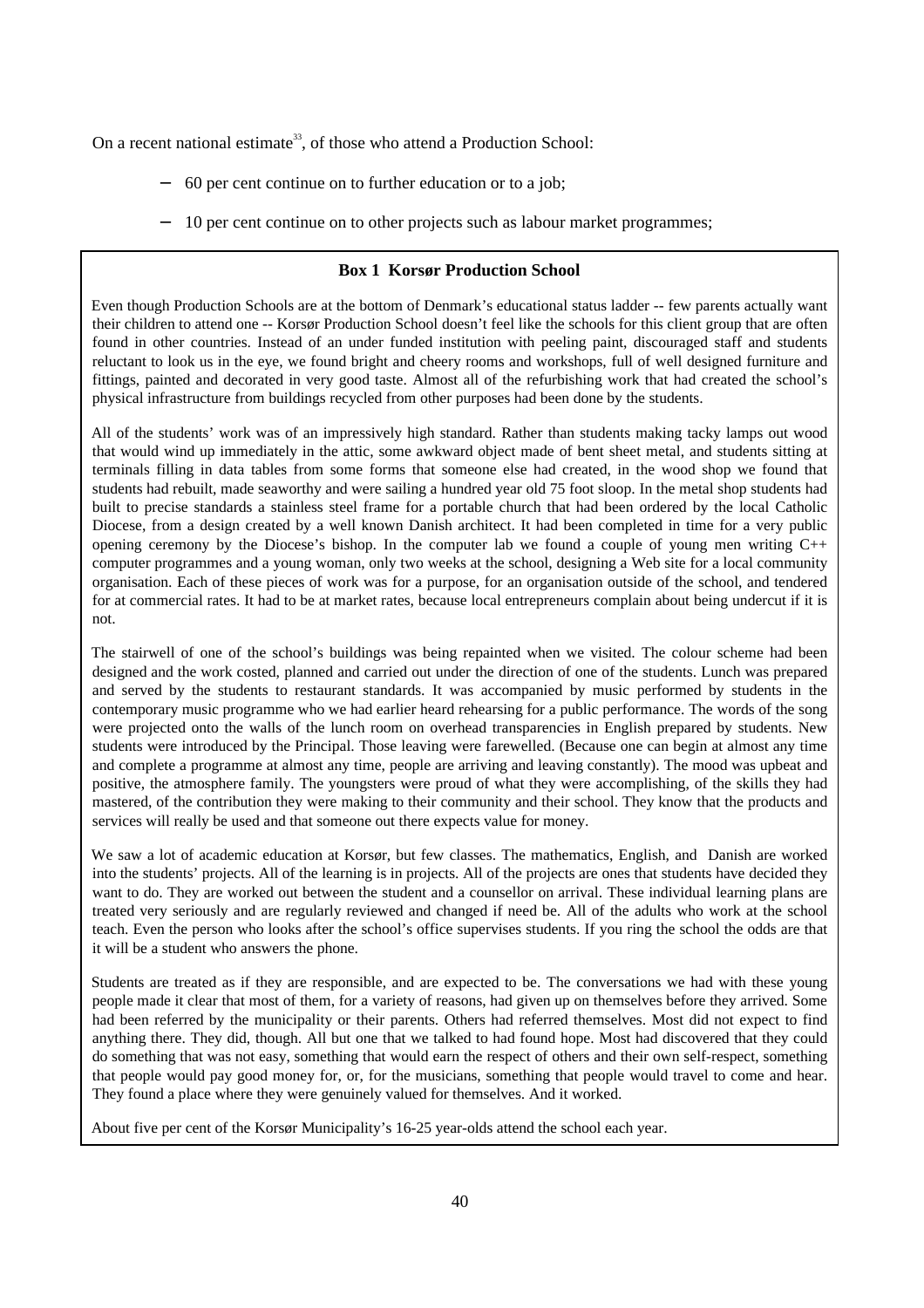- − 15 per cent move on to other types of activities such as military service, travel abroad or child rearing; and
- − 15 per cent remain unemployed.

The low student-teacher ratio makes Production Schools appear expensive. But the costs need to be seen in relation to the outcomes. And they save in other ways, for example by not having the specialist administrative and counselling staff that standard vocational schools have. It is also not clear how far the principles that define them can be transferred into standard educational institutions. They appear to be free of many rules and regulations that apply to most of the other institutions we visited, and that freedom is essential to their success.

It is unlikely that the various interest groups involved would encourage or permit this freedom in mainstream institutions. The lack of a formal timetable; a curriculum or teaching programme that is largely student initiated and highly responsive to the local community and labour market; teachers who do not necessarily have teaching qualifications -- all of these are possible because of the special circumstances that the Production Schools operate under. They are possible because of the very flexibility of the Danish education system that does not seek universal solutions, intended to apply to all young people no matter what their personal circumstances and needs. They can work in Production Schools precisely because they are a staging post back into the mainstream, rather than a competing alternative to the mainstream.

## *5.6 Curriculum and pedagogy for the post-industrial age*

Almost every where we went in Denmark, we heard from the professional education and training community a common refrain: What we are trying to do is move from a system dominated by teaching to a system characterised by learning, from a system in which the teacher is taking the main responsibility for getting the student educated to one in which the student is assuming primary responsibility for his or her own learning, from a pedagogy grounded first and foremost in the structure of the discipline to one that starts with a real-world problem or project with real substance that is of interest to the student and then works back to the discipline. Add to this a commitment to blend what some countries call core skills, key qualifications or key competencies into the curriculum and you have a profound shift in the centre of gravity of curriculum and pedagogy.

There are code words and phrases for these ideas now, around the world -- active learning, student-asworker, constructivism, project-based curriculum, key skills and so on. These ideas are hardly unique to Denmark. But it is rare to see such widespread agreement on their primacy or such interest in their implementation at every level of the system. It is also rare to find impressive examples, such as that given in Box 2, of moves towards this new pedagogy in such diverse types of institutions: those for the students with the greatest difficulties as well as in vocational schools and universities. The Folkeskole require project work to be integrated into the last years, and students' final examination assessment includes a project component.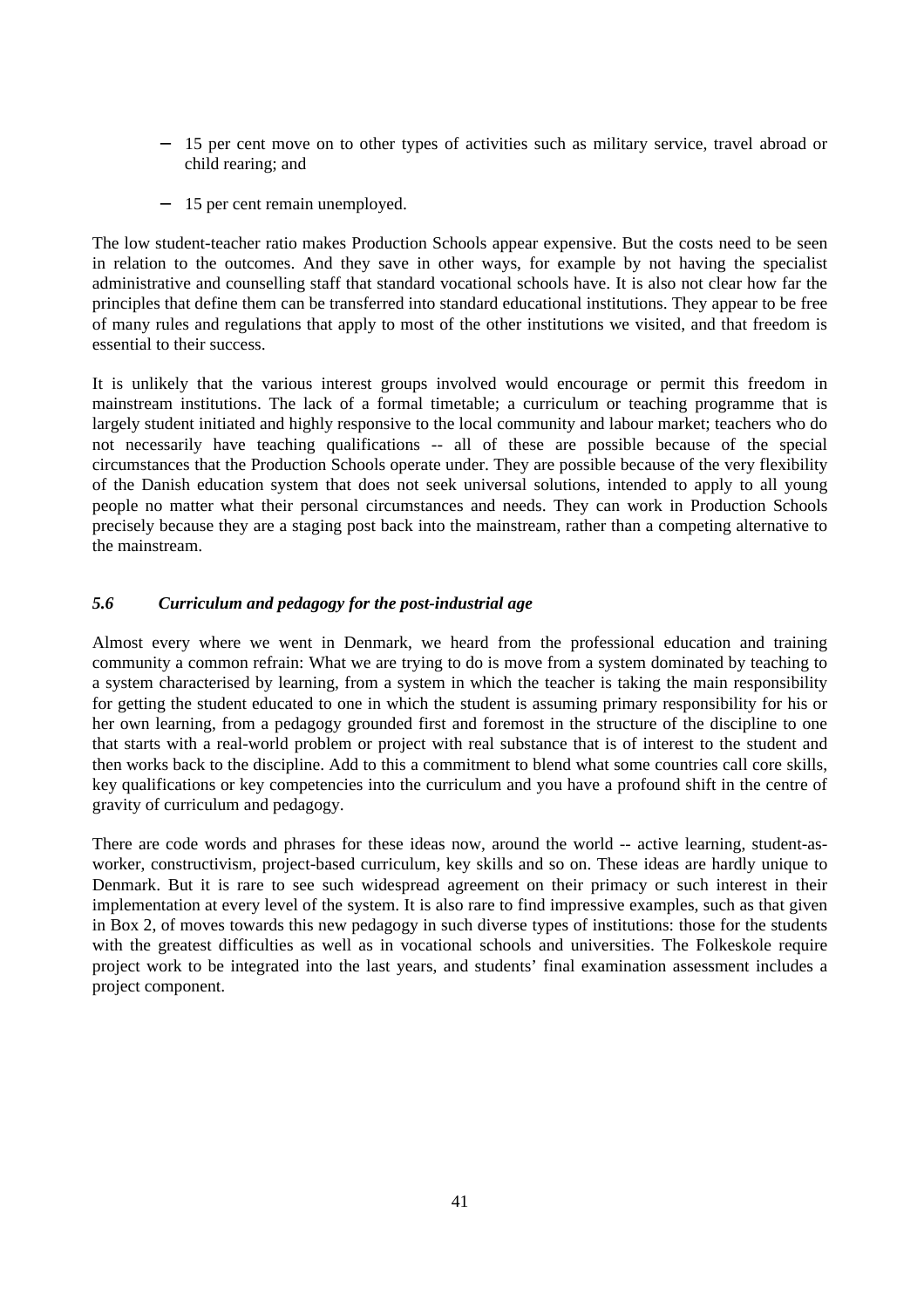## **Box 2 Aalborg University**<sup>1</sup>

Aalborg University, with around 11,000 students, was established in 1974 from the merger of a number of institutions providing medium cycle education. Its three faculties span the humanities, social sciences, public and business administration, social work, natural sciences and engineering. Since it was founded it has used project based and problem centred learning -- for all students and at all levels -- as the heart of its education. At the beginning of their courses all students enroll in one of three quite broadly defined knowledge areas -- for example all natural science and engineering students are in a common course and only specialise later. This allows plenty of scope for them to develop their interests and change their minds. From the very start of each course students are formed into teams, which they remain in for the semester. Each semester they do one project, chosen jointly by the students and their supervisor.

Projects are either used to develop knowledge and skills within a discipline, or are problem-oriented, and designed to teach students to ask questions such as "Why is it so...?", "How come...?"and "What is the meaning of...?". Examples include designing a low weight but sturdy bicycle frame, or modelling the ways in which blood pressure varies during pregnancy. Most projects are carried out in association with industry or community bodies. Firms often benefit from these projects, so the university has had to grapple with issues of commercial confidentiality and intellectual property as part of its teaching, not just its research, from an early stage. One spin-off has been the development of very close relationships between the university and the surrounding community and industry. The ready access to the latest knowledge and research has been important in attracting high-tech firms to invest in the Aalborg area, creating high skilled employment for the community.

About a quarter of students' time at Aalborg is spent in lectures on foundation subjects, and this is examined in the normal way. The other 75 per cent is centred on their projects, mostly through group work, but also lectures. All of this work is examined through their projects: by a written report, a group presentation, and perhaps a poster. Normally external examiners are involved, representing the professional world or industry, as well as other academic institutions. The assessment emphasises the value to and use of the project by industry or the community.

In the early stages of their course students work on problems that have known solutions. As they progress they move to problems for which solutions are not apparent. But in all cases the goal is student learning, not finding solutions to problems. The learning is multidisciplinary, and by doing. Students are helped to moved from understanding common knowledge to generating new knowledge, from describing and analysing to synthesising and assessing. They are developed as lifelong learners, not just degree holders.

All of this makes the teaching very demanding for the staff. They can't keep using the same material year after year. They have to learn alongside their students -- constantly. They have to know how to guide students as they explore problems, not present them with set solutions. They have to learn when and how to bring in someone else who has specialised skills or knowledge that students need. Research and teaching become much more closely linked. Joint student-staff publications are common.

While the Aalborg way is demanding on both staff and students, student satisfaction is very high. The real test comes when they join the work force after they graduate. Compared to graduates from conventional universities, final examiners judge them to have better communication and problem solving skills as well as better general technical knowledge, even if their specialist knowledge is judged not as strong. They find themselves well prepared for their professions, and report that their project work is the major source of the knowledge and experience that they actually use in their work. And Aalborg students have lower drop out rates and graduate about a year sooner than students from conventional universities.

1. Further details may be found in Kjersdam, F. and Enemark, S. (1994) *The Aalborg Experiment: Project Innovation in University Education*, Aalborg, Aalborg University Press.

There are good reasons for educators, trainers and policy makers from OECD countries to be interested in these ideas. Properly implemented, they have, as we have just seen in the case of the Production Schools, the potential to get many people who never thought they wanted to have anything to do with education highly motivated to get as much as they can of it. They can help many people who simply could not learn with more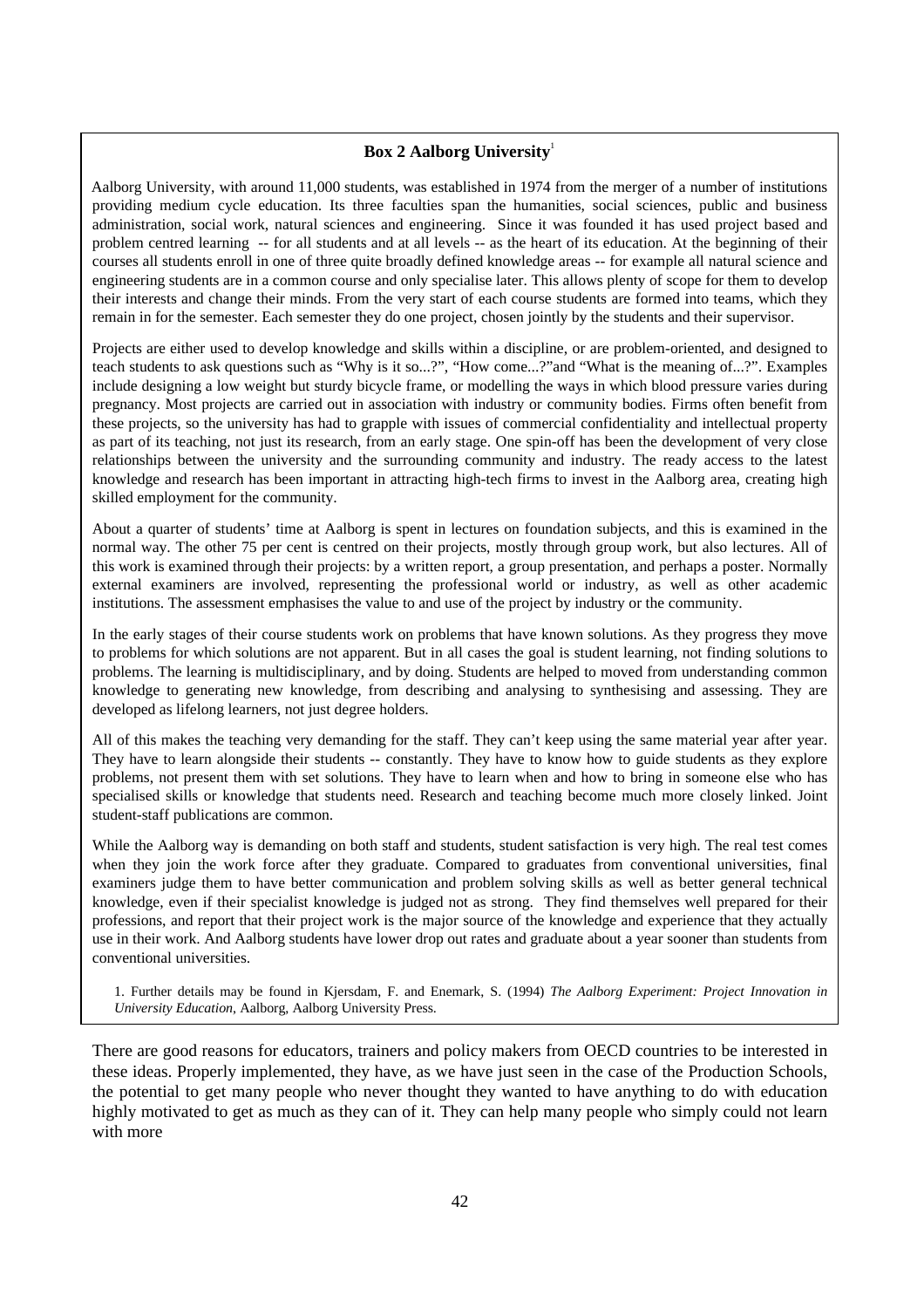conventional methods learn a great deal more quickly. They are ideally suited for developing many of the qualities that we noted in Danish youth generally that are in such demand now around the world -- being a self-starter, taking responsibility for one's work, managing one's own time and work effectively, knowing what to do when faced with the unfamiliar, and so on. And they lead naturally to a taste and facility for life-long learning, an explicit goal of many nations these days.

But we should also note that, while we were impressed with the variety of good examples of this pedagogical approach we encountered, there is in many cases a great distance between good examples and system-wide practice. At the upper secondary level, for example, the structure of teachers' contracts appears to be a serious impediment to widespread implementation of school organisational schemes based on the new pedagogy. At the tertiary level, while two universities have embraced this approach, it is not clear that the others are particularly interested in building on what they have learned.

A greater flexibility in the way that teachers can organise their work -- for example through greater variability in class sizes, and more flexible mixes of teaching time and preparation time -- will be essential if Denmark is to be able to move beyond impressive pilots to a more systemic adoption of the new pedagogy within areas of youth education that extend beyond the Production Schools. We believe that these are issues that should be at the forefront in discussions between the government, teacher employers and teacher unions. We were impressed by the willingness which we detected among all of these parties to take the issues seriously.

## *5.7 The next round of vocational education reform in Denmark*

The steps that the Danes are considering taking to improve their initial education to work life system address a number of issues that are at the moment of great concern in many OECD nations.

By way of background, young people coming into the vocational education system have almost 90 options to choose among. One can choose from among such well known occupations as automobile mechanic and banking, insurance and baker, but one can also choose cap making, moped mechanic, manual bookbinder (as opposed to industrial bookbinder), farrier, neurophysiology assistant, or overglaze painter. How can one make decisions between so many options? Many young people seem to respond by postponing them as long as possible. When they do choose, many later decide that they chose in error and begin again, and sometimes again. And then there is the choice between these vocational possibilities and the HTX and HHX programmes!

All too often a student will choose a particular vocational programme and then find out that he or she does not really have the academic qualifications to proceed to the next step in that programme. Or finds out that he or she could have stepped up from a vocational programme to a programme leading to university, but lacks the academic courses needed to do so.

The essence of current proposals to address these problems is as follows. All students coming up from the Folkeskole or across from another part of the upper secondary system into the vocational sandwich programme would begin with a 10 to 60 week "front-end" programme in the commercial or technical college, rather than attend the optional tenth year of the Folkeskole, before beginning the current dual system programme leading to a journeyman's certificate. At the beginning of this front end programme, the student would sit down with a guidance counsellor who would complete an inventory of the student's accomplishments and talk with the student about his or her goals.

On the basis of that process the two together would decide on a plan unique to that student. Many considerations would be taken in to account. Does the student know exactly what he or she wants to do or is a period of exploration in order? Has the student met the academic requirements for beginning the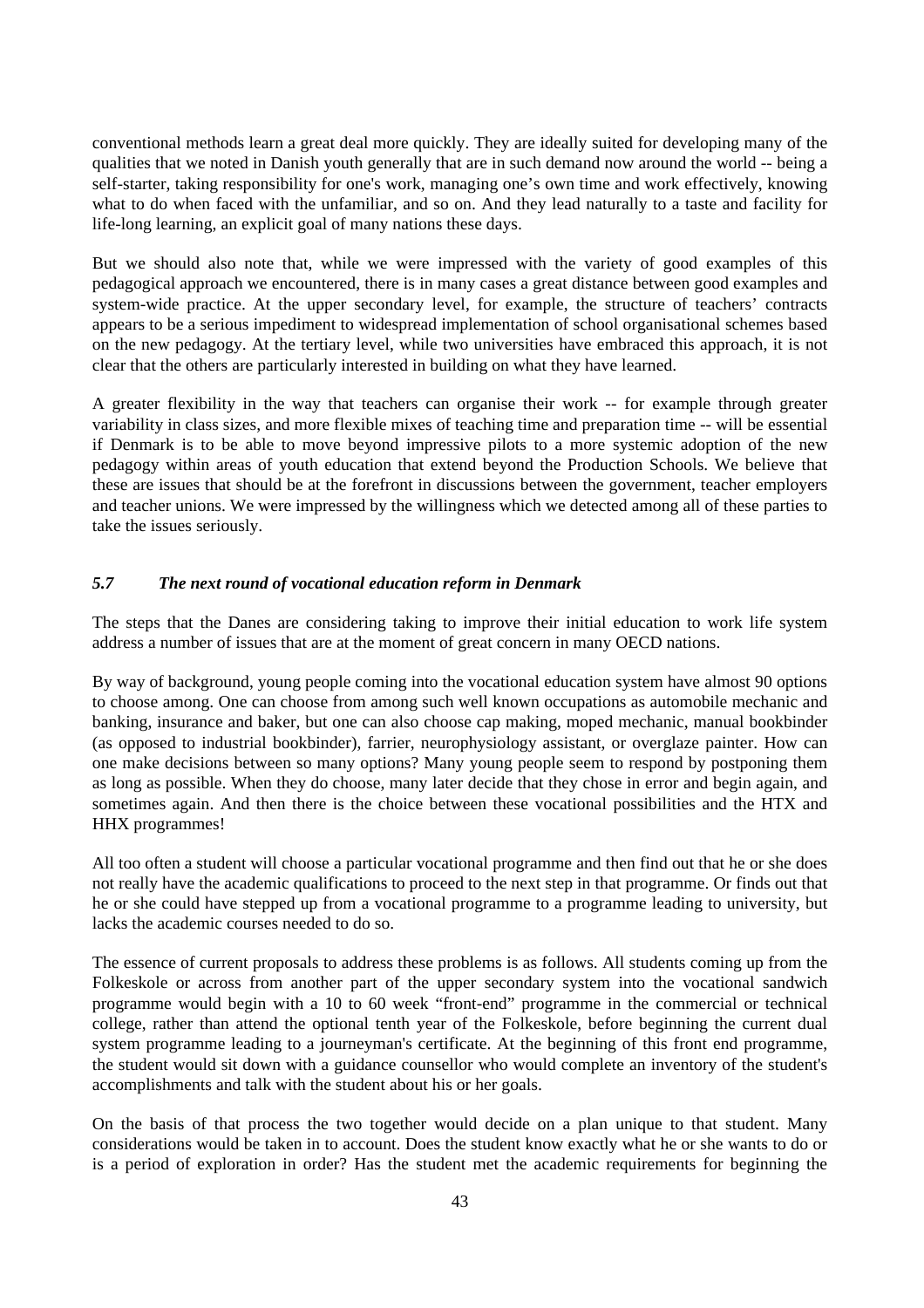programme of his or her choice, or do some courses need to be taken first? Is the student quick at academic studies and therefore ready to begin a tough programme right away, or does he or she need a very hands-on environment first, to build both skills and confidence? Maybe the student wants to get a strong vocational qualification, but also wants to be in a position to qualify to go into a tertiary education either immediately after the vocational programme or soon thereafter. Perhaps a programme can be planned that will include all the academic courses needed to get the HTX or HHX in a combined, streamlined programme that also leads to the vocational qualification.

To make students' choices easier at this stage, the nearly 90 vocational options would be condensed into a handful of groups of options covering very broad occupational or industry families. This is very much the sort of approach that Sweden and Norway have taken to their vocational programmes during the 1990s, although in the case of Denmark the number of options being proposed at the entry level to the system is somewhat smaller -- perhaps six or seven rather than 11 to 14. A student who wanted to do some career exploration before settling on a particular trade or occupation would spend some time exploring the whole group of occupations of which that particular occupation is a part. Some students that know just what they want to do might want to do this first step anyway, so that they are more broadly prepared and can move more easily among occupations in the group. Doing that might take a little longer, but it might make the student who had done it more attractive to an employer, as well giving the student more options later.

There is another interesting feature of the plan under consideration at the time of our visit. It has to do with the remarks we made above about the Danes' interest in a project-based, hands-on pedagogy, a move, as they put it, from teaching to learning. Part of the initial 20 to 60 week period might be used to introduce students to this kind of pedagogy, helping them to gain the personal skills needed to participate in this kind of educational experience without missing a beat.

The government has several goals in mind to which this design is a response. One is to reduce significantly the "churning" among Danish youth in these years that we have already described, the tendency to start a programme, finish it or not finish, and then begin another, and then, once again, terminate it only to start another. To the extent that this new plan features intensive guidance up front, with defined paths for career exploration for those students who want to go that way, it is a very promising way to make the system much more efficient for both the students and the institutions.

But, conversely, because the proposed system is inherently highly individualised, the student who knows exactly what he or she wants to do next does not have to participate in a five months to a year long career exploration programme that is simply not needed, as at present. That, too, will make the system more efficient.

The new transition reform is intended to do something else that the examiners were in agreement badly needed doing, which is building tighter links between the HHX and HTX programmes, on the one hand, and the sandwich vocational programmes on the other hand. It also has the potential for building tighter links between the safety net programmes and the vocational programmes. These links will make it possible to get more students who now exist on the periphery of the system into a programme leading to a vocational qualification. It will make it possible for more students who are in a programme leading to a vocational qualification to qualify for tertiary education, and this will be very important given the limited opportunities that currently exist for young people to build a pathway between vocational education and tertiary study in Denmark. Taken together, even if these numbers turn out to be relatively small, over time they could lead to substantial increases in the overall education and training attainment of the Danish population and a general reduction in the benefit burden.

Lastly, the proposed reform has the additional attraction of creating a vastly simplified front end for the vocational educational system. As matters stand today, a student not headed for the upper secondary schools faces a choice among nearly 90 different programmes after Folkeskole. With this redesign, the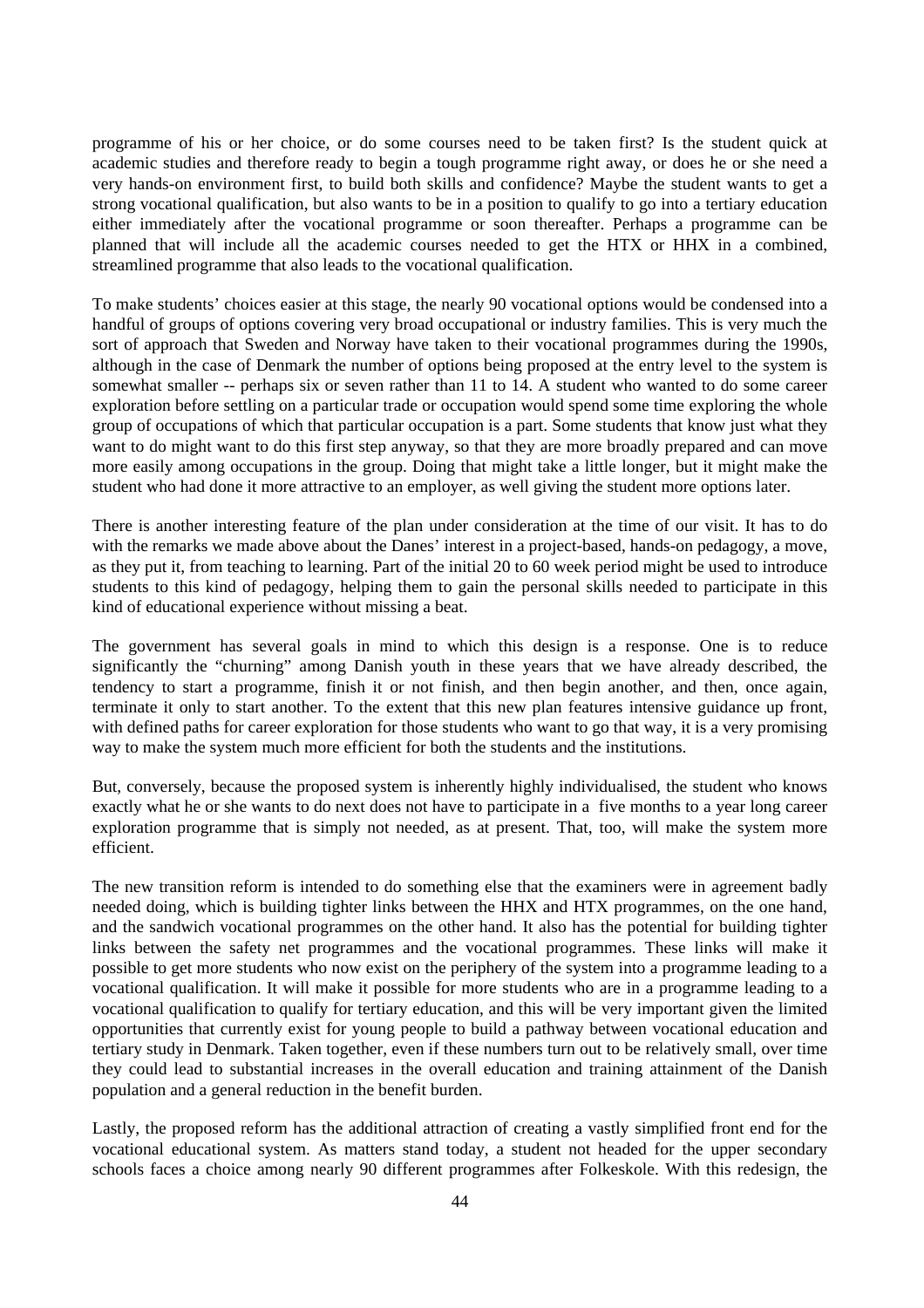student will face essentially two choices: (1) completion of the Gymnasium programme, either by going to Folkeskole for 9 years and enrolling in the regular Gymnasium programme leading to the Studentereksamen, or completing the tenth year and enrolling in the HF programme, or (2) leaving the Folkeskole and enrolling in the vocational programme. Period. Once in the new front end for the vocational programme, the student can then choose among the 6 or 7 alternatives, then explore within them and then chose among the occupations within the cluster that was initially chosen, or the HTX or HHX programmes.

We should note in passing that it is not clear to us whether a true "double qualifying" route will be put together (which would require changing the rules governing the award of the various qualifications), and, if so, whether the redesigned programmes would be quicker and more efficient from the student's point of view. If this is not the case, an important opportunity may have been missed.

In a similar vein, while we can see great advantages to Danish youth if this reformed "front end" for the vocational programme replaced the tenth year Folkeskole programme for most students who now take that programme, its attractiveness would be significantly diminished if this programme was simply added to all the programmes now in place, as has so often happened in the past. It is time for the choices facing young people after the end of compulsory education to be simplified, not amplified.

In any case, this design is intended to resolve problems that are not unique to Denmark, having to do with parity of esteem among vocational and academic programmes, disparities of preparation among students for any given programme, the uncertainty among young people about their career and life decisions, the lack of academic qualifications among many young people for vocational programmes leading to rewarding careers, and lack of easy pathways from safety net programmes to mainstream education and training programmes. All these issues bear directly on the efficiency and effectiveness of government policies affecting the transition from initial education to working life. While the proposed Danish vocational education reform can not provide definitive answers to all these issues, its answers are both provocative and potentially effective. They are certainly worth looking at.

## *5.8 The Danish model: To be emulated or avoided?*

We mentioned above that the Danes are among the highest spenders in the OECD on education and training. This is part of a pattern of generally high social expenditures.

Among the reasons for this high level of spending are:

- The incentives for Danes to extend the time of the transition from initial education to working life by taking many forms of education and training, including taking multiple qualifications and exploring many occupational training routes before finally settling on one;
- The generous allowances for tuition support which are available at the basic level without regard to parental income and which allow fairly generous additional earnings from parttime work; and
- − The use of very intensive education and training methods that often involve one-to-one assistance or very small class sizes.

Is it worth it? Or is this simply a set of costs that represent a drag on the economy, funds that, if they stayed in taxpayers' pockets, could generate higher levels of investment and consumption and therefore a higher standard of living for all Danes?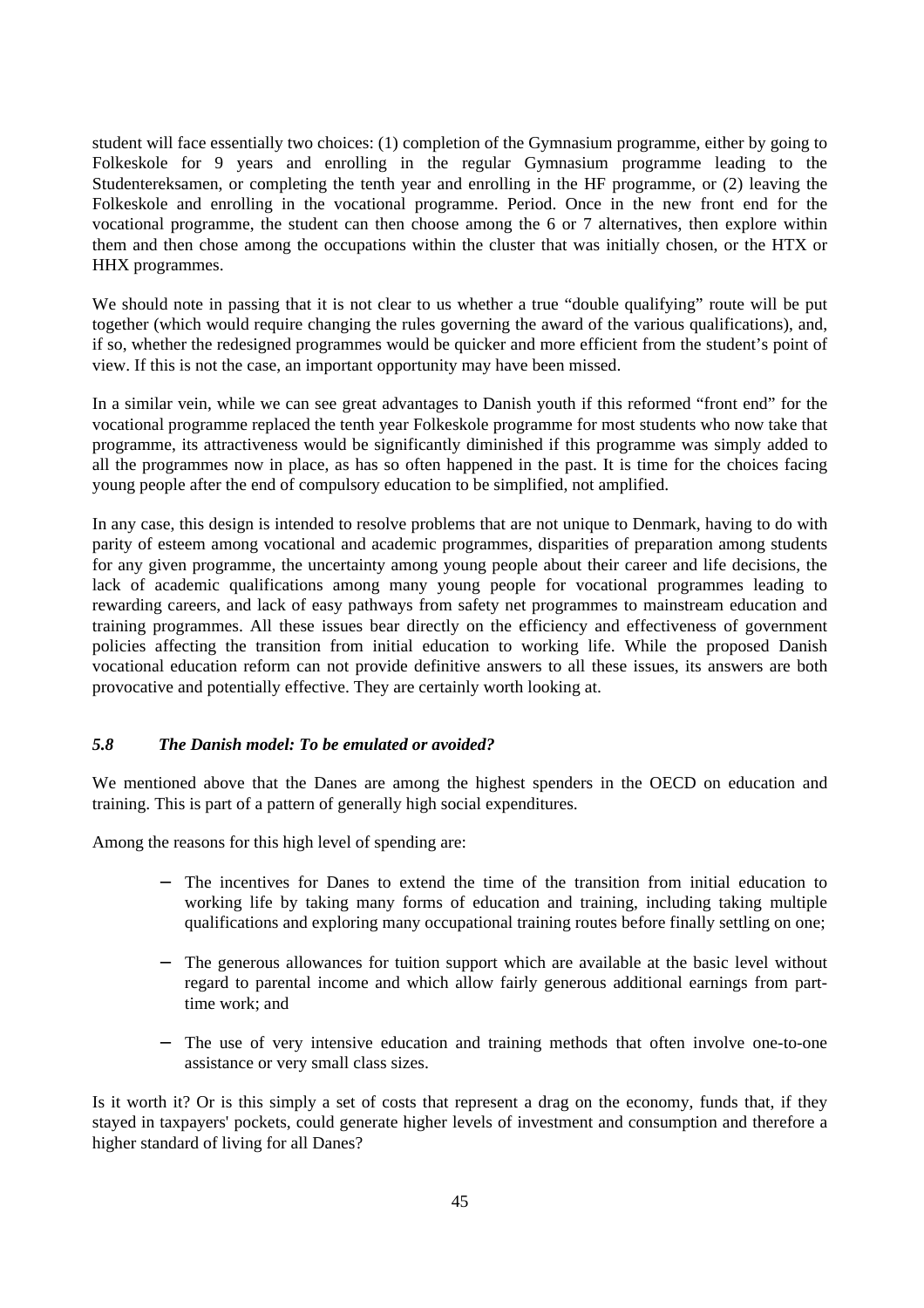Data and the analysis of data bear on this question, but are not likely to settle it. The Danish case is especially intriguing. This is not an economy that is stagnating or simply performing poorly. To the contrary, as we pointed out at the beginning of this report, the Danish economy is among the best performing economies in the world. It is as plausible to think that its investments in its people account for its economic success as it is to think that it is its economic success that allows it to make these investments in its people. No amount of analysis of the data is likely to determine the direction of causation here.

So, in the end, it may come down to a question of values. The Danes place a high value on education, on the youth in their society, on the need to provide each individual with many choices and the opportunity to chart their own course through those pathways, even those choices that do not seem to make the most efficient use of public funds. But they have little patience with people who choose to do nothing. If you want the generous benefits this society has to offer, you must work or study; you cannot sit on your duff. These are some of the values that Danish policy reflects. To the extent that other nations share these values, they will want to look closely at the Danish experience. To the extent that other nations, whether or not they share these values, want to share the economic achievements of the Danes, they, too, may want to look closely at Danish policies. But they should be aware, when they do, of the values that support the policies, because those values may explain as much of the achievements as do the policies.

## **6. SOME POLICY SUGGESTIONS FOR THE DANES**

#### *6.1 Increasing the efficiency of the system for the transition from initial education to working life*

Perhaps the most insistent request for our views had to do with the widespread perception among Danish policy makers and their advisors that young Danes take too long to make the transition from initial education to working life. We examined this in detail in Section 4, and the reader will recall that the examiners did not accept all of the arguments put to us on this issue, for several reasons.

We noted for example that only the graduates from the tertiary system enter the full time paid workforce in their late 20s and that in fact young Danes enter the work force remarkably early; and that even those in the tertiary system could well be holding jobs in which they make a real contribution to the Danish economy. Second, we were not persuaded that the projected shortage of skilled workers is as serious as some maintained. Though enrolments in vocational education have been decreasing, the decrease is small. And they have coincided with a shift in the composition of employment in Denmark. Enrolments in the HTX and HHX programmes, which provide the type of breadth and flexibility that many employers are looking for in a knowledge based and service based economy, even if they do not provide a recognised vocational qualification, are rising and the new vocational education reform plan is likely to increase the attractiveness of vocational education programmes.

These considerations aside, however, the Danish government has a legitimate interest in making sure that its education and training system is as efficient at possible, keeping in mind all its goals for the students. From that point of view there are aspects of the system where it is difficult to see that sufficient value is added to the skills and knowledge that a young person brings to the labour market to justify the increased time out of the labour market and the money spent on the additional skill and knowledge acquired

#### *Year 10*

Nothing that we read or heard persuaded us that on balance good use was being made by the majority of students who elect to take the optional Year 10 programme in the Folkeskole. It appears to have many of the characteristics of an enjoyable break between bouts of serious study in which many students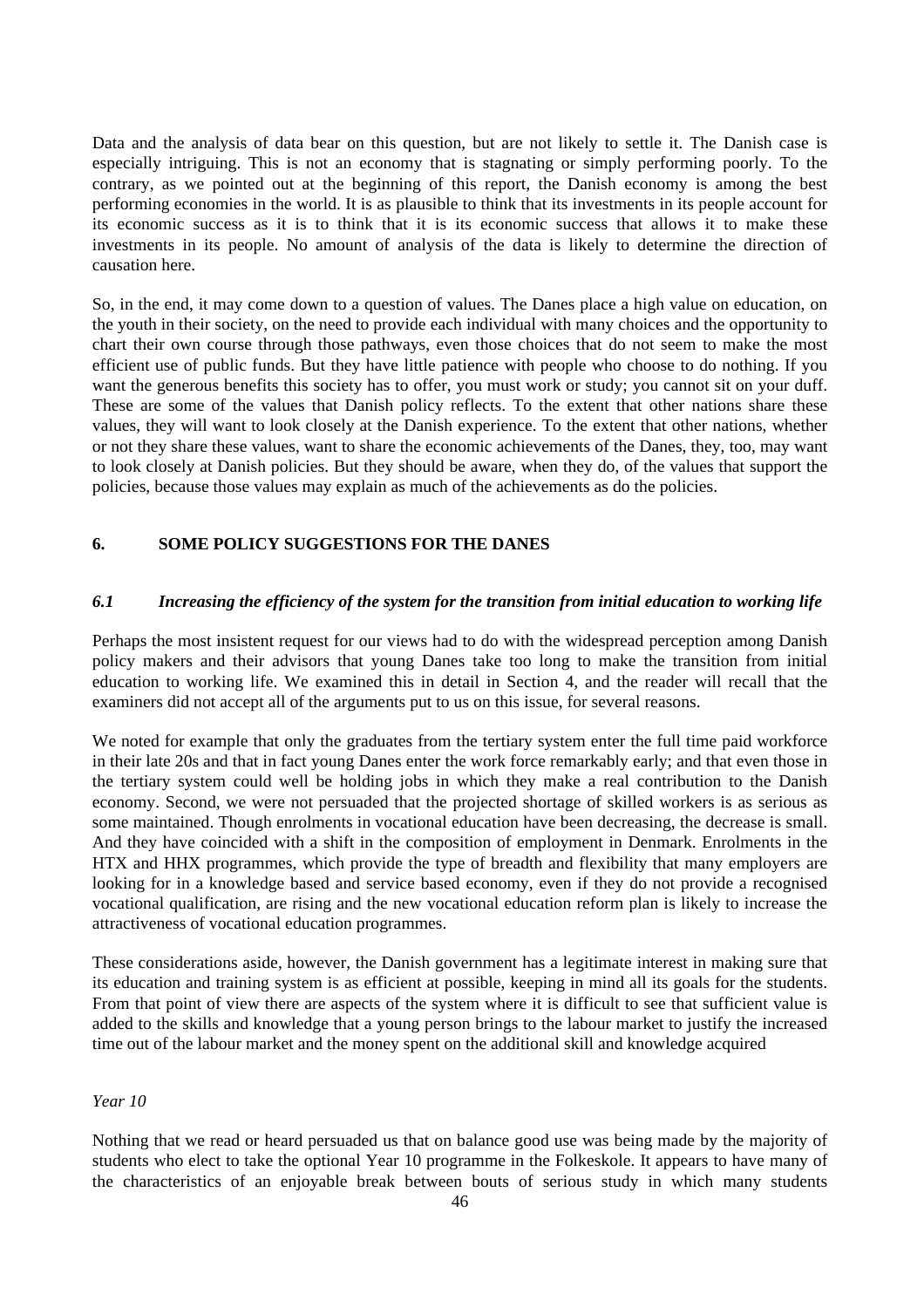participate because of peer pressure, simply because their friends do. Few students told us that they made good use of the tenth year to figure out what they really wanted to do next. Virtually none could tell us explicitly what they did in the tenth year that enabled them to make a better career choice.

The data show that academically stronger and academically weaker youngsters tend to skip the Year 10 programme, while the middle ability group tend to take it. Research by the Institute of Local Government Studies shows that those academically weak students who do take the tenth year do not get much benefit from it, and would be better off starting a vocational programme after Year 9. The guidance in the 9th grade is mainly pointed to the general upper secondary programme, rather than vocational education and training. It is not unreasonable to conclude that, if the students who go into the Year 10 programme had a way to enter the vocational track directly after Year 9 that involved an opportunity to make an intelligent selection among the vocational options, they would be much better off doing so. That is just what the new vocational education reform is intended to do.

The proposed youth education reform is structured to accomplish all of the stated purposes of the tenth year programme, and, as far as we could see, would do so in a far more efficient manner. With respect to all programmes save the Studentereksamen and the HF, there would be highly structured opportunities for students to explore various career possibilities, to identify academic shortcomings and to correct them by taking the courses that they need and did not get, and to receive guidance and counselling along the way. It would be a far more focused and targeted way for young people to make better educational and career decisions than the present tenth year. Furthermore there are better ways, which we suggest below, to use the time available during Years 8 and 9 in the Folkeskole to provide opportunities for students to decide on a vocational education or the alternatives.

We find it hard to make a case for the Year 10 programme at all. However the danger is that, rather than replacing it, the proposed reforms to the entry point of the vocational programmes would be added on to it, thus further extending the transition period. A strategy thus needs to be found not only for creating a more effective alternative to the tenth year -- which we believe that the proposed youth education reforms should do -- but at the same time for putting in place positive disincentives to participation in it. Given the nature of Danish education, it seems unlikely that the municipalities would abandon the tenth year of their own volition.

A number of options could be considered by the government. These include:

- Sponsoring an extended public discussion of the merits of the tenth year and its alternatives. This should include a clear presentation of the ways in which various groups and institutions could stand to lose or gain from the different approaches;
- Imposing a limit on the number of years of student assistance that young people are entitled to between the end of compulsory schooling and the beginning of tertiary education;
- − As in recent Norwegian reforms, introducing a funding-linked entitlement to a maximum of four years of upper secondary education. This would not prevent students from taking the optional tenth year, but it would considerably add to the risks compared to proceeding directly from Year 9 to a youth education programme. It would help to create an incentive for the student to choose the most productive uses of the State's funds.
- Requiring the curriculum of the tenth year more closely to match the goals of the proposed youth education reforms.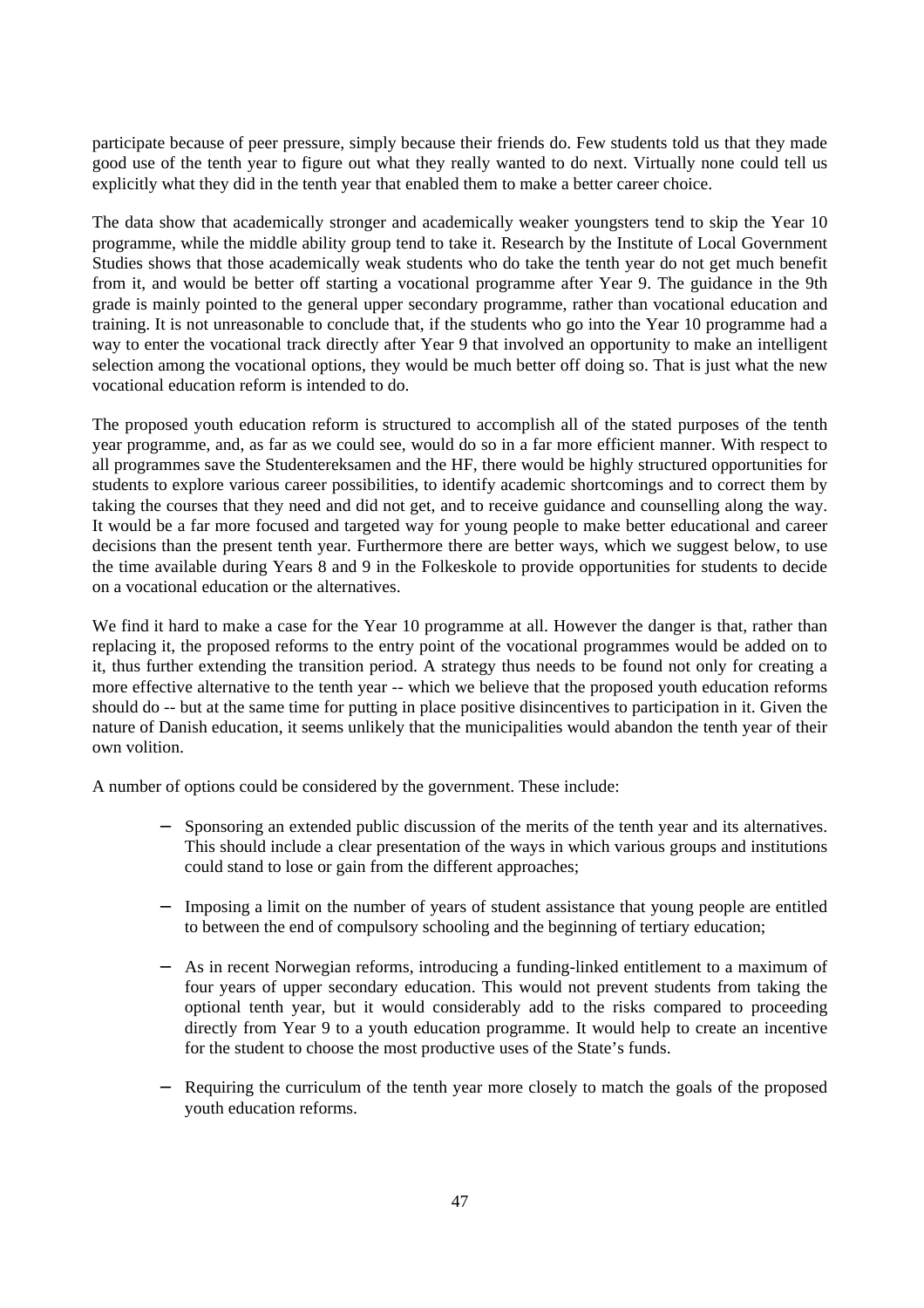#### *Double qualifications, changes of mind and interrupted study*

In Section 5, we expressed our view that it may be in the interest of the Danish people to continue to make at least some forms of delayed entry into the labour market possible. Double qualifications are not duplicate qualifications, and having one set of qualifications does not mean that another set is redundant or unuseful. To the contrary, we saw many examples of people with double qualifications that seemed to greatly enhance the ability of the individual to contribute to the Danish economy. Similarly, it seemed to us at least plausible that the taxpayer saves money in the long run by allowing an individual to change courses in midstream, if in fact the individual is making the better choice the second time around. And we argued that the travelling that Danish young people do around the world is an enormous asset in a country that depends to the degree that Denmark does on international trade.

Looked at one way, the HTX and HHX programmes are part of the upper secondary general education programme. Looked at the other way, they can be seen as part of the vocational education programme. This ambiguity, we think, has served Denmark well. But we also think that much could be achieved by linking these programmes a little more tightly to the vocational programme. And we also think it might be worthwhile to make an effort to share the pedagogy of these programmes more fully with the Gymnasiums.

One the first point, there is much to be gained by making it easier for students to combine study toward a vocational qualification with study toward the HHX or HTX. More students will be qualified to continue on to tertiary education, and more HHX and HTX students will have a strong vocational qualification, which will ease their transition into the labour market. It is also the case that many students who now reject the vocational programme because they see it as an educational dead end would be more inclined to select it if they knew that they could easily bridge to the HTX and HHX programmes.

But significant efficiencies could be gained if both programmes were redesigned so that some courses would count for both purposes, thus making the combined programme shorter than the two taken separately. The opportunity to do this presents itself in the context of the proposed vocational education reform. In short, we think the Danes should consider redesigning the HTX and HHX programmes so that they are able to confer a true vocational qualification as well as qualifying young people for tertiary entry.

#### *Extended Tertiary Study*

While matters such as course changing and drop out rates are not to be dismissed as factors contributing to the length of tertiary study in Denmark, here the central issue appears to be a structural one, with part of the system using the older Kandidat degree and part of it the newer form of the three year Bachelors degree followed by a Masters degree. The goals underneath the introduction of the newer forms of qualification -- increasing participation in tertiary education and reducing its costs -- are being frustrated by the fact that many if not most students are virtually automatically going on to the Masters programme after the receiving the Bachelors degree.

Some suggestions for addressing this issue were raised in Section 4. They include:

- − Engaging employers and the relevant trade unions in talks about how the labour market might be induced to recognize the BA degree, including through publicity campaigns and revised salary structures for new graduates;
- − Incentives for individuals to move into work directly from the Bachelors degree, for example through more favourable loan repayment conditions;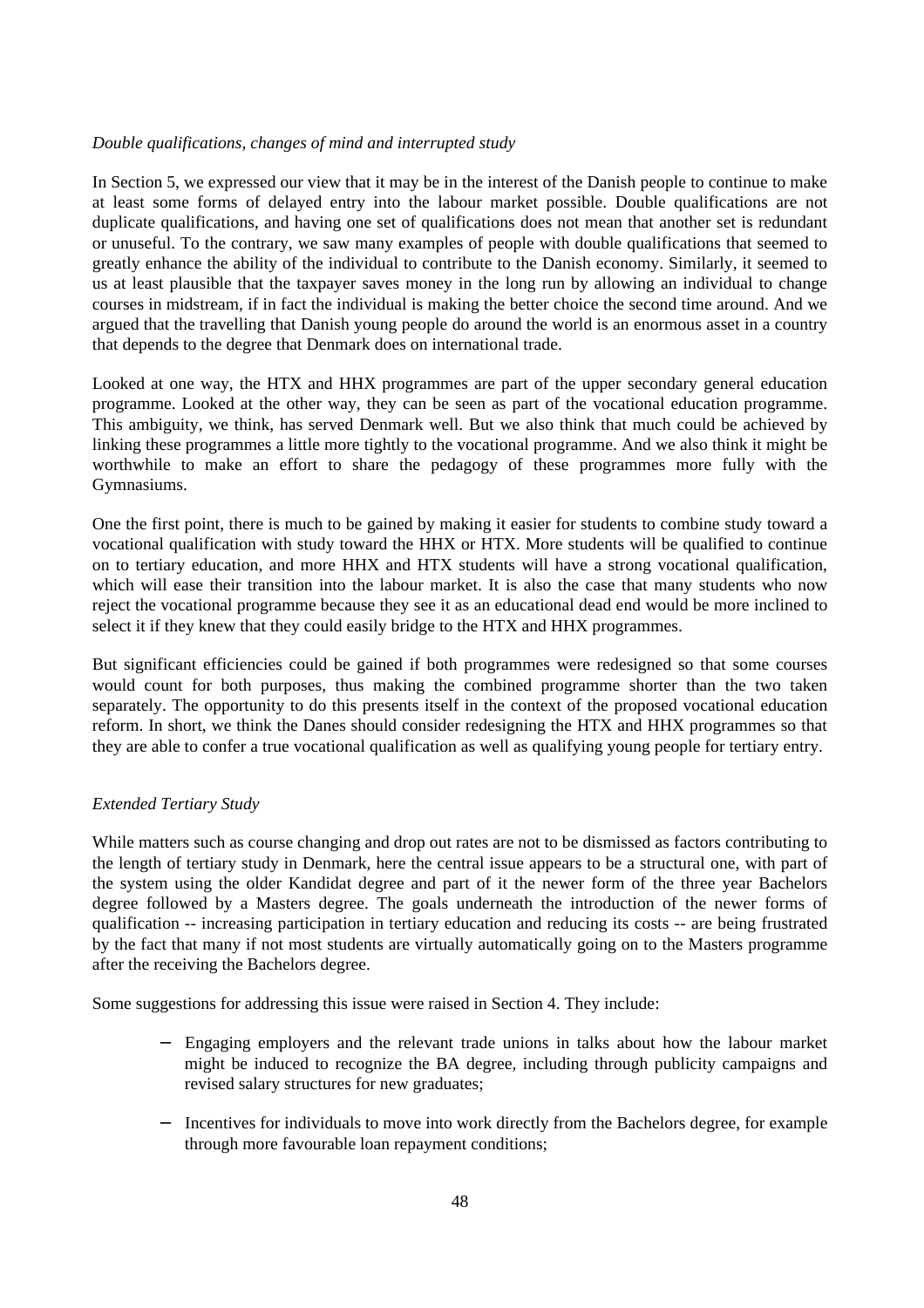− Encouraging the universities to shift the tuition for Masters programmes that follow Bachelors courses from a full-time to a part-time basis, and at the same time to encourage employers to require Masters programmes to be taken through part-time study.

#### *6.2 The problem of guidance in the Danish system*

One consequence of the serious attention that is paid to guidance in Denmark is that it receives a lot of public and political scrutiny, at a level that would seem surprising in other countries, and it is often blamed in public debates for problems whose origins are elsewhere. Many people we talked to were critical of Denmark's system of student guidance. We were not always sure that this criticism was fully justified, in that the complexity of the Danish system of education and training greatly exacerbates the basic problem of student choice that the guidance system has to deal with. To the extent that the complexity is caused by the very large number of options in vocational education, the proposed reforms described above should greatly ameliorate the practical consequences of that complexity. To the extent that the complexity is caused by the desire to offer optional paths through the system and optional programmes to get to the same end, for people who learn in different ways or want to get different forms of education at different time in their lives, complexity seems to be both justified and worthwhile. But some of the complexity is caused by the desire to throw nothing away, but only to add and adapt over time, a common Danish approach to problems in the education system.

But the Danish guidance system is also open to some legitimate criticism. It often starts too late, and has not paid enough attention to the most vulnerable groups. For example only one third of those young people who don't continue on to youth education after the Folkeskole report that they have received educational or career guidance<sup>34</sup>. Maybe they have, but if so it has not made much of an impact upon them. And it was striking to us how much of the material that we saw that is provided to students concentrates upon the educational choices that they face, and how little of it deals with the sort of work that they might end up doing. As such it is far better tailored to the needs of the academic students than it is to those who enter vocational education and training.

Part of the problem lies in the ways that guidance is organised locally. But part of the problem is strategic. We look first at the local problems.

#### *Improving guidance for the transition to youth education*

Under the proposed reforms of vocational education that were being discussed at the time of the team's visit, it would be plausible to structure matters so that a young person in Folkeskole will be faced with only two principal choices: entering the Gymnasium to study for the Studentereksamen, or entering the vocational education system to prepare for the HTX, the HHX or one of the more almost 90 journeyman's examinations. Or, at the most, one can think about making an initial choice among three options: the Gymnasium, the business college or the technical college. Once in the business college or the technical college, guidance will be available to the student for exploring and choosing among the many options available inside those institutions, but much of the exploration will be done not so much through the guidance system, but by testing options out through experience.

There is already a week set aside during the 8th year and another in the 9th year for Folkeskole students to explore what they will do next. The students with whom we spoke were unanimous in their view that giving the Folkeskoler the choice of how they wanted to use this time was not working for them -- the students -- because they virtually never got a chance to see all of the institutions from among which they were supposed to make a choice. And when they did they often did not get enough time to have the sorts of informal conversations with students that would really give them a feel for the institution. Some of the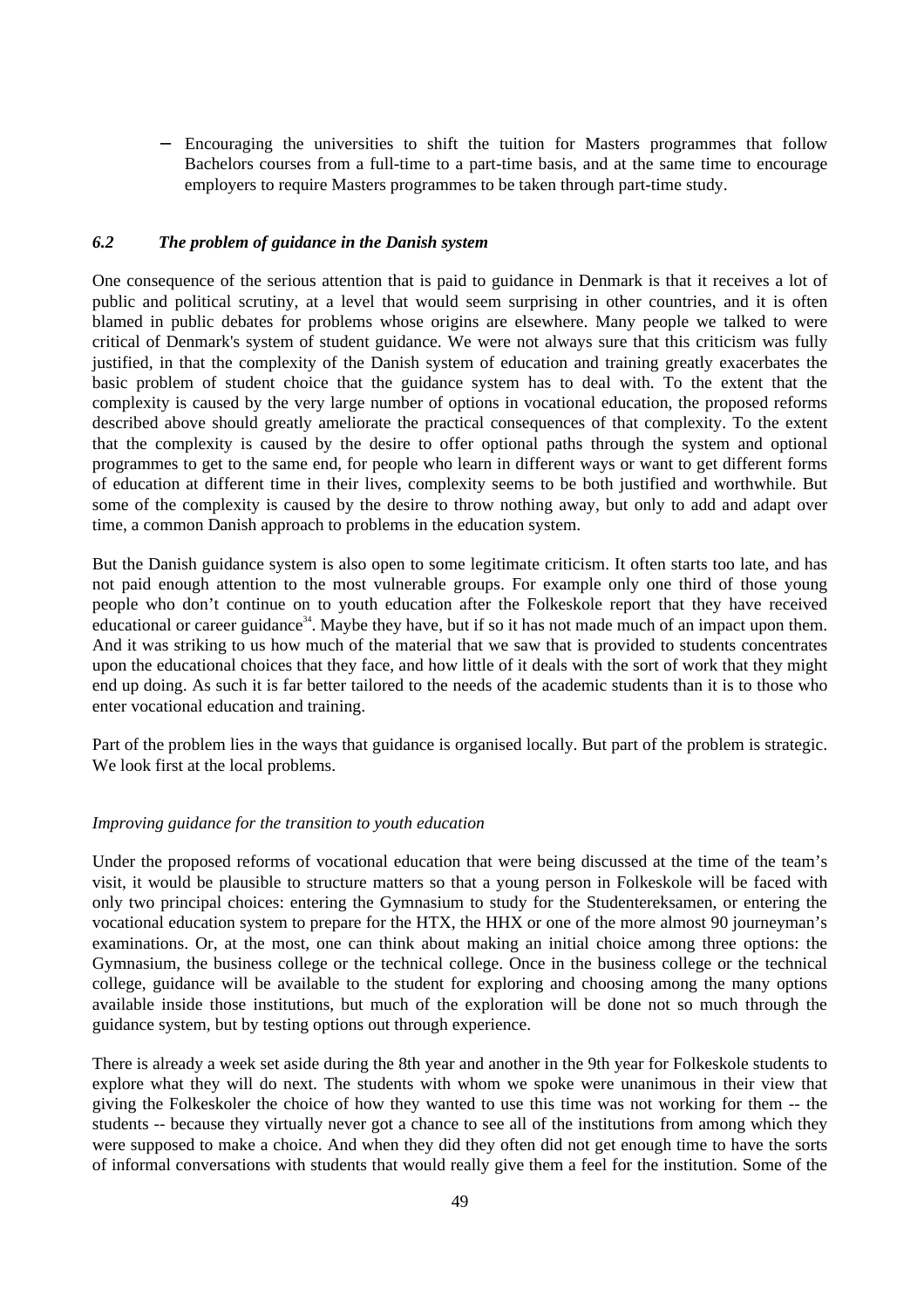students also said this lack of opportunity to see the range of alternatives was one of the reason students frequently gave for electing to take the tenth year of Folkeskole. So imposing tighter central requirements on what number and types of institutions students see during this period could help to make students' choices easier. So could improving the print, video and computer-based materials that describe the HTX, HHX and vocational education programmes and the institutions in which they are provided.

One of the complaints that we heard from students and others had to do with the fact that the guidance system in the Folkeskoler currently relies heavily on teacher-counsellors. Those who complained felt that, because the teachers themselves came up through the Gymnasiums and frequently had little experience of work in places other then schools, they had a natural bias toward the Gymnasium/university route for the best students. We do not know if this is true, and we can see the advantages in having counsellors who are close to the Folkeskole students and know them well. After all issues of career and future educational choice are not the only issues on which they help students. But we can see a considerable advantage in promoting the availability to the students of counsellors in other institutions, particularly the local labour offices, where professional, trained counsellors are available who value people who have not gone to university and the work they do and are highly competent to provide a "second opinion" to students who would like to get another point of view on the options they have and which of those options they could sensibly pursue. The availability to students of several sources where they can seek advice, not all of them tied to the school, is one of the strengths of the guidance system provided in Austria.

#### *Improving the strategic approach to guidance*

The National Council for Educational and Vocational Guidance (RUE) operates under an Act of Parliament that gives it a very wide charter. Its roles include advice, co-ordination, helping to strengthen the training of guidance personnel, materials development, developing pilot projects, research and disseminating national and international experience. Even though it is not responsible for formulating overall policy in the field of guidance, it is ideally placed, and indeed far better placed than other organisations, to take a key strategic leadership role in addressing key issues in the Danish guidance system. Certainly the breadth of its charter gives it potentially a far more strategic role in innovation and change than the rather narrowly technical one involving collection and development of training materials and acting as a clearinghouse that it appears to have chosen to focus upon. A key issue is the relatively poorer service which the most vulnerable and those who enter vocational education and training appear to get, compared to those who enter general upper secondary education. But we saw little evidence at the time of our visit that either analysis of this issue or strategic responses to it have been major concerns of RUE.

RUE produces an annual encyclopaedia on jobs and courses, which also comes out as a CD-ROM. But each entry in it is very brief, and it is hard to get a comprehensive picture of what an occupation really involves from it. RUE has little in the way of more detailed leaflets, videos or tapes to which young people who want to explore an occupation in more detail can be referred. Labour market information seems to be another gap. There is little information available for schools on the balance between supply and demand in particular occupations (despite the fact that we were regularly told about shortages in some of the trades).

Little real effort seems to be made by RUE to put in place widespread strategies to make sure that counsellors get out of their schools so that they can get some first hand experience with the options that their students will be facing. We were given a few isolated examples that were being implemented by regional guidance co-ordination committees, but nothing in the way of a well thought out and properly costed national strategy involving the Ministry of Education, the Ministry of Labour, and employers and the trade unions -- all of whom sit on RUE's board. Even though we heard much criticism of the fact that many guidance staff were too narrowly from an educational background, we could not see any evidence of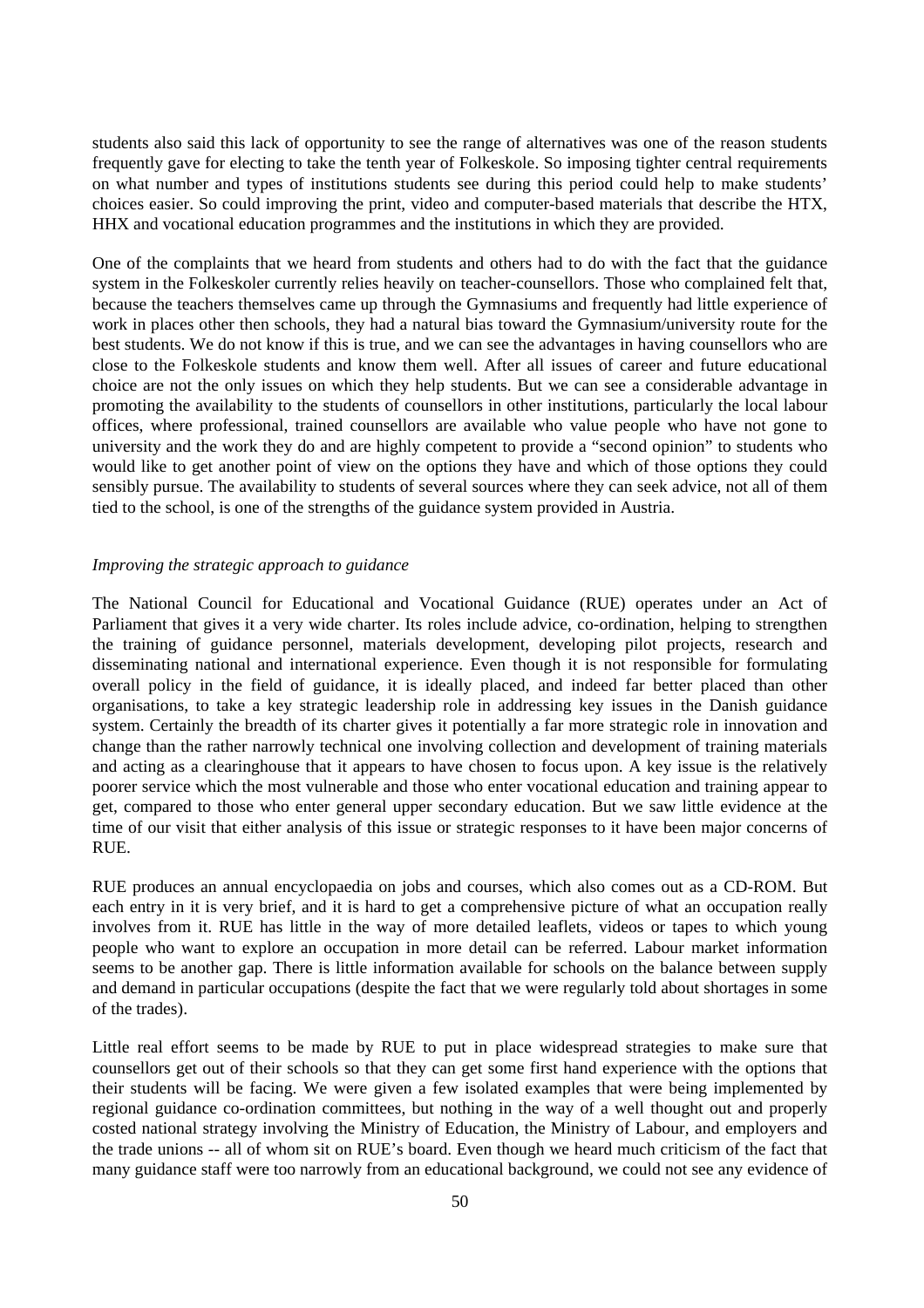a strategy being developed for stronger employer and community input into the guidance programmes of individual schools<sup>35</sup>.

RUE is also weak in its information base. We had considerable difficulty as we tried to resolve the various views we were getting on the efficacy of counselling and guidance, because we had very little hard data on who got counselled, in what ways, how often, and with what result -- or accurate information about how students from different backgrounds and with different goals felt about the quality of the guidance they had received. Research is well within RUE's mission to evaluate and monitor, and so as a matter of course it should commission or conduct regular surveys on these issues at the school level.

We believe that the development by RUE of advice on the development of a strategic national approach to the key problems in Denmark's guidance system through planning, research, evaluation and monitoring, and through the dissemination of good practice, is essential. This should focus upon ways to make guidance for educational and career choice more useful both to those who struggle the most and to those who enter vocational education and training, upon ways to involve employers and the community more closely in schools' guidance programmes, and upon ways to improve the quality and depth of the information that is provided to young people about working life.

## *6.3 Cooperation and competition in the Danish system*

The Danes both encourage a certain degree of competition between institutions through the taximeter system applying both to the commercial and technical colleges and the AMU centres, and expect cooperation between institutions at the local and regional levels, especially with respect to the cost-effective use of buildings and resources and guidance initiatives. While the machinery for setting training requirements differs between the AMU Centres and the technical and commercial colleges, good coordination appears to exist between the two, certainly at the national level. Nevertheless, we believe that opportunities do exist for what could be healthier competition among AMU Centres and the technical and commercial colleges, but that this is limited by the fact that the Ministry of Labour closely controls in association with the social partners the design of the courses offered by the AMUs and sets the prices for them. If these controls were loosened, the Danes might get the benefit of both the cooperation and the competition that might flourish in this specialised marketplace, much as it has in Sweden in recent years.

On a related point, we noted that, although the Folkeskoler are run by the Municipalities, the Gymnasiums by the counties, the vocational colleges and the Production Schools financed by the Ministry of Education and the labour market boards and the AMUs by the Ministry of Labour -- labour markets are in their nature regional. We would not advocate creating a new layer of government or changing the current governance assignments, but it might be worthwhile to think about promoting, as has occurred in Denmark since 1994 with respect to labour market policy formulation and implementation, some means for improving communication at the regional level among the parties just mentioned, because labour market needs certainly vary by region and conversations among the education and job training institutions about regional needs could therefore prove very beneficial<sup>36</sup>.

#### *6.4 Is 95 per cent achievable? What about the 50 per cent goal?*

As we indicated in Section 4, Denmark has set itself two ambitious goals:

- − To raise the proportion of Danes who receive either an educational qualification to go on to tertiary education or a vocational qualification from close to 80 per cent to 95%; and
- − To raise the proportion of those who complete tertiary education from 39% to 50 per cent.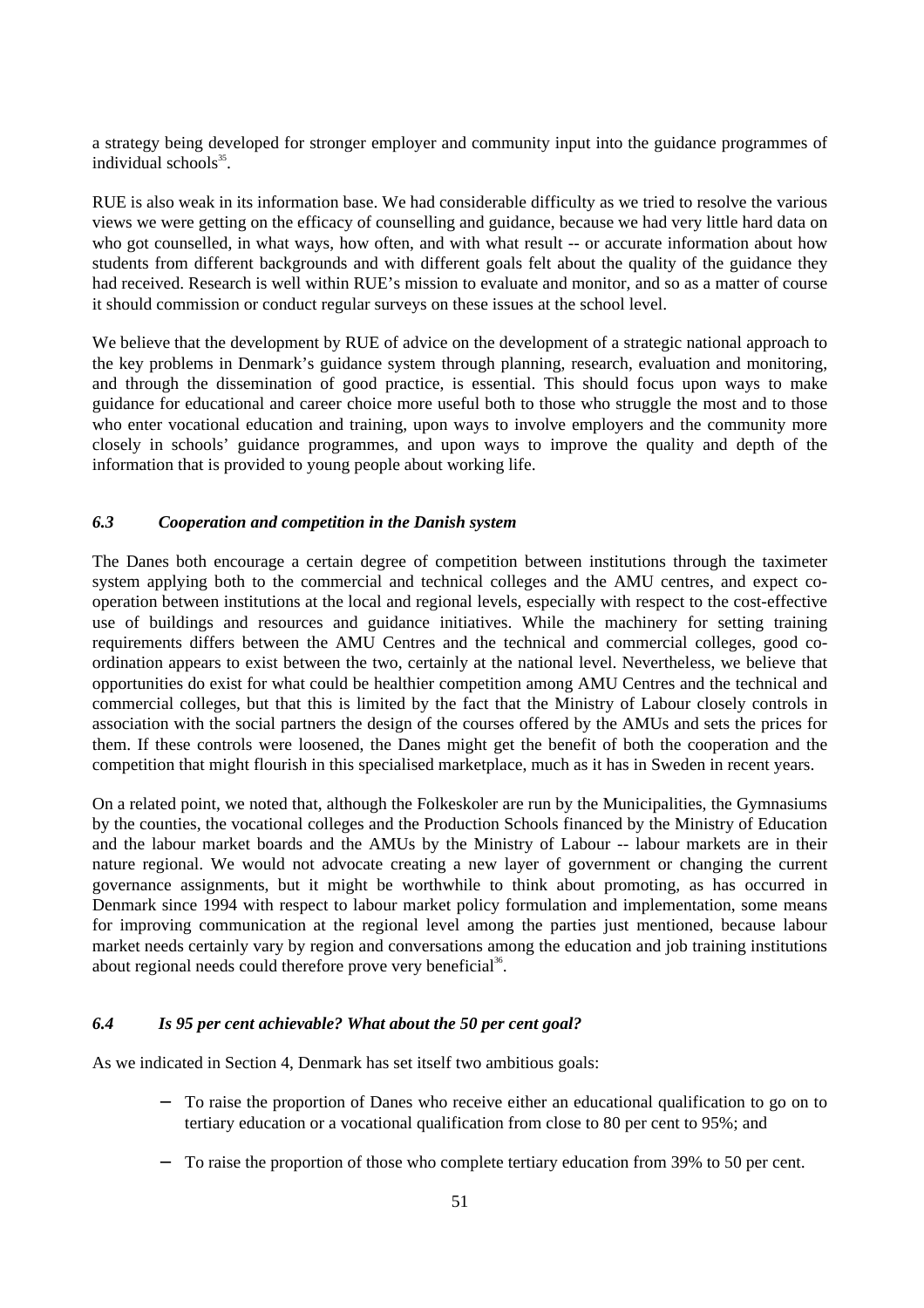In achieving these goals it has two basic choices. On the one hand it could take an option that other countries have experimented with. It could rapidly expand the programmes that are less demanding, which do not result in qualifications that are the equivalent of a full journeyman's certificate or higher. In practical terms this would mean a large expansion in the FUU and EGU programme, together with negotiations with employers and the trade unions on the ways in which the labour market might recognise these programmes more effectively. On the other hand Denmark can aim for a large expansion in the number of young people who achieve a full journeyman's certificate or higher. This will mean substantially lifting the achievement levels of the weakest students.

Almost universally those that we put these options to supported the second. In a sense this is not at all surprising, given the respect that the Danes have for broad knowledge and qualifications, and given the key role that skilled workers' qualifications play in the way that the labour market works. Any rapid expansion of programmes such as the EGU could risk the labour market being flooded with young people having only partial skills and qualifications, and not having the basis for longer term careers. There would be similar consequences if there was a substantial rise in the number of young people leaving the general education track without qualifying to enter tertiary education.

Denmark is happy to see programmes such as EGU meet the needs of small numbers of young people who do not fit easily into the principal youth education options. But if they were expanded greatly there would be significant unwelcome implications for other parts of the education-qualifications interface. It would also, as the experience of other countries has suggested, risk compromising the respect in which educational institutions are held in Denmark. So too would a rise in the number of general education graduates who do not qualify for tertiary education, an outcome that could occur if attempts to reach the tertiary qualifications target are not accompanied by serious efforts to motivate and raise the standards of students who at the moment do not move from youth education to tertiary study.

The way that the targets are phrased implies that much of the growth in those with qualifications will occur as the result of an expansion in the numbers with tertiary qualifications. This seemed a little odd to us in light of the frequent concerns that were put to us about decline in vocational enrolments at the expense of rising tertiary participation, and about present and future shortages of workers with vocational qualifications and the importance of expanding participation in vocational education and training.

If vocational education and training on the one hand and tertiary education on the other are not to be seen to be competing for the same pool of students as Denmark raises its qualifications base, it will be important to raise the flexibility of the pathways through the system. This will mean building the wider bridge between the sandwich programmes and the HHX and HTX programmes which we advocate, so that young people are provided with the types of double qualifications that allow them to move from youth education either directly into skilled employment or into tertiary study. It will also mean much stronger links being built between upper secondary education and short cycle tertiary education.

The goals that Denmark has set itself are very ambitious, and without substantial efforts may not be achievable. If the benchmark is not to be lowered to meet the current levels of the weakest and least motivated, then major changes in the way that the education system deals with such students will be needed. The types of inspiring pedagogy that we saw in the Production Schools and at Aalborg University will have to become the norm throughout most of the youth education system. Our judgement is that this will not happen without a major staff development strategy being put in place for the existing teachers in Denmark's Gymnasiums and technical and commercial colleges, and without substantial changes to initial teacher education. And it will not happen without the types of serious negotiations between Denmark's teacher unions and teacher employers on the organisation of teachers' work that we called for in Section 5.6.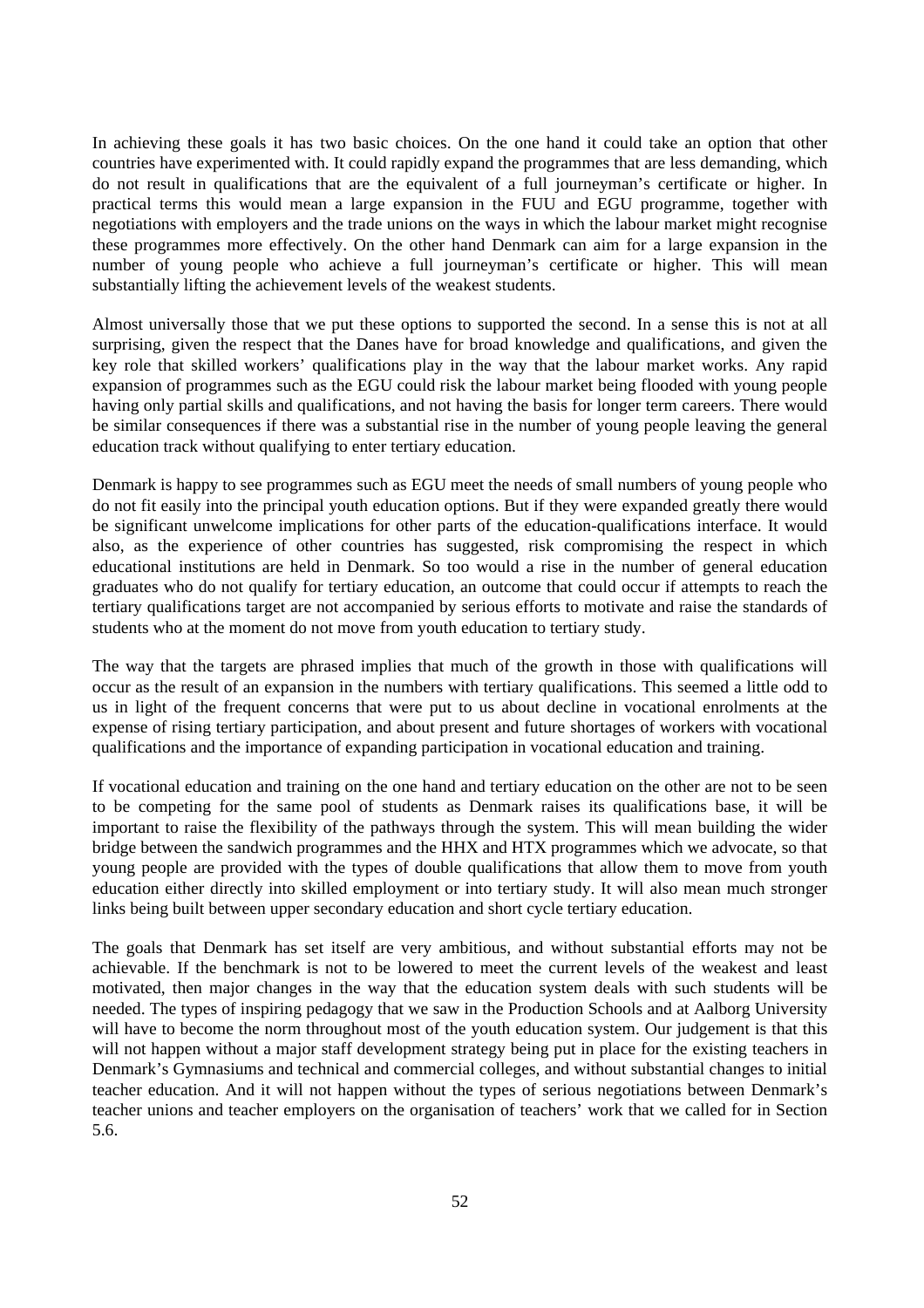The irony, of course, is that achieving the qualifications goals that the Danes have set themselves might, without major efforts to reduce the incidence of educational double dipping, inevitably have as one its consequences a further lengthening of the period of transition.

## **7. CONCLUSION**

Despite the problems we have just discussed, the Danes appear to have developed a highly successful economy and an education and training system that others can learn much from: the extensive choice that it offers means that people can rejoin education in many ways if they have fallen out of it temporarily; social assistance benefits are used as a lever to ensure that people finish their education; and the combination of study with employment gives youth extensive work experience before education has finished. Other nations can profit from a close study of the Danish system, but need to recognize that the system is grounded in a set of values that are not universal. It is very complex and expensive to operate. This partly reflects the costs of any system designed to be highly inclusive, but it also reflects the Danish commitment to providing a wide variety of choices for everyone, following compulsory education, as well as a commitment to small class sizes and a very generous student grant system.

Important reforms are now under consideration that appealed to the examiners, incorporating features that appear to point the way to the vocational education system of the future -- broader entry ports into the occupational education and training system, greater emphasis on project-based pedagogy, and a clearer path from vocational studies to tertiary education. These reforms should increase the appeal of vocational education and improve the flexibility with which its graduates can respond to the ever-faster changes in technology and customer tastes.

We hope that we have provided some assistance to the other OECD countries in understanding a little better the contribution made to all of us by this small sea-bound nation at the nexus of the Baltic and the North Sea. There is a lot to learn here.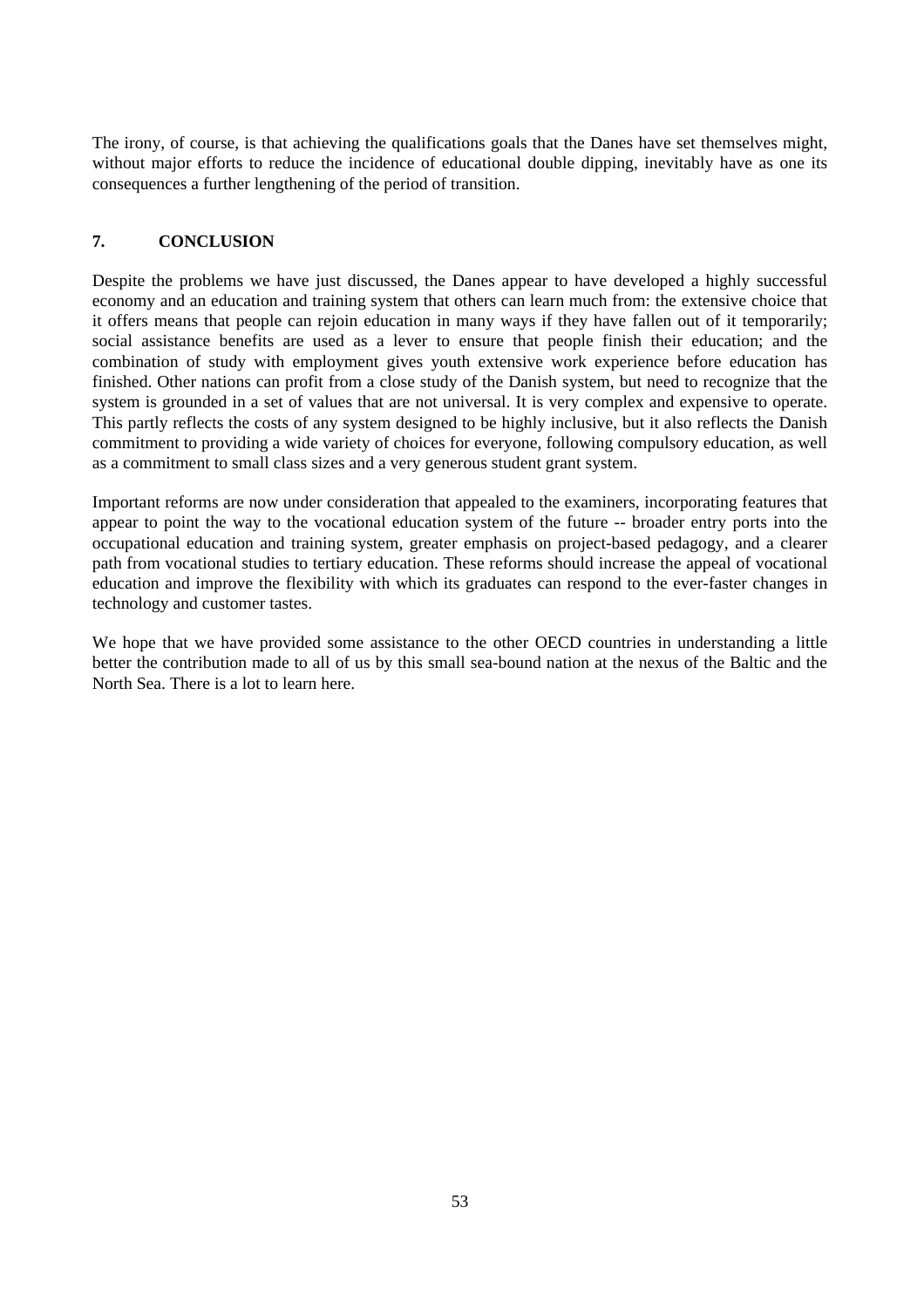## **APPENDIX 1: OECD REVIEW TEAM**

Mr Gabor Halasz Head of Research Department National Institute of Public Education Budapest, Hungary

Mr Erland Ringborg Director General Swedish Institute Stockholm, Sweden

Mr Richard Sweet Principal Administrator Education and Training Division Directorate for Education, Employment, Labour and Social Affairs **OECD** Paris, France

Mr Marc Tucker President and Chief Executive Officer National Center on Education and the Economy Washington, D.C., USA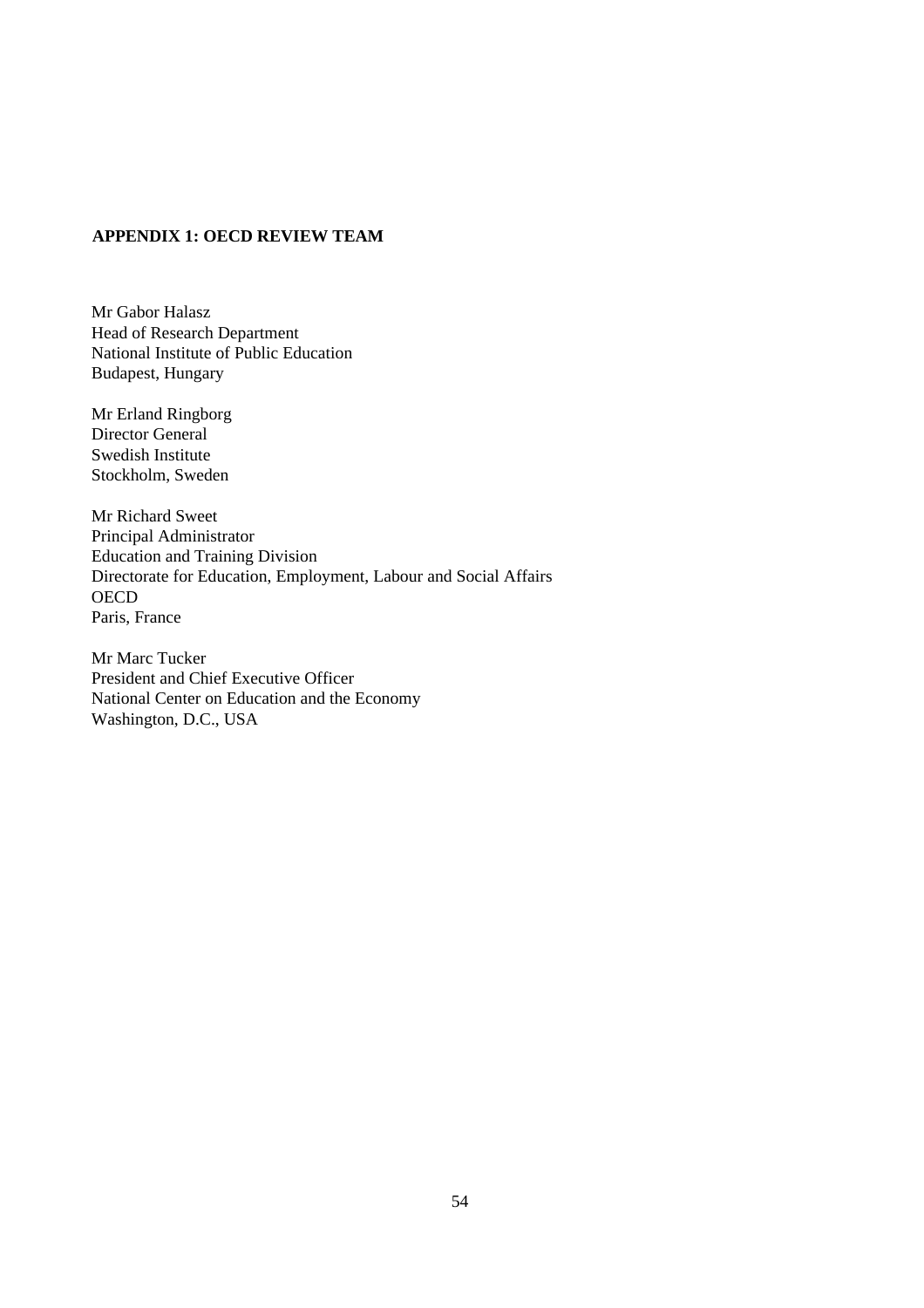## **APPENDIX 2: MEMBERS OF THE DANISH STEERING COMMITTEE**

#### **Ministry of Education**

Mr Erik Nexelmann, Head of Division Ms Merete Pedersen, Chief Advisor Mr Roland Østerlund, Director of Vocational Education and Training Mr Peter Føge Jensen, Educational Adviser Mr Niels Glahn, Educational Adviser Ms Solveig Boesen, Head of Section

#### **Ministry of Labour**

Mr Henning Eriksen, Head of Section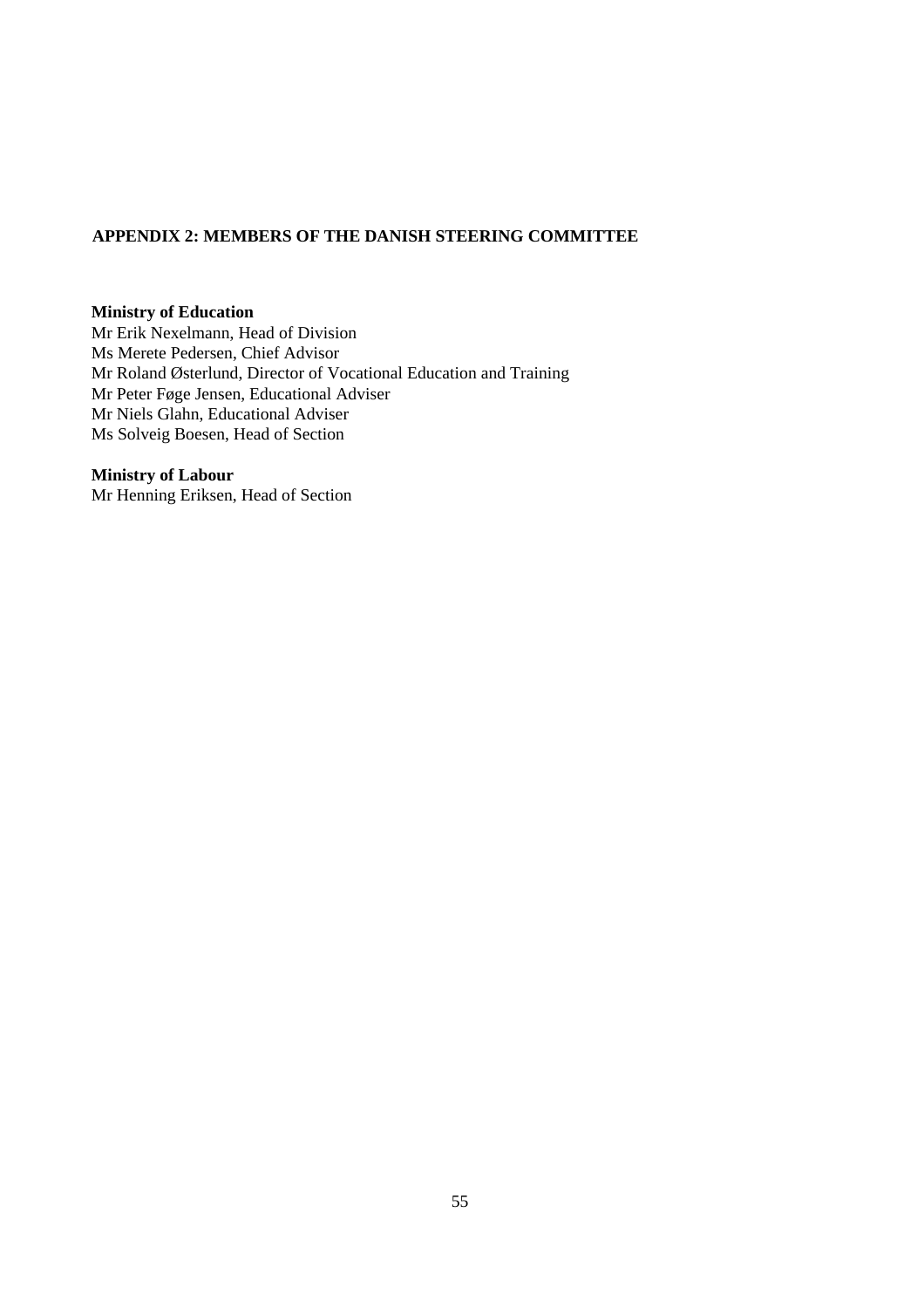## **APPENDIX 3: SOME INDICATORS OF WAYS IN WHICH THE TRANSITION HAS CHANGED DURING THE 1990S**

Four charts follow that have been constructed from single year of age data on education and labour force participation by 15-29 year olds for 1989 and 1996 that has been supplied for the transition review by Statistics Denmark. Together they illustrate some important changes that have occurred during the 1990s in the ways in which young Danes make the transition from education to work.

In brief:

- **Chart 1:** The age at which young people make the transition from education to the work force is rising. At every year of age the proportion of young Danes who were employed but not in education fell during the 1990s. The point at which 50 per cent of an age group were employed but not in education -- the working definition of the transition adopted for the Thematic Review -- rose by three years from 21 to 24 between 1989 and 1996.
- **Chart 2:** More students over the age of 19 are working. Between 1989 and 1996 the proportion of students with a job rose by between five and seven per cent. By 1996 close to 80 per cent of all students aged 20 or more had a job.
- **Chart 3:** Unemployment has fallen and now scarcely exists among younger teenagers. Since 1989 unemployment has roughly halved for those under the age of 22, and has fallen noticeably for all under the age of 30. Less than one per cent of those under the age of 18 are unemployed.
- **Chart 4:** The number of young people who are taking time out of the system -- not in education, not in the labour market, and not dependent upon welfare payments -- has risen notably, particularly among those aged over the age of 19. The proportion of those aged 20 and over who seem to be taking time out of the system has risen by about 50 per cent during the 1990s -- from around eight per cent of each age to about 12 per cent.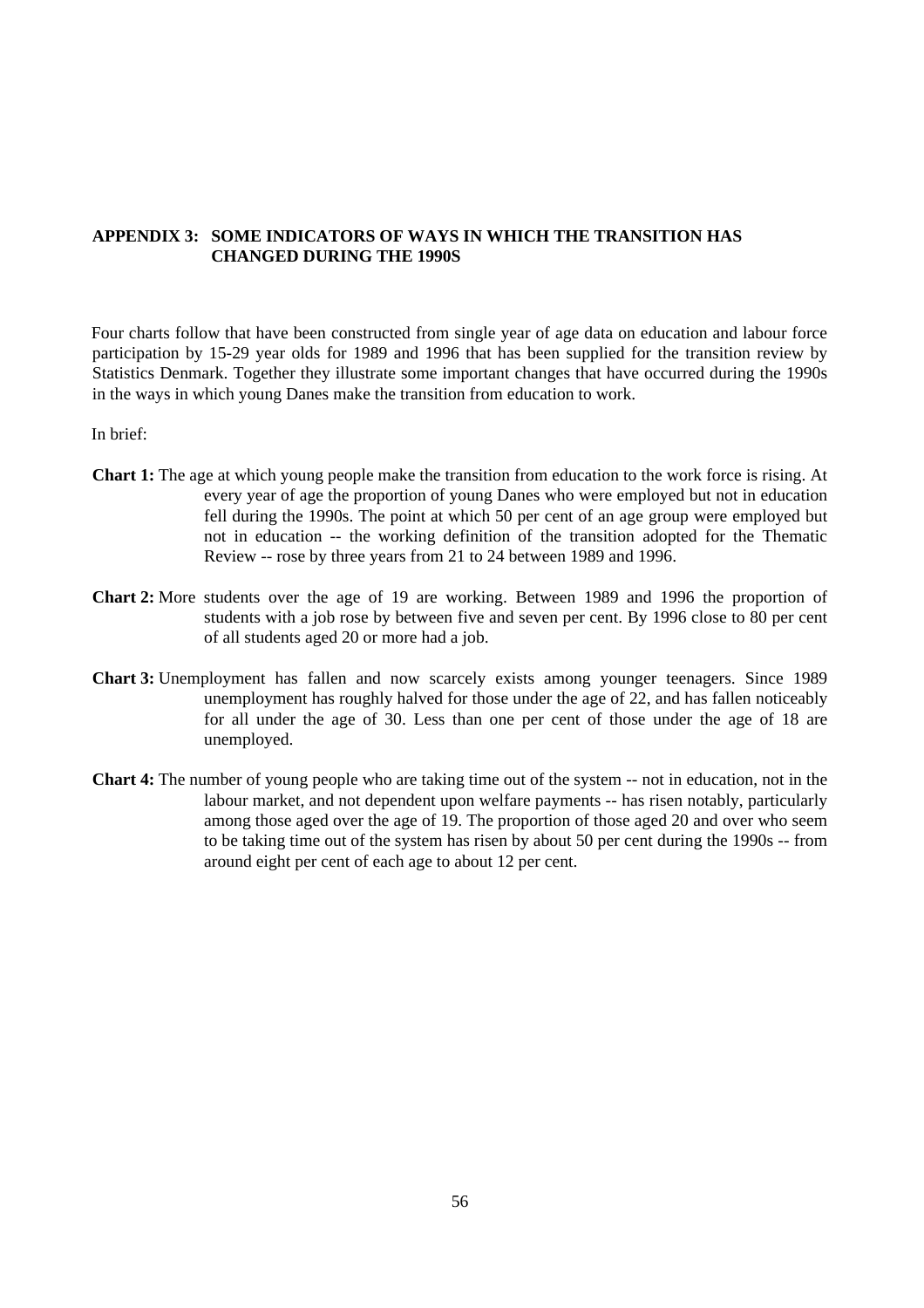

**Chart 1: Per Cent Employed But Not In Education, 1989 and 1996**

**Chart 2: Per Cent of Students Employed, 1989 and 1996**

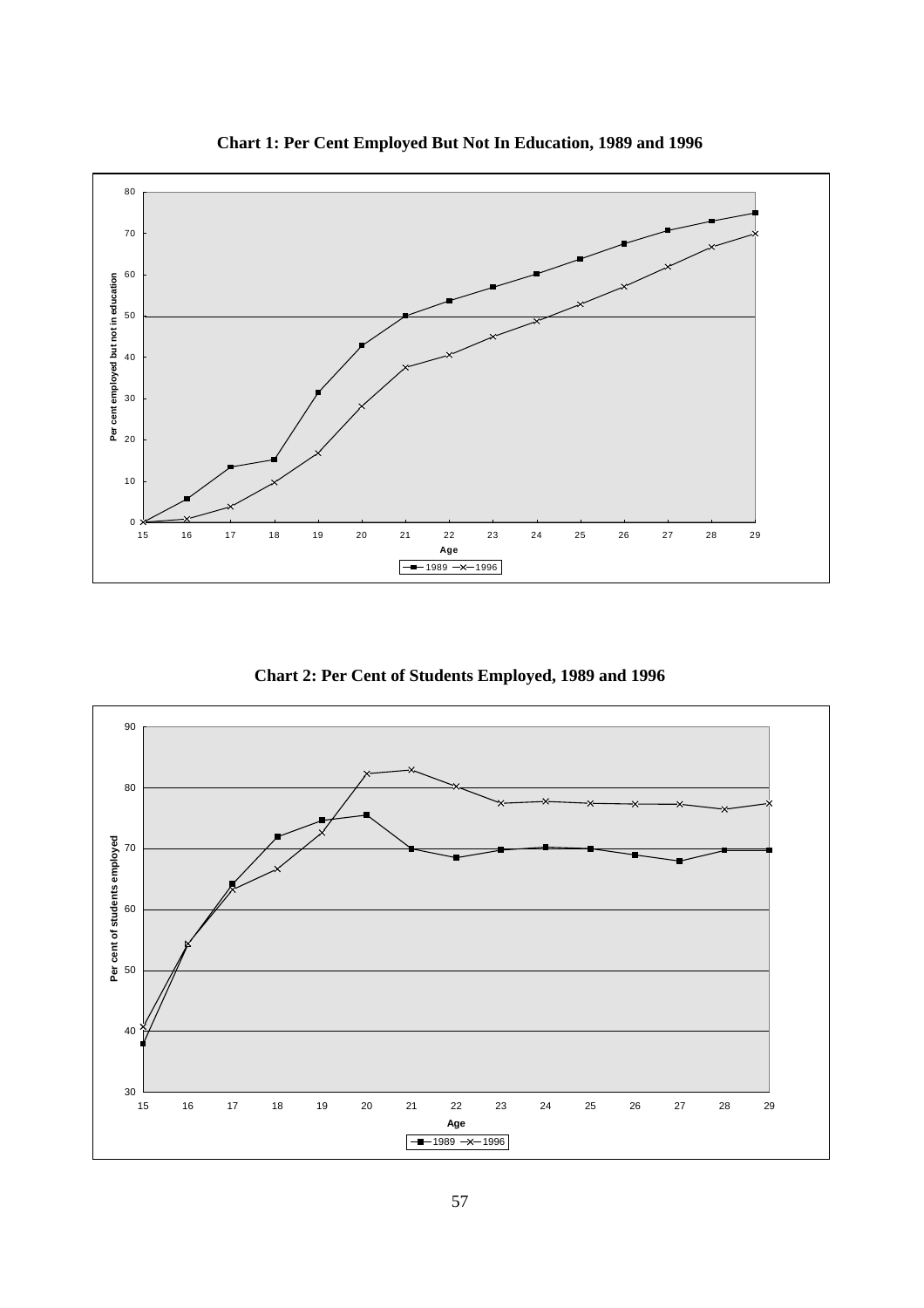

**Chart 3: Per Cent of Population Unemployed, 1989 and 1996**

**Chart 4: Per Cent Not In Education, Not In The Labour Market and Not Dependent Upon Pensions and Benefits, 1989 and 1996**

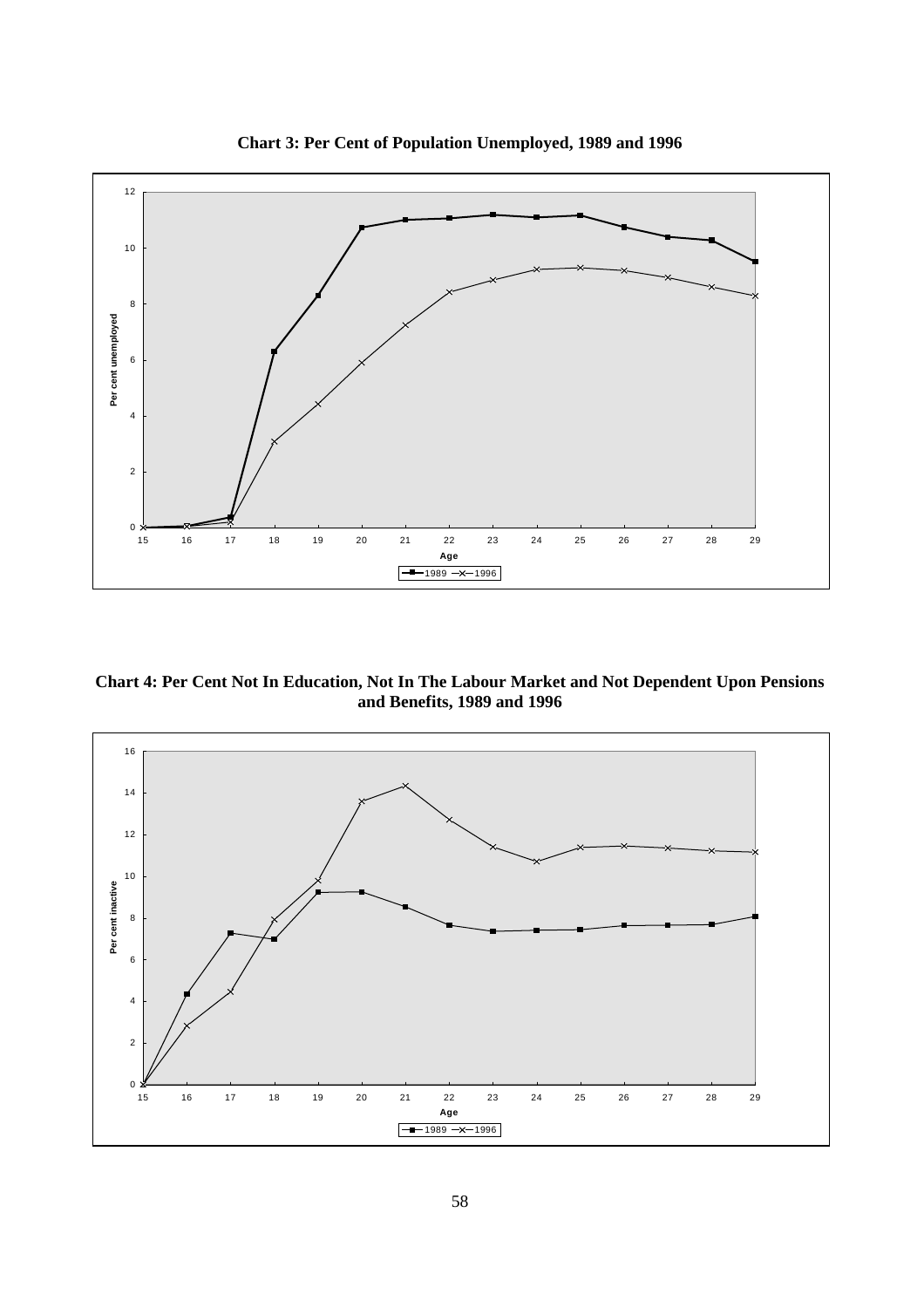#### **Endnotes**

<sup>1</sup> OECD (1998) *Education at a Glance: OECD Indicators*, Paris.

- $2^2$  The proportion of Danish 20 year olds who are still enrolled in secondary education is twice the OECD average (31) per cent compared to 15 per cent in 1996), and the proportion of Danes aged between 26 and 29 who are enrolled in tertiary education is nearly twice the OECD average (12.1 per cent compared to 6.8 per cent in 1996).
- <sup>3</sup> The 240,000 persons enrolled in an upper secondary programme in 1995-96 corresponded approximately to four youth cohorts, although the standard length of most youth education programmes is only three years.
- <sup>4</sup> In the 1998 issue of *The World Competitiveness Yearbook* Denmark is ranked second among 46 countries on "People" as a factor in sustaining the competitiveness of enterprises. This factor combines 44 criteria relating to the availability and qualifications of human resources.
- <sup>5</sup> Having a vocational qualification means that they have demonstrated through an examination, whose content has been agreed jointly by employers and trade unions, that they have the specific skills and knowledge demanded by Danish employers for a particular occupation or group of occupations.

<sup>6</sup> OECD (1998), Supporting youth pathways. *Education Policy Analysis*, Paris.

7 Source: OECD labour force data base.

- $10$  About 15 per cent of students attend private compulsory schools, 80 per cent of whose recurrent expenses are met by the State.
- $11$  The term youth education is, however, somewhat misleading, as the flexibility of the Danish system results in many adults also taking part in the same or very similar courses, as well as in many "young" people taking part in programmes originally designed for adults.
- $12$  However around one in eight of those who complete the Gymnasium or HF programmes continue to the HHX programme, around one in ten continue to a vocational education and training programme, and about one in 14 does not continue in any form of education. In total, therefore, around 30 per cent do not continue on to tertiary study.
- $13$  Roughly 165,000 French francs or 32,000 US dollars.

<sup>15</sup> This exceeded the 53 per cent of British students who hold jobs, the highest among 15 countries for whom relevant data was available in 1996. (Source: OECD (1998), *Thematic Review of the Transition from Initial Education to Working Life. Interim Comparative Report*, DEELSA/ED(98)11.)

<sup>&</sup>lt;sup>8</sup> Source: Single year of age data supplied by the Danish authorities.

<sup>&</sup>lt;sup>9</sup> Using the definition which has been adopted for the Thematic Review of the first year of age at which 50 per cent of the population are in work but not in education.

 $14$  In turn roughly 70 per cent of the wages of a skilled worker.

<sup>&</sup>lt;sup>16</sup> In the sense of those not requiring a recognised journeyman's certificate.

<sup>17</sup> Danish Employers' Confederation (1998), *Current Challenges in the Danish Labour Market*, Copenhagen.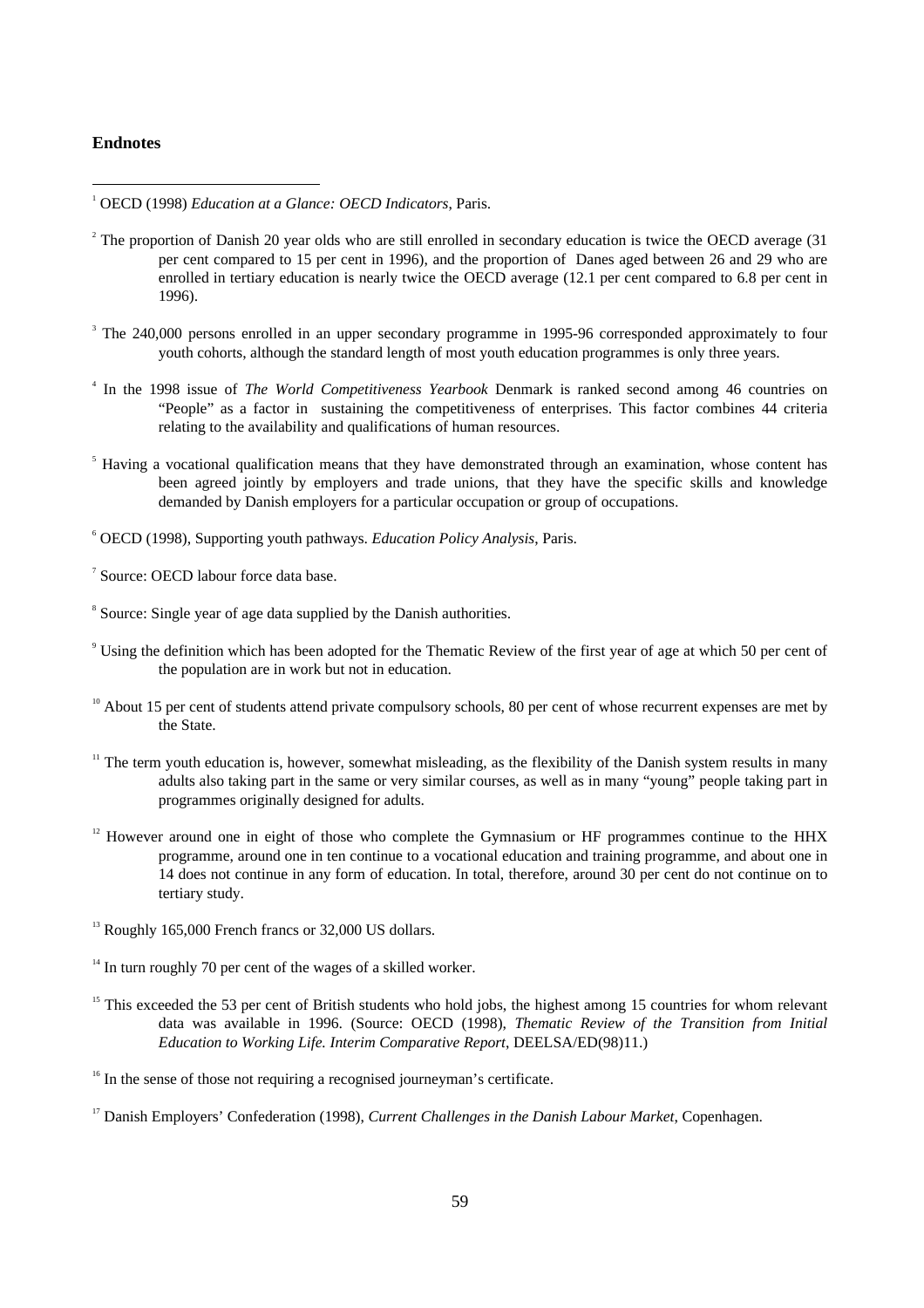- <sup>18</sup> The Interim Report of the Thematic Review suggests that "youth friendly" labour markets are one of the key features of successful transition systems (OECD (1998), *Thematic Review of the Transition from Initial Education to Working Life. Interim Comparative Report*, DEELSA/ED(98)11).
- <sup>19</sup> Although a fall in the number of apprenticeship places within firms was a major issue in the early part of the 1990s, its significance had greatly fallen by the time of the review team's visit due to an expansion in the number of offers.
- <sup>20</sup> OECD (1999), Employment protection and labour market performance. *Employment Outlook*, Paris (draft).
- <sup>21</sup> OECD (1996), Transition from school to work. *Education at a Glance: Analysis*, Paris. That publication defines the transition as starting in the first year in which fewer than 75 per cent of the population are in education but not working, and ending in the first year of age in which 50 per cent of the population are in work but not in education.
- <sup>22</sup> Roughly three per cent of Denmark's tertiary students were studying abroad in 1995. In addition it is reported to be extremely common for young Danes to intersperse periods of foreign travel with their studies and with employment in their early to mid 20s. Some males are required to meet military service obligations, although these were reported to be declining.
- $23$  It should be noted that roughly three-quarters of all 20-24 year old Danes who were neither in education nor in the labour market (i.e. inactive) in 1996 were young women, a pattern that is common in other OECD countries. It is also important to stress that the proportion of Danes of this age who are inactive is not excessively high by OECD standards, even if the proportion of the cohort that is inactive is relatively high in relation to the proportion that is unemployed. See OECD (1999) Background Paper: Preparing Youth for the 21st Century: The Policy Lessons from the Past Two Decades. Conference organised jointly by the OECD and the U.S. Departments of Labor and Education, Washington, D.C., DEELSA/ELSA/ED/CERI/CD(99)1, Chart 4.
- <sup>24</sup> Danish Employers' Confederation (DA) (1998), *Current Challenges in the Danish Labour Market* (*Arbejds markeds Rapport 1998*), Copenhagen.
- <sup>25</sup> Ministry of Education (1996) *Facts and Figures 1996*, Copenhagen. Note that the figures refer to 1992-93.
- <sup>26</sup> DA (1998) *op. cit.*
- <sup>27</sup> It is certainly the case that the estimated returns to *individuals* from education will vary substantially depending upon whether the "starting point" of a career is treated as age 16, the first exit from school, the last observed exit from school, or the first "permanent"entry into the labour market. So it seems reasonable to assume that the estimated benefits to the economy as a whole will vary similarly. See Light, A. (1998), Estimating returns to schooling: when does the career begin. *Economics of Education Review*, Vol. 17 (1), 31-45.
- <sup>28</sup> Whilst the supply of training places was a major issue in Denmark in the early 1990s, and lead to the "virtual" apprenticeships" organised by the colleges that we referred to earlier, it had virtually disappeared as a matter of concern at the time of the team's visit to Denmark.
- $29$  Evaluation of the impact of the ERASMUS programme upon the transition to work certainly points to favourable academic and employment outcomes from periods of study abroad. See Teichler, U. And Maiworm, F. (1994) *Transition to Work. The Experience of Former ERASMUS Students*, London, Jessica KIngsley.
- This includes those young people who are in jobs such as petrol station attendant that do not require a recognised vocational qualification, those who are in part-time work, and those who are in jobs that they expect to be temporary.